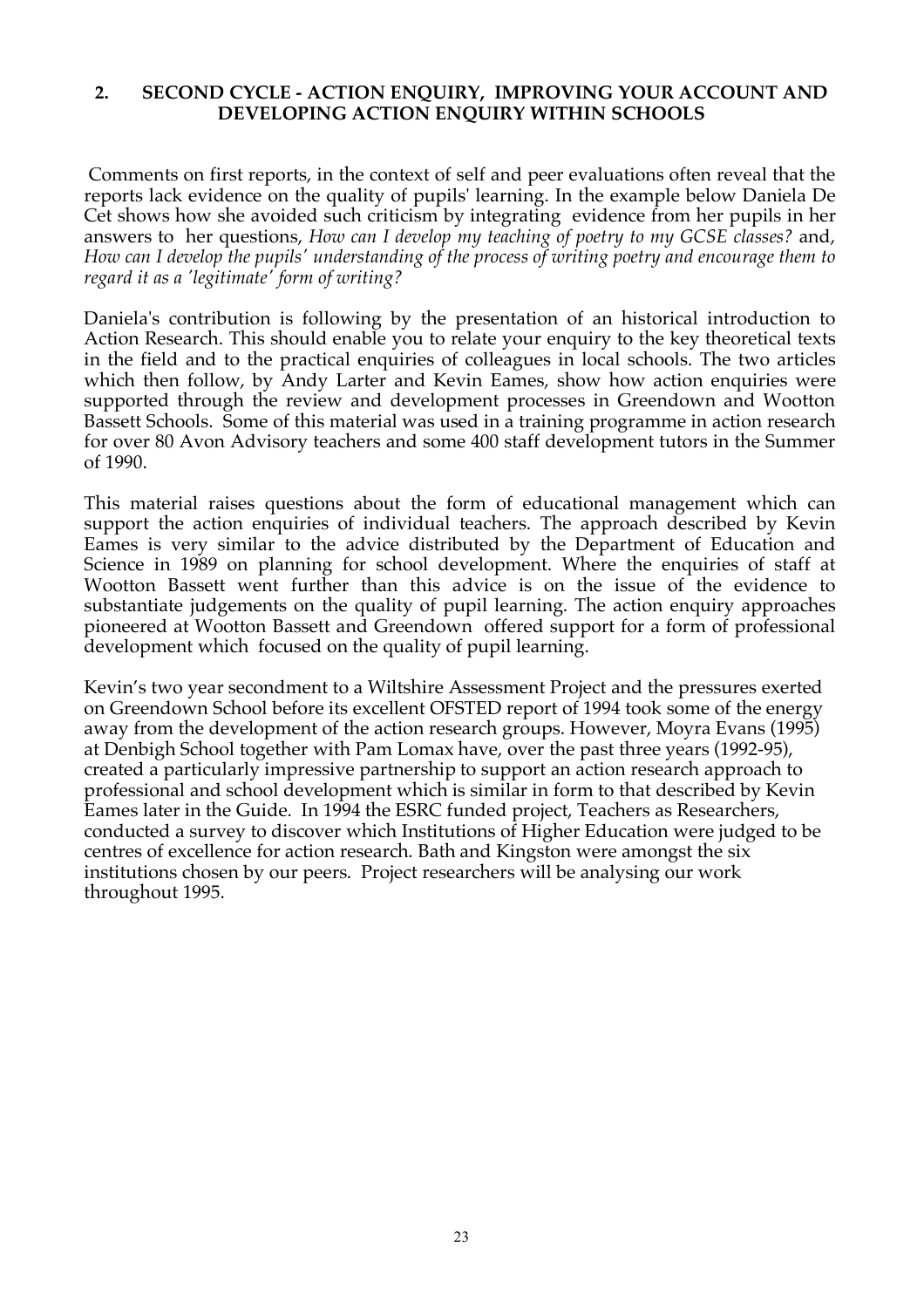## **2.1 IMPROVING YOUR ACCOUNT**

# *HOW CAN I DEVELOP THE PUPILS' UNDERSTANDING OF THE PROCESS OF WRITING POETRY AND ENCOURAGE THEM TO REGARD IT AS A 'LEGITIMATE' FORM OF WRITING?*

#### **Daniella De Cet Wootton Bassett School Wiltshire**

#### **INTRODUCTION**

My concern in this, my third action research cycle, was related to the teaching of poetry to my GCSE classes. Why this concern with poetry and with this particular age group? In short it was because poetry was the form of writing which had been most neglected in my teaching of GCSE. This was not, I hasten to add, because I did not value the writing of poetry enough, but rather because with the introduction GCSE I was not able to tackle everything at once, and, because I felt that poetry would probably be difficult to assess, I concentrated on developing assignments for other types of writing. I continued to use poetry a great deal, but the writing of poetry took on a much lower profile, and to date I have only once entered any original poetry as part of a pupil's coursework for GCSE. This imbalance between the reading and writing of poetry was in complete contrast to what happens in my lower school classes where there has always been a much healthier balance between the two.

My research questions then were: 1) how can I develop my teaching of poetry to my GCSE classes? and 2) how can I develop the pupils' understanding of the process of writing poetry and encourage them to regard it as a 'legitimate' form of writing?

I wish to include in this introduction some of the things which served to affect my concern about poetry and then try to develop two strands relevant to this concern. These are: a) why I value poetry; and b) how I went about encouraging my pupils to write, and to develop a greater understanding of the process of writing poetry.

One event which certainly affected my style of teaching poetry, and which occurred early in my career, was my involvement in a Writer-in-Residence scheme which I organised whilst teaching in my previous school. It involved a series of workshops and resulted in the publication of an anthology of the pupils' most successful writing. Our writer was a poet, Stephen Knight, and so the workshop sessions all focused on poetry. While Stephen conducted the three sessions I was able to act as a friendly "adviser/consultant". Watching Stephen provide the inspiration or trigger and then stand back to allow the pupils to think about and develop their own ideas (while still helping those who needed it) made me re-evaluate my own role when teaching creative writing. I recognised that I had played too dominant a part in what the pupils actually wrote; I had at times by trying to help, probably interfered in what the pupils wrote. In retrospect this lack of confidence in the pupils' own abilities was probably to do with lack of teaching experience and a natural wish to be "in charge" of my classes. My new outlook, to help rather than control, was further developed when I moved to Wootton Bassett School, and was certainly instrumental in developing my conscious approach to encouraging greater pupil autonomy. In fact many of the techniques and strategies I learnt from this experience are still evident in my teaching today.

Paradoxically the greater freedom offered by the introduction of GCSE did not automatically lead to my encouraging pupils to write and enter poetry as part of their GCSE coursework, but that was probably because the question of entering poetry for assessment at examination level is a difficult one. At one of the early GCSE meetings which I attended there was a discussion about this very point. There was some disagreement between those who felt that poetry should "stand alone", and those who felt that some sort of learning log or explanatory prose should accompany the poetry in order for it to be fairly assessed. My instincts at the time were to agree with the former: that aesthetically poetry should be able to stand alone and be judged on its own merit; but realistically I recognised that this could cause problems, for example one could possibly mistake what is deliberately abstract for awkwardness. Having spent some time focusing on the use of journal writing I now believe that the journal, as a record of the pupils' developing understanding of their own writing and as a way of their taking responsibility for their own work, should be recognised by both the pupil and the assessor as a valuable piece of writing in itself and is therefore worthy of being entered too. I do not necessarily mean entering the journal in its original form; it may tell a valuable story like this or a pupil may wish to translate it into some sort of commentary. Whichever form they choose, the journal can serve a valuable purpose in that even if some pupils do not succeed in producing poetry which might in itself impress the assessor, they could still show their understanding of the processes of writing poetry and of their own work.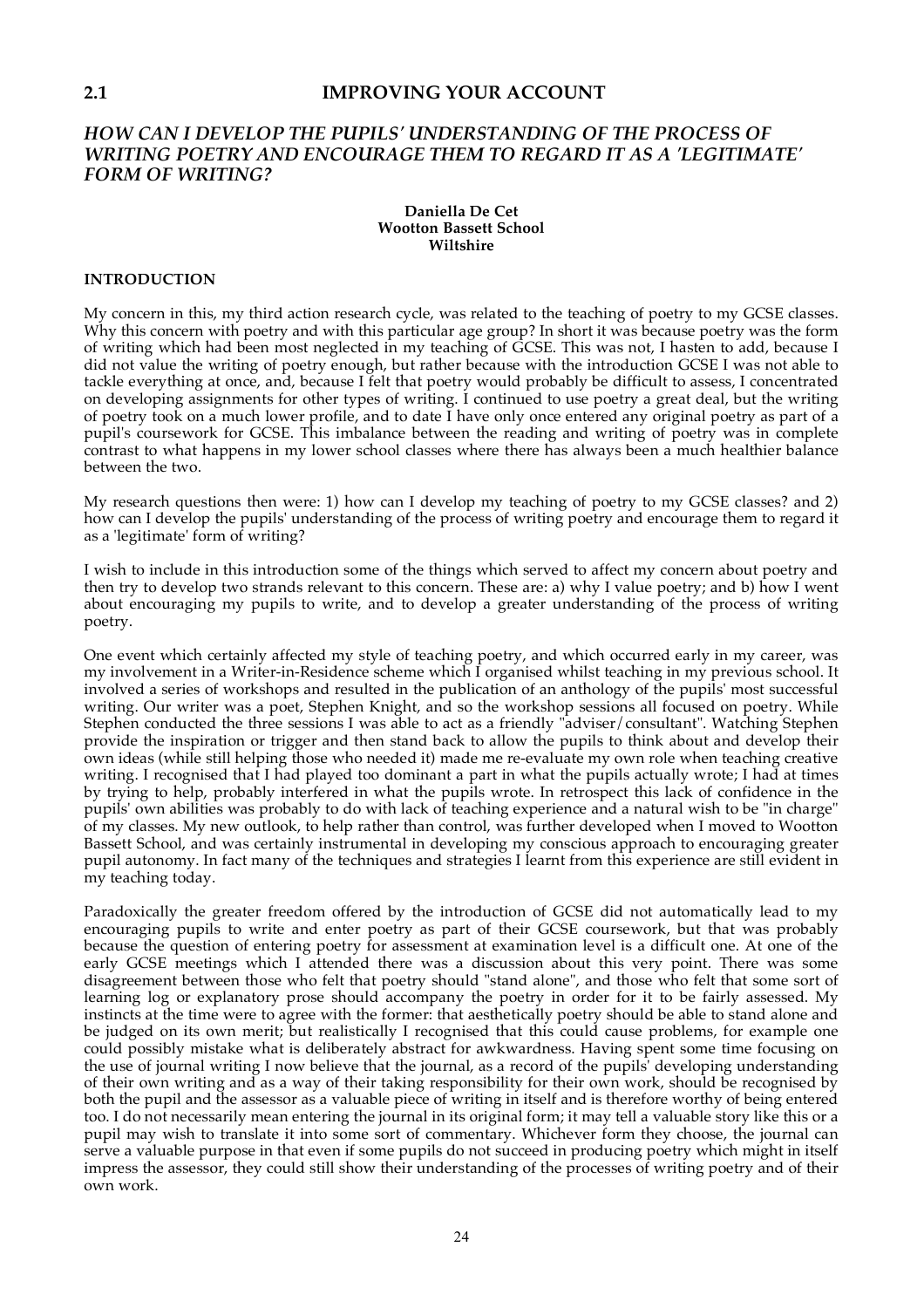On a final note I also attended an 'A' level moderation meeting around this time where a host of 'A' level teachers was asked to assess some poetry offered by one of the centres in the consortium. It was certainly interesting to hear such diverse comments and assessments on the same poems. While some found "Objective Corollories in the Monkey House" 'A' grade material, others saw it as mere sixth form pretensiousness! This helped to clarify my opinions in that I could see that the response to poetry is so personal that to leave it "bare" to the assessor may, in fact, do the pupil a disservice. How would some of Stevie Smith's poems have been received at this meeting, I wonder.

So I was conscious that while I had continued to try to take my pupils forward in their understanding and appreciation of poetry, I had not been giving them the opportunity to use and so become more familiar with the form itself. It also occurred to me that if pupils are not constantly encouraged to write their own poetry, then the study of ever more sophisticated poetry could possibly alienate them even further from putting pen to paper. They might feel that their own poetry would be inadequate in relation to the poetry they are studying. This was shown by the attitude of my present 'A' level group who, when asked if they would like to enter some original poetry as part of their coursework, greeted my suggestion with a unanimously negative response. I am pleased to say that they have since produced some very successful poetry (although I have to add that this was under the guidance of the teacher with whom I share the group) but I was concerned that originally the group seemed to lack the confidence or the wish to engage in the writing poetry and of course the former can affect the latter.

I should add that in the virtual absence of poetry writing in the curriculum of my GCSE pupils I realised that I was denying them access to a form of writing which I value as both an English teacher and an individual. This is a real example of what Jack Whitehead calls the: "I' as a living contradiction" in that I could see my own values as a practitioner being negated in my practice.

Finally one cannot talk about the curriculum anymore without taking into account the demands of the National Curriculum. It is interesting to note the decision about the place of poetry in the curriculum. In paragraph 17.29 of the National Curriculum document it says:

"We believe that, throughout the school years, all children should have ample opportunities to write poetry, either singly *or in groups; this is made explicit in the programmes of study."*

but it also adds:

"However, we have not included a poetry strand in the statements of attainment because we do not feel that any pupil *should be required to write a poem in order to achieve a particular level of attainment."*

and I wonder whether this is in recognition of the difficulty of assessing poetry.

## **WHY I VALUE POETRY**

"Poetry is not a fanciful, trivial activity which can be lost from the curriculum. We are arguing that, with its linguistic challenge and its invitation to explore and celebrate every aspect of existence by going beyond objectivity, poetry undertakes a major role in helping people to grow. Given the proper climate, poetry gives shape to and celebrates *existence; it also challenges and questions."*

(from "Words large as apples - teaching poetry 11-18" by Mike Hayhoe and Stephen Parker).

While the writing of poetry is now firmly established in the National Curriculum for all years, I feel I should still try to describe its value in the classroom. As a teacher of the "verbal arts" I naturally value the "linguistic challenge" that poetry can offer and I also feel that it is the greater linguistic freedom it allows which can result in exciting work from the school children. While some pupils do find poetry to be a difficult and problematic form, many, and this very much includes less able pupils, also find it to be a release from the rules of prose. It can become a game with words and the challenge then becomes something to enjoy rather than endure.

It's not just the words, the "linguistic challenge" which is of value either, it's the ideas too: poetry's "invitation to explore and celebrate every aspect of existence..." While I wouldn't like to imply that in schools we even try to cover "every aspect of existence" I do feel that poetry can allow pupils to work on ideas in a much more creative and inventive way than they do in prose and it can also be an important forum for pupils to write on a subject about which they have strong feelings. While the exam ethic should not interfere with the decision to write poetry it is a reality for fourth and fifth year pupils, and I would like to see poetry being recognised by the pupils as a legitimate form of writing and, as such, one which is worthy of being entered for an English exam.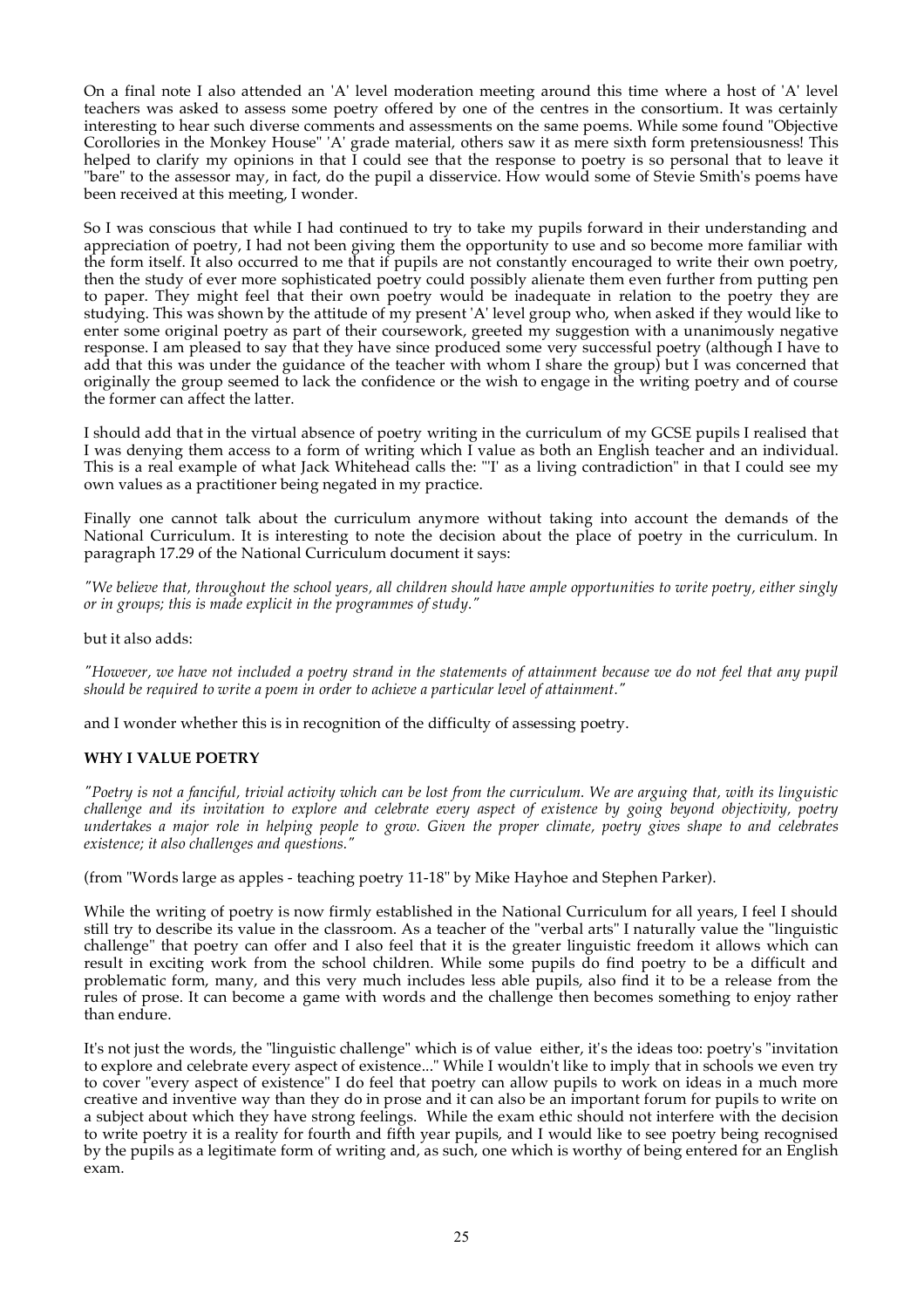Personally I find it difficult to articulate why I value poetry without sounding glib or cliched. However I was somewhat appeased by the example Jack Whitehead used to illustrate "a more general problem of describing, in language, the ethical and aesthetic qualities in a person's practice". This was a comparison of a linguistic analysis of love with the aesthetic presentation of John Donne's poem "The Extasie". In a sense there was little to compare only to contrast; aesthetics allowed the latter to have much more meaning than the former. Likewise I find it difficult in this form to express the value of poetry, perhaps because the value is so personal as well as being part of the values I hold as a teacher. I can say that I firmly believe that I should give my pupils the aesthetic experience of writing and reading poetry and will leave the rest to Ted Hughes who expresses the kind of learning which I feel is, and should be, stimulated by poetry:

"There is an inner life, which is the world of final reality, the world of memory, emotion, imagination, intelligence, and natural common sense, and which goes on all the time, consciously or unconsciously, like the heart beat. There is also the thinking process by which we break into that inner life and capture answers and evidence to support the answers out of it. That process of raid, or persuasion, or ambush, or dogged hunting, or surrender, is the kind of thinking we have to learn and if we do not somehow learn it, then our minds lie in us like the fish in the pond of a man who cannot fish."

To extend the simile, I see the role of the teacher as one which encourages children to search through that "inner life" and I personally think that poetry can be one of the rods which facilitates their capturing something of value.

### **THE PROCESS OF WRITING POETRY**

In common with other forms of writing, poetry needs a stimulus, it needs to be shaped and crafted by the writer, using drafting, redrafting and reflection within the process of the writing. As with the other areas of writing I have worked on I wanted the pupils to take as much control as possible in the production of their work, and they would be more able to do this if their understanding of the process of writing in this particular form was developed. Again I felt it would be the use of a journal which would help pupils to develop this understanding in that it would make their thinking explicit.

I wanted to encourage pupils to focus on what they did, on what they produced and on what they discovered about the writing of poetry. I recognised that some pupils would need more help than they do with other, more familiar, forms of writing e.g. story writing. For most secondary school pupils poetry only enters their lives now and then: mainly in English lessons, but occasionally in other areas of the curriculum and perhaps in the lyrics of the pop songs they listen to (although they don't usually make the connection). I hoped that for those pupils who did find poetry difficult to write, the journal could take on another role, that of a dialogue, as well as being a place for personal reflection. Incidentally, I did not feel that the dialogue needed to be exclusively with me, but with any valued response partner.

I did not really want to go into poetry cold, starting with "Today we are going to DO poetry." However, working with an examination class and having coursework to complete does cause certain restrictions. The department is also, in many cases, working towards making the curriculum more explicit to the pupils in order to help them assess their work. This involves informing the pupils what they will be aiming to do and achieve in a given module. However in this particular case I did not want the sort of introduction which was over explicit, and because this was my first attempt, I preferred to work my way through in an investigative way. I did not want pupils to have too many preconceptions about poetry and so did not discuss it as a form at all. I did plan that when the pupils had produced their poems they would be presented in an anthology with accompanying commentaries and perhaps an introduction and conclusion.

What follows is an approach to teaching the writing of poetry which I tried this time. I had not planned the three main strands before I started, but moved about where I felt it would be appropriate to go next. Therefore I do not see these three ideas as forming a series of lessons to be followed. They are rather the story of what happened in my attempt to produce some work on poetry which would be of value to the pupils, to their development as writers, and which I hoped would meet the criteria for GCSE.

### **STAGE ONE**

As I did not wish to begin with any exemplar material or by focusing specifically on poetry I started by introducing non-literary texts, in this case photographs, into the class as a stimulus for writing. I wanted to use a visual stimulus so that the pupils were not influenced by any writing, either its content or its style. We have in school a series of photograghs with accompanying poems called "Pictures and Poems", and it was these photographs which I decided to use with the class. At first I considered using the poems too, perhaps after the pupils had written their own poems, but disregarded this as it smacked of offering them the 'official' or 'correct' versions by 'real' poets.

The photographs come in five categories entitled: "Families", "Trees and Flowers", "Creatures", "People and Animals" and "Ourselves". There are twelve photographs in each category and they are striking, often close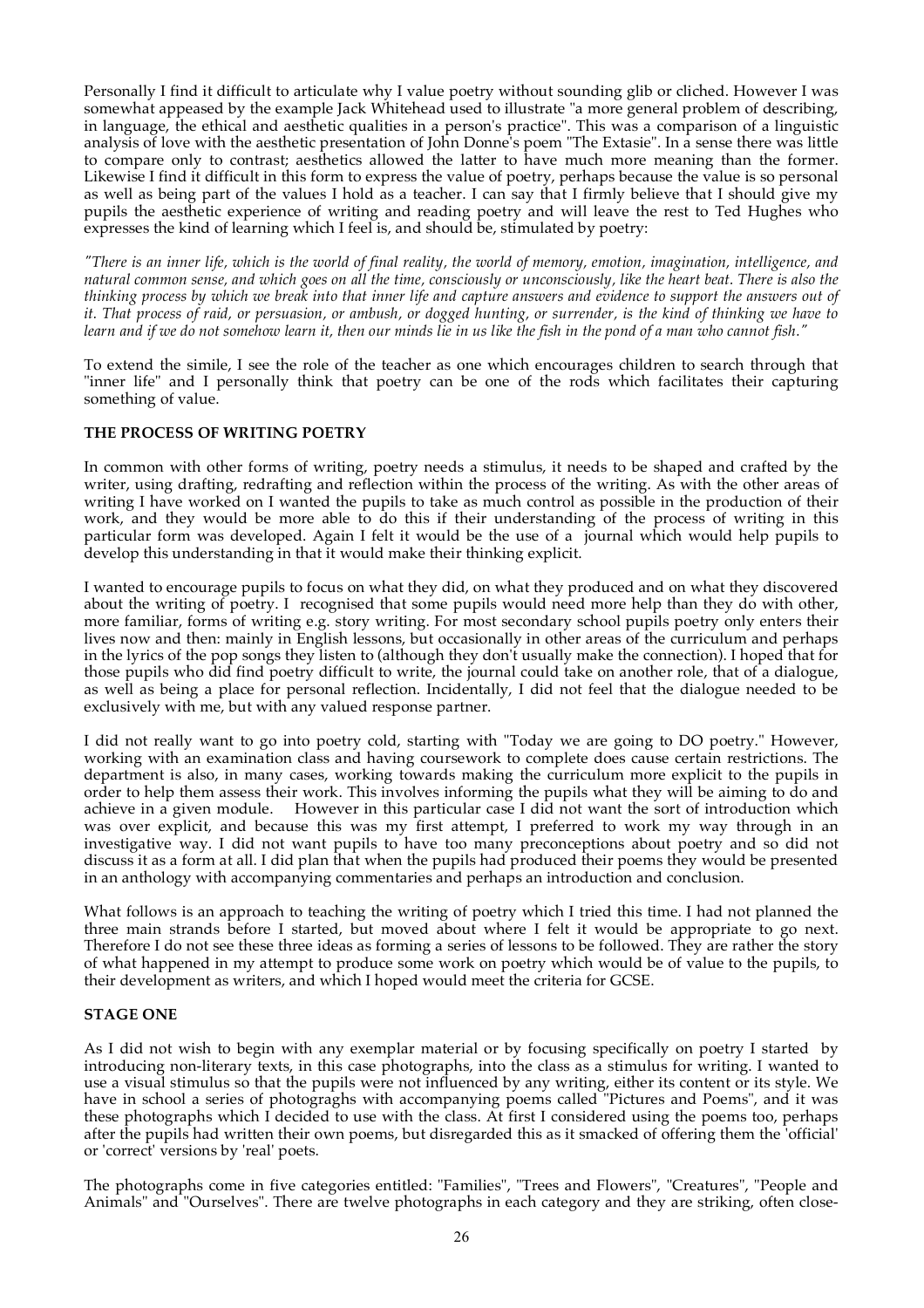up shots. I distributed a selection from each folder to each table of three to four pupils and asked each pupil to choose one photograph which they particularly liked and which they felt they could write about, although at this stage I did not mention any particular form of writing. I offered some flexibility in that if pupils could not find a photograph from their own table's selection, then they could look at another table's.

Once each pupil had selected a photograph I asked them to look at it very carefully, to look at the foreground, background, texture, etc., and to write a list in their exercise books of all the words, phrases, ideas which came to mind. I also asked them to try to think of any similes or metaphors which described any part of the photograph (the pupils were familiar with these terms having worked on some prose descriptions earlier in the year). I also asked them to "listen" to the photographs. Were there any sounds in the photographs? If so, what were they? How would they describe the sounds? I gave the pupils fifteen to twenty minutes for this, then asked them to give the photograph a final look and to note down anything more they could think of, e.g. anything which might sum up the whole of the photograph.

After the brainstorming I gave the class some time to look at what they had written and to underline or mark what they considered to be their best or favourite ideas, words, phrases, etc. Encouraging the pupils to select from their own work not only maintains their ownership, but develops their ability to be discriminating about their own ideas. I then moved on to the journal as I wanted the pupils to reflect on these decisions before they went any further. I asked the pupils to write a journal entry in which they considered why they had selected the photograph and to reflect on their selected ideas/phrases. This way they had to think carefully about the decisions they had made and in a sense to justify them. Although this preliminary work leaned towards descriptive writing of some sort, I asked the pupils to say, if given the choice, which type of writing they would do and why. I originally thought that I might then ask those who hadn't selected poetry to say why, but realised that this would not necessarily tell me much. Those who had not chosen poetry had not necessarily consciously decided not to write poetry, but had rather, positively selected another form.

It was following this stage that I finally mentioned poetry and told the class that I wanted each of them to write a poem about their photograph. As I had not done any introductory work specific to the writing of poetry and did not want to start being prescriptive about poems themselves (all the preliminary work was relevant but could have been used for other types of writing too), I felt the best revision exercise would be to get the pupils to write haikus (a Japanese form of poetry which has three lines of five syllables in the first line; seven and five respectively.) While this is a frequently used form in schools, especially with the younger pupils, I still felt it would offer the pupils the opportunity to "tune in" to poetry writing through action or practice. One of the most basic and important lessons in poetry is the significance of every word because as Ted Hughes says, "A word is its own little solar system of meanings"; and the haiku, with its total of seventeen syllables, forces the writer to do just that and consider each word. Most, if not all the pupils, were familiar with the form of the haiku, but I did remind them and asked them to think about the 'nature' or purpose of the haiku i.e. it is an attemt to capture the essence of its subject. I asked the pupils to take any perspective of their photograph for their haikus e.g. they could try and sum up the whole photograph or focus on one part of it. When the pupils had developed a haiku they were happy with, working through the writing process of drafting and redrafting, I asked them to write a journal entry about their haikus.

After this I asked the pupils to write another poem based on any aspect of their photograph, and this time with the freedom to use any form of poetry they wished. I said that they could use an idea from their haikus or move away completely into another area. I did not mention length or style of poetry at all. The pupils drafted out their poems for the next lesson, at the beginning of which, I asked them to write a journal entry saying what they liked about their poems and what they felt still needed working on. I did quite a lot of this journal writing in lesson time as I have found that journals are often more comprehensive, more detailed, and therefore more useful to the pupils, if written in the silence and working atmosphere of the classroom. Pupils then redrafted their poems and wrote another journal entry where they reflected on their finished poems and also considered what they felt they had learnt about the process of writing poetry through this work.

In some ways the journal writing was less free than in previous work I have done in that I asked the pupils to "reply" to some specific questions, but as I have been considering different forms of writing, I have also recognised that the journal can be more or less directed by the teacher. When pupils were considering an issue e.g. stereotyping, I felt that they needed the freedom to record or even discuss any thoughts which they had. They could select what was important later on. With this work on poetry I felt that it would help the pupils, at times, to have specific things to think about. Writing their journals would also mean that they had recorded their thoughts on their poems at the time of writing, and would be interesting for the pupils to look at when they came to write about their poems as part of the finished product to be entered for their GCSE.

## **THE SELECTION OF PUPILS**

Trying to select case studies for the purposes of this report was difficult in that there was so much of interest going on across the ability range. In the end I decided to focus on two pupils of differing abilities who both struggled with poetry.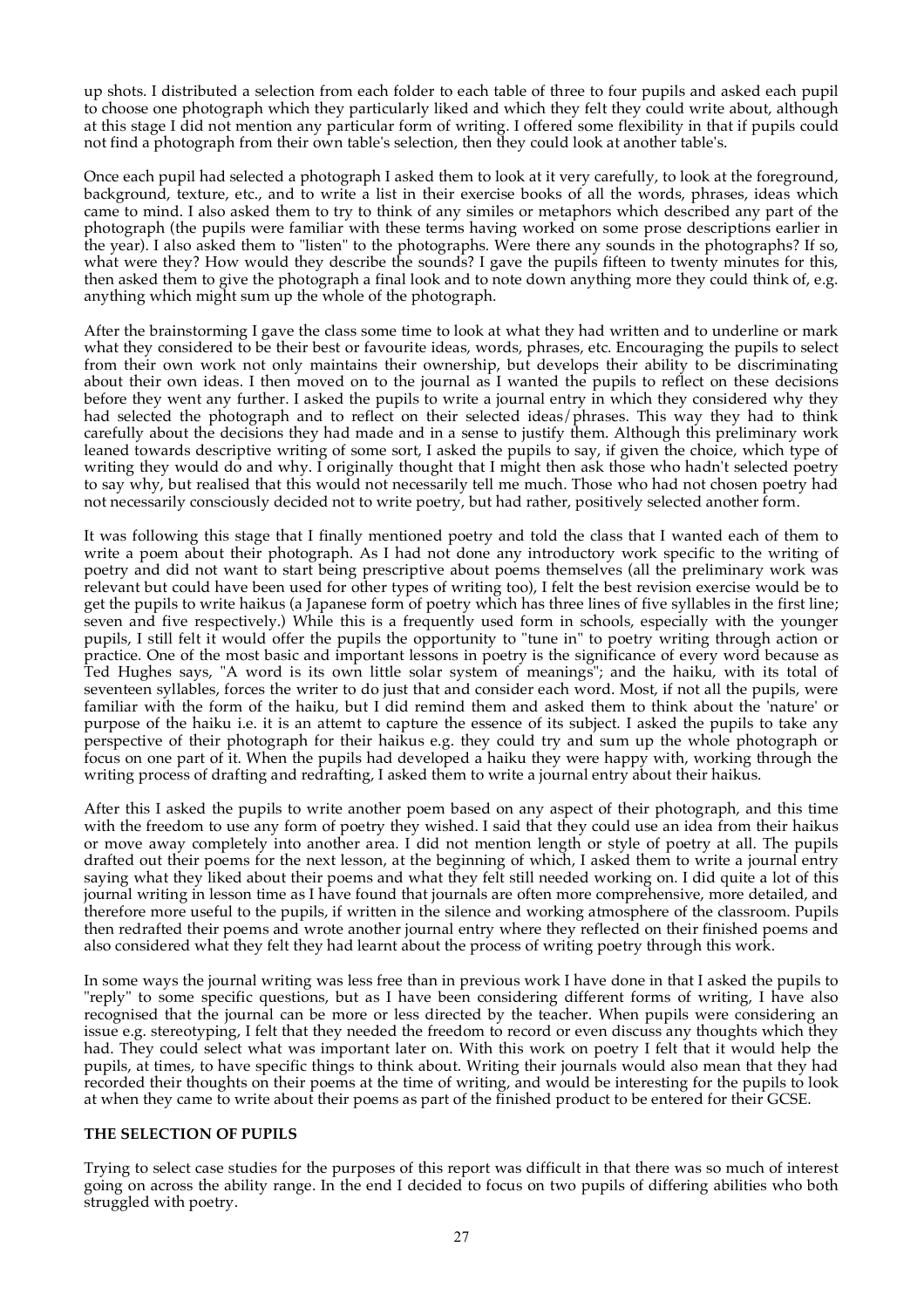Claire is quite an able pupil who had the highest reading quotient (122) in the class. She is not, however, the most able in English - her coursework so far has been graded in the low 'B's. While she has some interesting ideas her written work does not always flow smoothly.I selected Claire as one of the pupils on whom to focus because in her journals she stated how much she disliked poetry, how difficult she found it, and yet in those same journals showed a real sense of development.

Anthony, on the other hand, interested me because of the apparent lack of real engagement in his poetry writing which was then reflected in his journal. He is in the middle to lower range of my mixed ability class (he has a reading quotient of 100) with his coursework grades being in the 'D' category. He is an extremely pleasant pupil and is quick and lively in oral work, but does not like redrafting so his work has been disappointing.

### **CLAIRE**

The photograph Claire chose to work from was of a wood at sunset with the setting sun shining through the trees. Her brainstorm showed that she did have lots of ideas to start with and her first journal entry shows just how engaged she is with the subject of the photogragh:

"I choose this photogragh because it reminds me of my home, where I walk over the hills. It reminds me of happy memorys of my old dog and my 2 new dogs when they played in the grass and tryed to chase rabbits and get up trees after birds. It reminds me of everything I want out of life. Peace, love and natural things. Not smokey old citys with hi *tec this and hi tec that.*

*I like muck and ...... and this reminds me of it.*

I choose the mysterious phrase (Claire is referring to the word 'mystery' in her brainstormed list of words) because I don't want to know everything about nature I want to keep on finding new things and exploring them.

I like the idea of life, movement and texture it gives me the complete feeling of being alone and alone with nature.

I like the fact that there is no pressure in the trees noone is asking you to keep on doing things and keep getting at me.

Noone to hurt you appealed to me because I hear of alot of rapes mugging, stabbings in the city. I like the fact of being *out in the wilderness where noone can get at me."*

When asked to say which type of writing, based on the photogragh, she would like to do Claire continues:

"I'd like to write about this photogragh as a discriptive story with life and texture explaining the beauty and life in the *forest.*

A clip out of a diary I kept on a forest maybe. Telling people the benifits of the forest the way technolgy has ruined the *world we choose to live in.*

I could even write about this as a debate for an Environmental issue making people understand forests and making them *know there is life in forests. They are not just trees, lifeless lumps of wood.*

In any piece I do I will, if I can, make people begin to take notice of the forest, make them understand wildlife and the *natural beauty surroounding them. What they try to destroy. The magic of life."*

It's clear from her journal just how engaged and involved Claire felt at this stage. She is full of ideas, memories and sensations which could be channelled into writing. In his book "Poetry in the Making" Ted Hughes said that to write poetry you have to:

"...imagine what you are writing about. See it and live it. Do not think it up laboriously, as if you were working out mental arithmetic. Just look at it, touch it, smell it, listen to it, turn yourself into it. When you do this the words look *after themselves, like magic."*

This Claire has obviously done and yet what happened immediately after served to stop her creative flow. At this stage I introduced the haiku, asking the pupils to work on a haiku which expressed or summed up either a part or the whole of their photographs. Claire wrote four haikus, choosing the last as her best:

> *Tranquil trees stand tall Spanning over fresh spring grass Noises all around.*

At this point Claire's journal records a very different attitude to the previous entry. Her dislike of writing poetry comes through strongly and it appears that being forced into writing the haiku did not help her to focus her ideas, but rather served to disperse all those she had. Hughes also recommends that children should, "develop the habit of all-out flowing exertion, for short, concentrated periods, in a definite direction." While Claire's journal had allowed this, the haiku did just the opposite. Unlike her future journals, too, Claire does not discuss or analyse the haiku in any detail.

"I don't like writing haikus or any sort of poetry (whether this is poetry or not I don't know)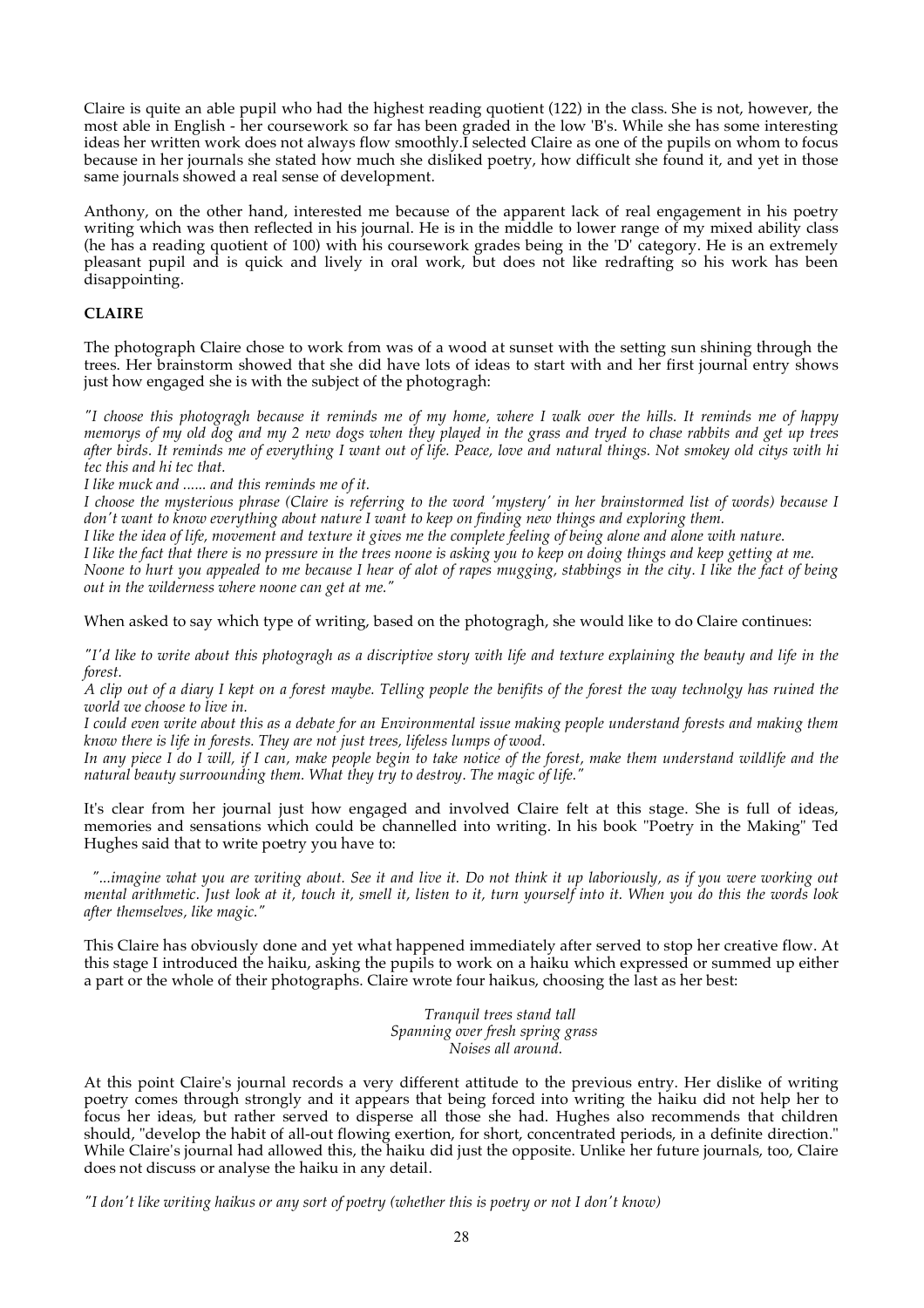*I don't seem to make the sound right. It doesn't seem to flow.*

The photo gave me alot of ideas discriptions, stories and things like that but when it came to Poems all my ideas and *inspiration goes, just blanks out.*

When I thought of a story I thought of colours, heard noises, smelt the forest smells. It reminded me of where I live. Then *when I came to writing the Haiku I lost it all.*

I looked at the picture heard nothing and thought hardly anything from that point I had no imagination.

I found discribing the picture in a Haiku was hard to do. I couldn't think of the words to discrib several things at once. *To do a better Haiku I should've enlisted the help of a Thesaures or something similar.*

The Haiku I choose at the end I thought was the only one I wrote that actually began to discrib the photo. I also found it *difficult to pack the whole photo into a few word with certain cyllables."*

While this lacked any analysis of the haiku itself, I felt it would serve as an invaluable record for Claire of her feelings at this point. Even though she was only been asked to write a three lined poem, she obviously felt a great tension: "I looked at the picture heard nothing ...." When it came to the longer poem Claire wrote a first draft with some strong images and it is perhaps the release from the restriction of the haiku form; the fact that she is more able to think of ideas; and the fact that Claire is "reasonably pleased" with parts of her poem, that make her discuss the poem itself in much more detail. At this stage Claire's poem looked like this:

### THREE DAYS INTO MARCH

*Tranquill trees stand tall, As a spring sun rises majestically into the sky A wisp of fresh breeze stirs gently, rattling twigs, swaying branches brushing leaves gently together A soft blanket of grass spans the floor, Old leaves still wither. A silent timeless world of aging beauty has a power to cure and heal Unlike an ugly world of technology, Which spews Death and destruction from an acrid mouth.*

*The forest is a haven of peace and purity, A sensuous world where a natural conflict takes place Against man and all his Evil.*

## In a lengthy journal Claire says:

"I am reasonably pleased with the 1st and 2nd verses of my poem. The first verse I have tried to paint a picture in the readers mind. Some of the discribing words could be better so the next stage is to run through finding better words for *things.*

In the second verse I tried to compare it with an opposite form. In this case a tecnology world City verses forest typpe *thing. I tryed to make out the benefits of the forest and what it can do.*

The 3rd verse still needs alot of working on. I think it needs to be longer like the other verses and I need to play around with the words so the mind can conjour up pictures not neccessarily the same as someone elses mind.

I am still comparing the forest in verse 3 trying to make it sound one of the best places on earth especially if you don't *like the hussle and bussle of a city.*

I haven't decide whether to do a verse 4 or 5 yet. If I do they will probably be about a night in the forest compared with *the city and persuading people not to spoil the forest.*

I haven't really decide to do this but I may add it to see what the poem runs like with two more verses added on.

I found poetry very hard to write. It took alot of thinking to get words in the right place and I still haven't finished. Thinking of things to write about isn't hard but finding the words to discrib them is. It also has to be the right tupe of word to fit into the rythim of the poem. I feel I need to set myself more of a rythim so the poem is easy to read and rolls of the tounge better. I think I need better similes and metaphor so people can compare it to things they all ready know.

Thinking about it lines like 'man and all his Evil' might not appeal to people and might... on if that is what she thinks of humans I don't want to know. Some people though may agree. So I might, for the benefit of those who don't agree, have *to tactfully point out what I mean.*

I also think I need to put more Heart and effort into the first 3 verses before I start the 4th and 5th verses."

While she is obviously more involved with her longer poem than with her haiku, Claire again states how difficult she finds writing poetry. However even with the struggle, and perhaps because of it, Claire brings up some very interesting points about poetry eg ".... I need to play around with the words so that the mind can conjure up pictures not necessarily the same as someone elses mind." Here Claire acknowledges an important concept in the writing of poetry and the use of imagery. Likewise, without any prompting she, along with a number of other pupils, mentions 'rhythm' and her wish that her poem "...is easy to read and rolls of the tounge better." I found this interesting as at this stage I wanted pupils to find their own way into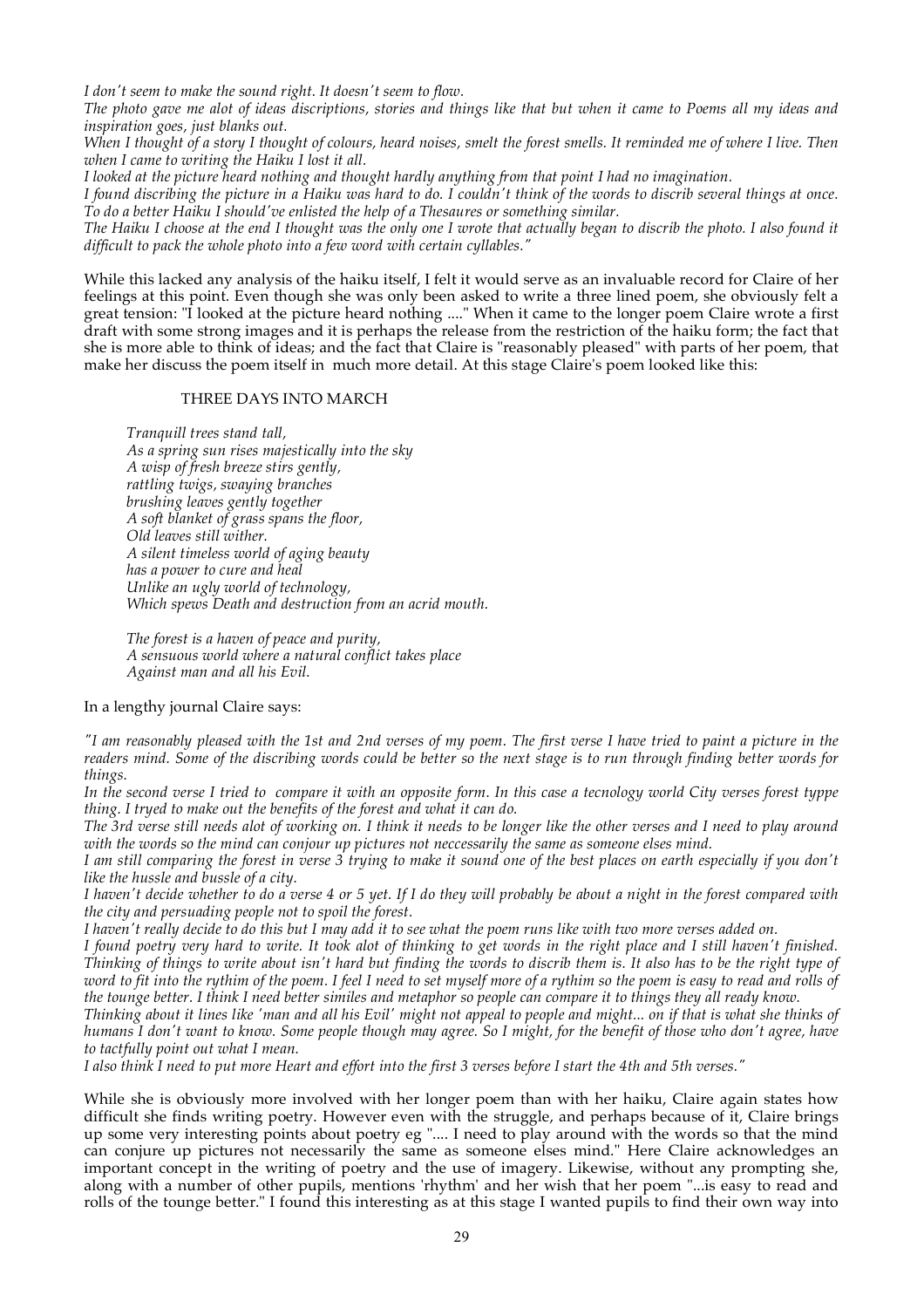their poems without too much of a contribution from me; I wanted to see what they could do on their own. Claire's concern with rhythm therefore became her own rather than her simply following my advice. This is just the sort of autonomy I wish to encourage, not an independence without direction, but a chance for pupils to take responsibility for finding their own directions.

Claire's next draft looked like this:

*Tranquill trees stand tall as a spring sun rises magestically into the sky A wisp of fresh breeze stirs gently, rattling twigs, swaying branchs, brushing leaves gently together. Old leaves still decay.*

*A silent timeless world of ageing beauty has the power to cure and heal Unlike an ugly world of Tecnology, Spewing Death and Destruction from an acrid mouth.*

*The forrest is a haven of peace and purity A senuos world where a natural conflict takes place Against man and his Evil. The battle is useless there is no winner.*

After working on her poem again Claire continues to analyse the content of the poem and writes this time about the use of specific words. I wrote after her redrafted poem: "Considering how difficult you say you find poetry, I think you've done a pretty good job!" as I felt that in her journal and in conversation Claire was perhaps being over critical and I was concerned that she was not taking enough enjoyment from her writing. However it was probably that very dissatisfaction which drove her to continue working on and improving her poem.

"In this new draft I have taken out 'A Soft blanket of grass spans the floor.' because I didn't really like it. I found I *couldn't change it to sound right in the poem so I left it out.*

I used my Haiku as a base for the poem using the first line of the Haiku as the first line of the poem. I found that easier to start it off and I think it was a good idea to use that aid to help me as I don't consider myself to be a poet.

I think my favourite verse was verse two. It was the one I most felt strongly about. Verse one sort of got going verse two aired my views about the differences of the photo and the other world. I also tried to use words to my own advantage. *'Acrid' was one of them. I used it in my own way which gave it a more interesting line.*

The 3rd verse I absolutly got stuck on. I could not find anything to finish it off. I had had a break from poetry and that had dislodged any ideas i had for verse 3. I had verses in my mind of how they would sound and what they would say but I took the break and I cannot get going again. Even now I am not happy with the way things turned out. I don't think *that the 3rd verse is quite what I had expected.*

*I am not that impressed with the last line but I still cannot think of ways to change it."*

Here Claire shows very clearly that she "knows" her poem and understands how it works. Although Claire's final comments on her poetry writing so far turned into a list of what she had learnt there were still some important observations about her own work:

"I think out of the poetry lessons I have had I have learnt to use less words but each word has a purpose and I learnt to use good describing words as well. Whether that reflexs in my poem or not I don't know but thats what I hope to have *done.*

Doing a Brainstorm first was a good idea because I normally go blank at poetry. I can try and think of a discription to get all the words down I may need later. I think that you can set poems out as you like because however you read some *poems they make sense.*

I also learnt to use words to my own advantage. Like changing the meaning very slightly. Acrid was one example. It is a word for describing a smell (bitter). I used it to describ a voice (bitter). That way you can change words just slightly to *fit your needs.*

*I found out that poetry needs a lot of thought and attention.*

My personnal thing I found out was I seem to need to do poems all in one go I can't from break from them and restart the *poem. I seem to lose all my thoughts during any break I take.*

*I also found out that Haiku's helped tremendously."*

Even in this first attempt at a poem I felt that Claire's struggle to get things right and the problems she had were part of a very important learning process. In other forms of writing language is usually seen as the tool, something which enhances the content. Here Claire is beginning to toy with language in a slightly different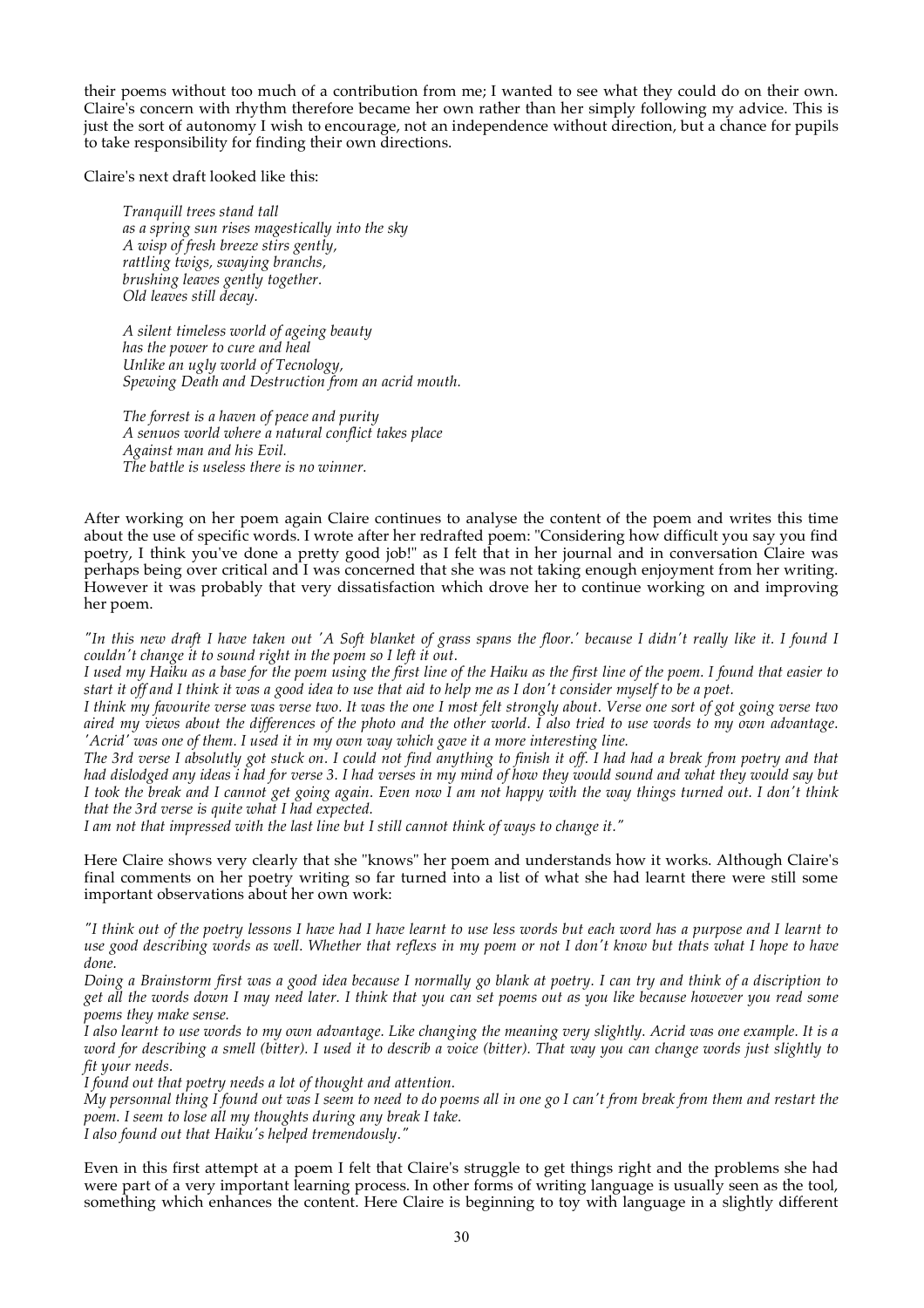way: "I also learnt to use words to my own advantage" and I wonder whether she would have used 'acrid' in the way she did in a story. At least in poetry she has recognised that, "you can change words just slightly to fit your needs." I also feel that Claire's journal served as a release for the frustration she felt and yet at the same time helped her to focus on her problems and her learning.

### **ANTHONY**

Anthony's whole approach to writing poetry could not have been more different. The photograph he chose was of a large, mature blossom tree in bloom. His original list of words was very short containing no interesting words or phrases and his journal was likewise short and uninspiring:

"I chose this photograph because it looked attractive, and reminded me of a hot sunny day. I chose frases wich remind me of spring, because the tree in the picture looks as though it has got blossom on it. I would write a poem about this tree *because it looks like the sort of tree that a poem good be written about."*

However, although Anthony said a poem would be his choice of form, he did not seem to be particularly engaged with his work. He only wrote one haiku and his entire redrafting consisted of substituting "prepared" for "waiting" in his third line. The haiku ran:

> *Blossom tree stands tall Above all other nature Prepared for winter.*

Although he included the correct number of syllables in each line, I did not feel that Anthony had really tried his best to express or sum up some aspect of his photograph. Yet in his journal he wrote:

"I am pleased with my Haiku because, the picture that I chose was off only a tree with a fence in the background, and making up a Haiku to go with the picture brings out the tree in more detail. I think that my Haiku flows and links together fairly well. Writing the first version took a fair bit off thinking, but after finishing it, I thought that it was worth wile. The hardest bit about writing my Haiku, was writing the last line, because I could only have a maxiumum of five *sylabals.*"

Here I feelAnthony goes through the motions of journal writing: "I think that my Haiku flows and links together fairly well," but he has not really thought about his ideas or the writing process. Indeed the blossom tree in the photograph is in bloom and so the idea of its being "prepared for winter" is an odd one. Neither does he say anything about the language or ideas in his haiku. I suspect he wrote both without too much thought. Also he was far too satisfied with what was a very mediocre haiku.

However, what happened next was interesting because Anthony tried to 'translate' the haiku into a longer poem and its lack of creative interest becomes more apparent to him in the longer version. The first draft read as follows:

The blossom tree stands tall, in the field, with no worry at all. The wind blows gently through the leaves, A typical spring day. The birds and the bees flying from one tree to the next.

While I would flinch at "with no worry at all" recognising it as a poor attempt at rhyme rather than a sophisticated attempt at personification, I expected Anthony to be quite satisfied with it. Instead his journal entry below shows Anthony's recognition of the lack of quality in his poem:

"I think that my poem, is not good. Poetry is something that I feel that I dont like, and I'm not very good at. I think, to be able to write peotry is a talent that you have either got or you haven't got. To make it a bit better I think I could change *some of the words, to similies, for instance in line one."*

It is possible that Anthony was trying to justify the fact that his poem was "not good" by saying that he is not very good at writing poetry. He did acknowledge that he could improve his poem but only in a very general way.

When it came to redrafting Anthony changed very little:

*The blossom tree stands tall, at the edge of a field, with no worry at all. The wind is blowing gently through the leaves, A typical spring day. Bee's flying from one tree to the next.*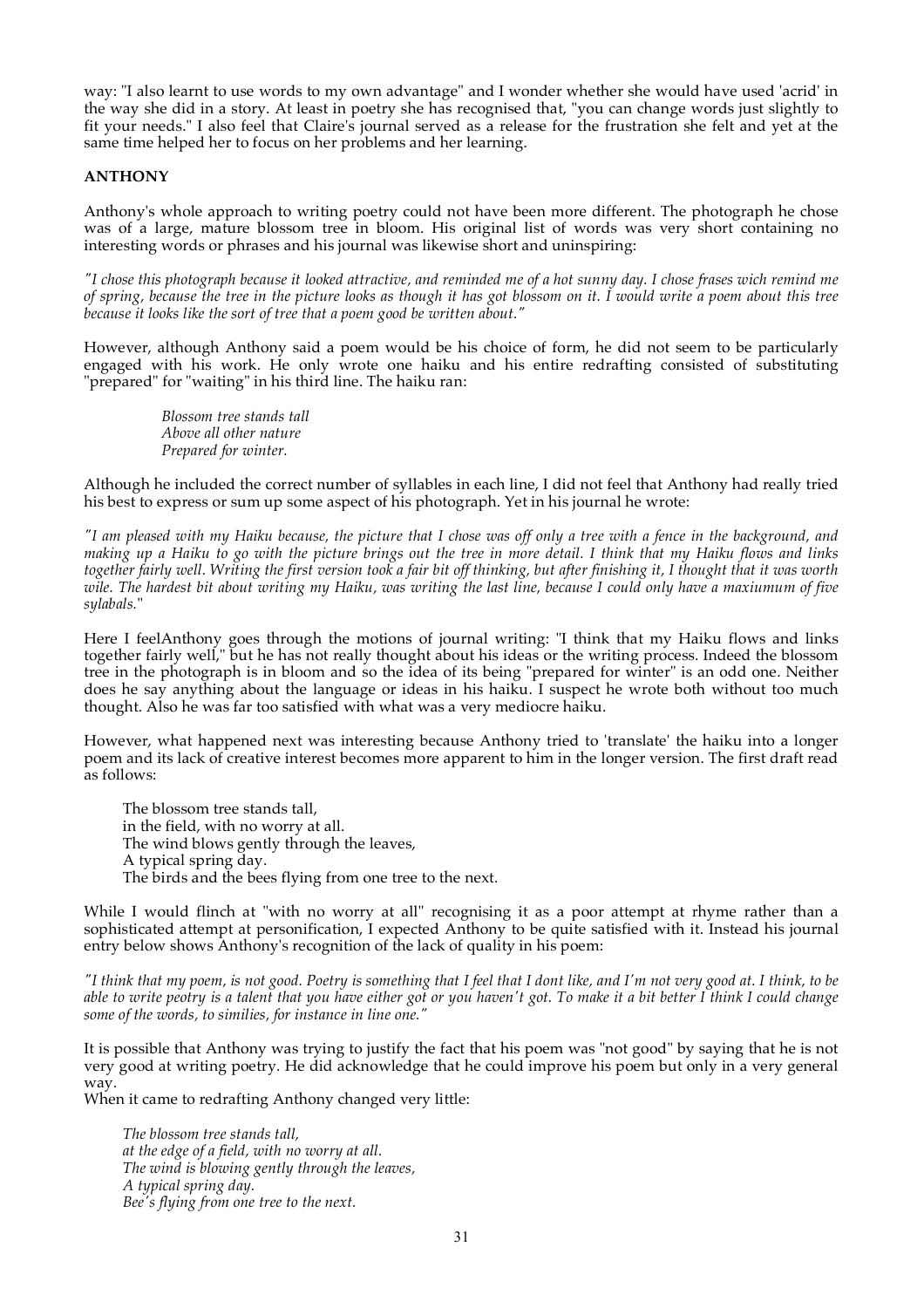although he did at least recognise that it was a photograph of spring, not autumn! In his journal though Anthony shows that he does actually recognise much of what is wrong with his poem:

"I think that my poem still needs a bit more work doing on it. I am a little bit happier than what I was before. What I would like to do is replace some of the words for words with the same meaning. The words, I feel are not as discriptive as words in a poem should be. I am not sure weather to scrap two or three lines, and completly re-write them. I also think that this poem might be better in the form of a Haiku, as a Haiku helps to get rid of all the words like and, the, etc as these *words can appear to be a bit boring."*

He has recognised that the language is not interesting enough and that the whole thing needs tightening up. Anthony then shows that he has started to work on these ideas. There is the beginning of another draft in his exercise book:

*A Blossom tree stands uprightly tall, at the edge of a field, With no worry at all, A gentle breeze is blowing through the trees*

There are a few promising changes here. "Uprightly", although used clumsily with "tall" is, at least, a better word. He changes the second line, breaking it into two which emphasises what is now line 3 and the rhyming of "breeze/trees" is a nice touch. Unfortunately Anthony did not continue with his redrafting and his journal, completed over two days simply pays lip-service to the questions asked:

*"21/12/89*

I have learned that writing poetry is a difficult thing to do even when your not trying to make words rhym. *22/12/89*

I have learned how to use a thesaurus. Poetry can make you think, for different words with the same meaning"

When it came to producing his final anthology Anthony did not include his attempts at redrafting, using his second version as his final draft. His commentary, although quite lengthy, does little more than state the obvious e.g.:

"In the first line I was trying to give the impression of a big tall blossom tree wich is higher than all other objects *around."*

Here he simply explains the line rather than discussing it. I think part of Anthony's problem was that, unlike Claire, he did not bring to his chosen photograph any personal associations or his imagination, he simply tried to describe it. He did not "See it and live it" as Hughes recommended; there was no real engagement with the subject and so Anthony's poem was likewise uninspired. I do not believe this was to do with lack of ability as some pupils of lower ability than Anthony managed to produce much more lively poems which came from their engagement with the subject. One example was Jeff who produced a lively piece on a praying mantis and the evidence of his engagement is in his journal:

"I like Praying Mantis and most insects and the photo reminds Me of some horrer films I've seen before. The praying mantis has got his pray as well and I can rember the realy wild show showing two preying mantis and as soon as the *person put them to gether the Female riped the other Females head off."*

Anthony, instead, shows in both his poetry and his journal, a lack of engagement which thus makes for some dull writing. In a sense it was a spiralling problem - he wasn't very engaged, he didn't write an interesting poem and so he wasn't interested in developing it. It may be Anthony's choice of photograph did not help, but it might also be that he is not used to drawing on the sort of language and ideas needed in poetry. At this stage I was unsure about how to inspire Anthony.

## **STAGE TWO**

After working so intensely on these poems I felt the pupils needed some sort of break. My experience tells me that writing poetry is, for most pupils, more of a creative struggle than other forms of writing. In story writing there is always the narrative line to keep one on course. Even discursive writing usually has the preparatory work to signal the direction in which to go. However in poetry I feel that there is more of a creative strain in that the language must all work together in a more intensive way than prose. I felt that, because of this, the pupils needed a break from this intensity, perhaps a "reflective space" - a time to be released from the composing process, but which would hopefully encourage a freshness of thought and reflection on return. So I moved to another piece of writing - an unaided personal response to a short story. To a certain extent this maintained the pupils' need to look closely at a text but released them from creativity.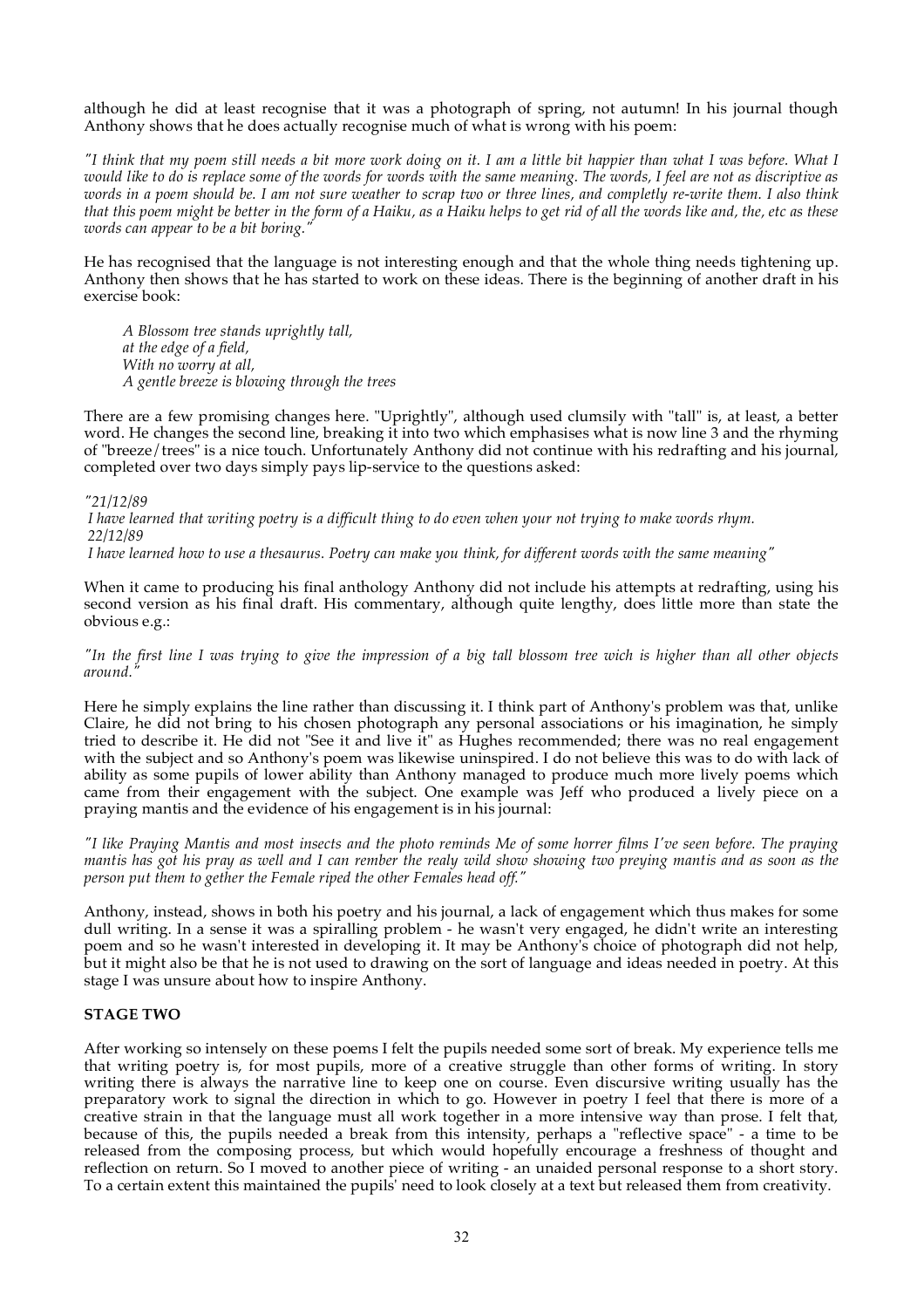After this I wished to move back to poetry, but I wanted to do something quite different. Apart from writing a haiku, pupils had been free to choose or use any form they wished for their first poems and I felt this freedom was important at this stage as I didn't want the pupils to be burdened by form. This time I wanted to look at the place of style or form in poetry, but again I very much wanted the pupils to develop their understanding of writing poetry through using form rather than looking at it. I did not want to use the 'Here's an example of' .... school of poetry writing where the pupils look at a number of disconnected examples of various poetic techniques, as this can sometimes lead to these techniques being crammed in the pupils' poems in an ad hoc fashion. Instead I tried an interesting idea of one of my colleague's, Paul Siebert. He had used a poem with a very strict form called "There was a man of double deed" (appendix 1), with the pupils in order to increase their awareness of syllables, rhyme and similes, by getting them to write their own versions and using the exact framework of the original. While this did provide examples of poetic techniques they all had to work together in the poem. The poem has a rigid pattern and when teaching it Paul had used a grid in which to insert the recurring words and for the pupils to then use in order to 'fill in' their own poems. I started by asking pupils to find the patterns in the poem first and then to make the grid to fill in. Like the haiku this was not simply an exercise in discipline, but more in the way one can be creative within form how a form might actually help generate ideas.

I liked the idea of moving the pupils from total freedom to quite rigid rules because it provided them with a complete contrast in the experience of writing poetry. Most of the pupils' first poems had not rhymed and had been written in free verse so here was a totally different 'school' of poetry. I used this strategy fo the learning experience rather than the final product, I wanted the pupils to have a rigorous challenge with language and form.

### APPENDIX 1

"There was a man of double deed"

There was a man of double deed Who sowed his garden full of seed. When the seed began to grow, 'Twas like a garden full of snow. When the snow began to melt, 'Twas like a ship without a bell. When the ship began to sail, 'Twas like a bird without a tail. When the bird began to fly, 'Twas like an eagle in the sky. When the sky began to roar. 'Twas like a lion at the door. When the door began to crack, 'Twas like a stick across my back. When my back began to smart, 'Twas like a penknife in my heart. When my heart began to bleed, 'Twas death, and death, and death indeed.

Anon

#### **CLAIRE**

Looking at Claire's work is again interesting because in a sense the opposite happened this time. With the photograph poem Claire struggled to start whereas she found the strict format at first easier to work with:

"Once I started this poem I knew straight away I would have to complete the poem all in one go. All the ideas came to me at once which gave me a problem of putting them in order. I found it easier to hum the poems way of Rhyming which gave me a permant pattern to follow. Once I had a pattern established the words and ideas just seem to fit into place. The poem just seemed to come in one go. For some of the ideas I had I found it difficult to make pairs of words that rhymed. I managed to complete a full circle ending with the cat dying. I had to work on some of the similies as they are not clear to *some people. I feel I could work on it more.*

I feel I need words people can understand and relate to without explanation. As some people who read my first draft need some help to understand why I used some words I did. This I have to change or I wouldn't have put in my best effort."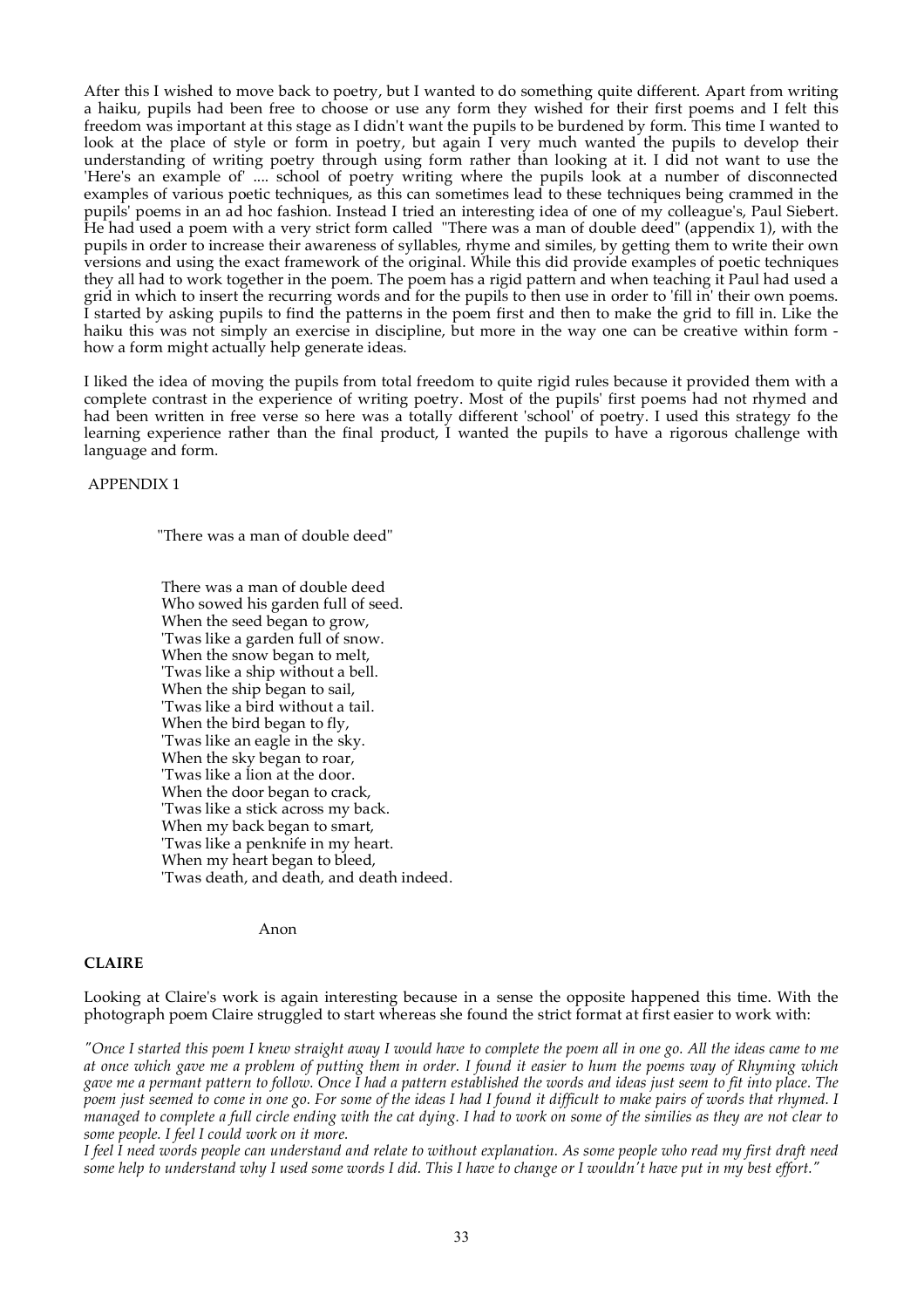What Hughes refers to as the, "all-out flowing exertion" seems to have worked for Claire here. Again she has found her own way of dealing with writing her version: "I found it easier to the poems way of Rhyming which gave me a permant pattern to follow." Without having read this particular journal entry I read and discussed Claire's poem with her and asked her to explain some of the similies to me as they didn't immediately make sense, e.g. one line ran:

> *"When the world turned into slush 'Twas like a sudden downward rush."*

Claire could explain what she meant by some of her similes but they didn't work as they stood. I explained to Claire that the similes had to make sense within the restricted form she was using and she recorded this in her next journal entry:

"....I found that the ideas I used were difficult and did not fit into the small amount of words we were allowed. *I need to use more effective and less difficult ideas."*

The problem with this poem's form is that a number of rules need to work together and the rigidity of the rhyme scheme means that it is difficult to change a few lines in isolation, and this is the problem Claire encountered. In her journal she says:

"As in my last record of this poem I pointed out that I needed simpler similes because of this I have started my poem *again trying my best to use simple and understandable images that take no explaining to be understood.*

I found that when I tryed to change just a few lines of my poem I had to change most of it so I got really fed up and had to start again. When I started the poem, as I have only done a few lines. I have tryed to use more or less the same ideas but make them easier to understand. So far up to now I have had no problems with the rhythm but I have had problems *getting the correct number of cyllables in a line.*

I still have a bit of work to do on the poem and I need to really try hard at it."

Although Claire is again struggling with her poem she is also aware that her poem has to synthesize a number of different elements and by writing her journal I feel that she makes what she has to do clearer for herself.

Claire's final version is quite successful:

'There was a cat with flowing fur.'

There was a cat with flowing fur who had a childish raucous purr. When the purr at once did end, twas like the cat had lost a friend. When the friend had waved goodbye, twas like a bird who'd learnt to fly. When the bird had flown away, twas like a rack without the hay. When the hay appeared again, twas like a horse with waving mane. When the mane grew very wild, twas like a dog had killed a child. When the child was buried deep, twas like a man that could not weep. When the weeping turned to fears, twas like the world had showed its fears. When the world was all dryed up. twas like the flowing fur was cut.

However she is still critical saying in her final commentary:

"I didn't really like this poem as there was no room to expand ideas. I knew I would have to write all the poem in one go to get the right effect. I succeeded in doing that but a lot of the comparisons I used did not really make any sense. They were things that did exactly the opposite to what I said like I compared a noise to a sunny mountain glade. I thought that *worked but when someone else read it they needed an explanation."*

Yet Claire shows that she is continuing to make decisions about her own work and developing her own attitude towards writing poetry: "I don't think this is my type of poem. It has too many rules and if there is one thing I hate when I am trying to express myself are rules I found hard to stick to. I prefer abstract poems, not poems with the rules already set for you."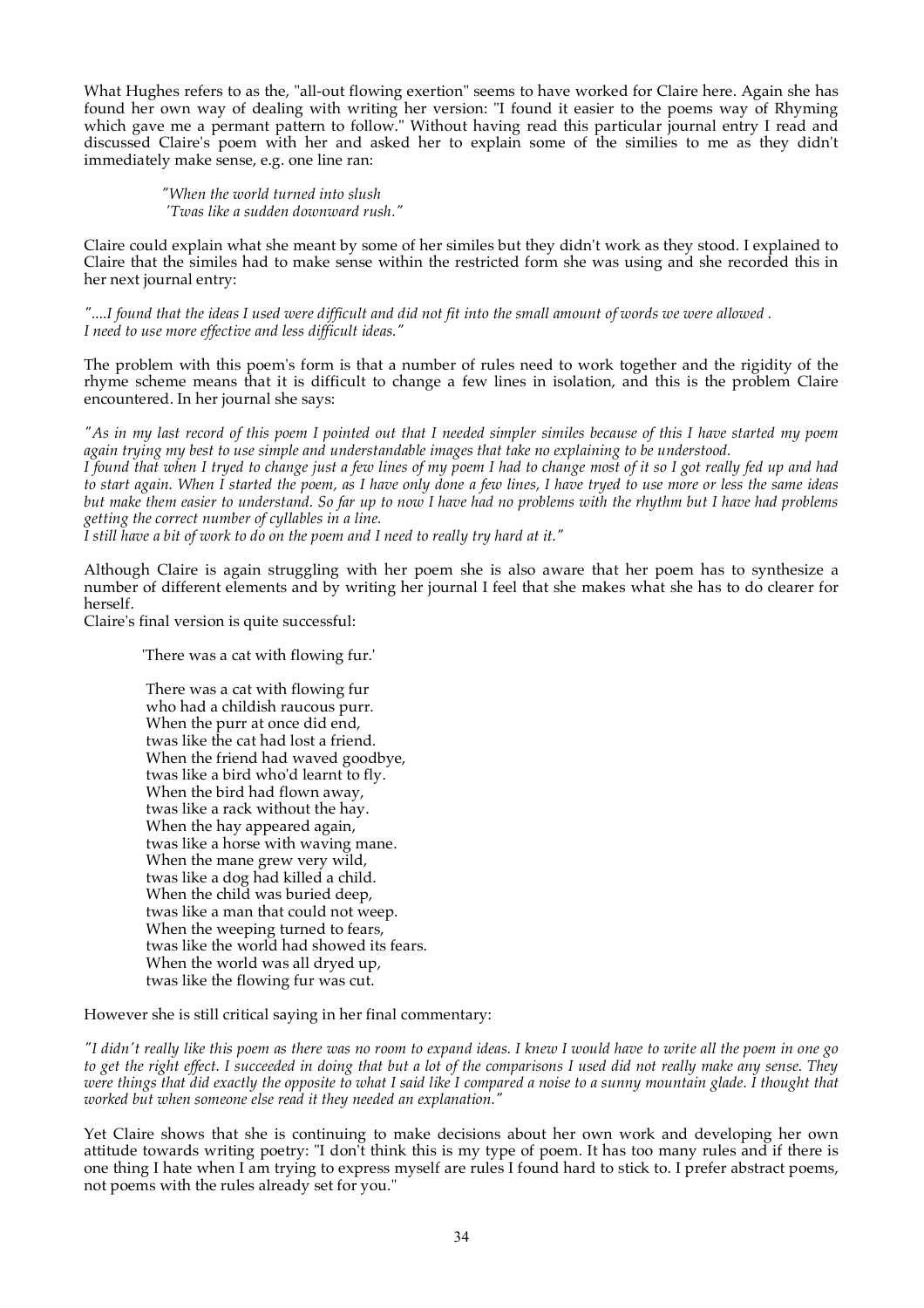### **ANTHONY**

I thought Anthony might cope better with this format than with free verse but he had huge problems. There were many pupils, like Claire, who struggled to get the similes right or to get the correct stresses in the lines, or who even just ran out of ideas, but Anthony was one of the few pupils who seemed to struggle with everything! He had couplets which didn't rhyme, similes which didn't work and, I suppose naturally, it was only half finished. Anthony's journal does not throw much light on things either:

" At the moment my poem is only half finished, because half way through I ran out of ideas. I like the opening to my *poem the best."*

This last comment rather amused me as he didn't have much else to like anyway. I suspect that the problem was twofold: while Anthony did find this a difficult task he was not engaged enough to put in the necessary effort. He did go on to complete this poem but his final version does not work and includes some similes which have not been thought through, e.g.

*"When the rainbow had to flow, Twas like a drift of melted snow"*

Also the lasy four line of his poem did not even rhyme which was possibly the simplest element of the whole poem. In his journal Anthony is honest about his work:

"I found it hard to make the word at the end of the line rime with the last word of the previous line, and infact didn't in *every line as you can see from the poem."*

Anthony also continues to explain his poem on a rather basic level e.g.:

*"In line two, I wrote:*

*'Who tried to paint a wall in rain'*

By this I meant he was trying to paint a wall while it was raining, and not that he was trying to paint a wall with rain *water."*

Although there were some parts of Anthony's poem which did work and so, in that sense, he had achieved something, there was still little to encourage him. To quote Ted Hughes once again, he said of writing poetry: "Do not think it up laboriously, as if you were working out mental arithmetic" and it may have been that this was Anthony's problem here.

#### **STAGE THREE**

For the final piece of work I had two strands which I wanted to pull together. The first was to bring together, in some way, the pupils' experiences of writing poetry so far. They had worked in two extremes, writing their first poem in any form they wished (much of it free verse) and the second using a rigid pattern. I wanted the pupils to realise now that form can be both strictly and loosely used in poetry. The other element I was interested in was related to the idea of argument. Several of my colleagues in the English department have been developing interesting ways of covering the discursive element of the GCSE criteria and in conversation with one particular colleague, Liz Ross, we discussed how poetry could cover this area as well as falling into the creative area. The relevant criteria, from paragraph 8c of the NEA English syllabus B, are as follows:

*"Within the 5-7 assignments candidates must show their ability*

- *(1) to produce and sustain argument, to handle and present ideas, and to persuade;*
- *(2) to write imaginatively and expressively and to recount real and imagined experience in any appropriate form such as narrative, description or drama."*

While I would still want my pupils to have the opportunity to argue or persuade in prose at some point in the course, there is no reason why poetry should not fulfil these criteria aswell. As Terry Gifford says: "The writing of poetry...has a part to play in the development of a confident personal view of the world and in the education of a sensitive alert person. The writing of poetry brings together feeling and thinking. The exercise of the imagination is not separate from the development of opinions." It is also my experience that many pupils stereotype poetry in the ballad or descriptive mold and forget that it can be discursive, persuasive and political and so I felt this would be a good opportunity for my pupils to write and use poetry in this way.

Although I hadn't wanted to rely too much on using exemplar material, I did want the pupils to see political or issue-based poetry in action and so I decided to use a poem that I had previously used at both 'O' level and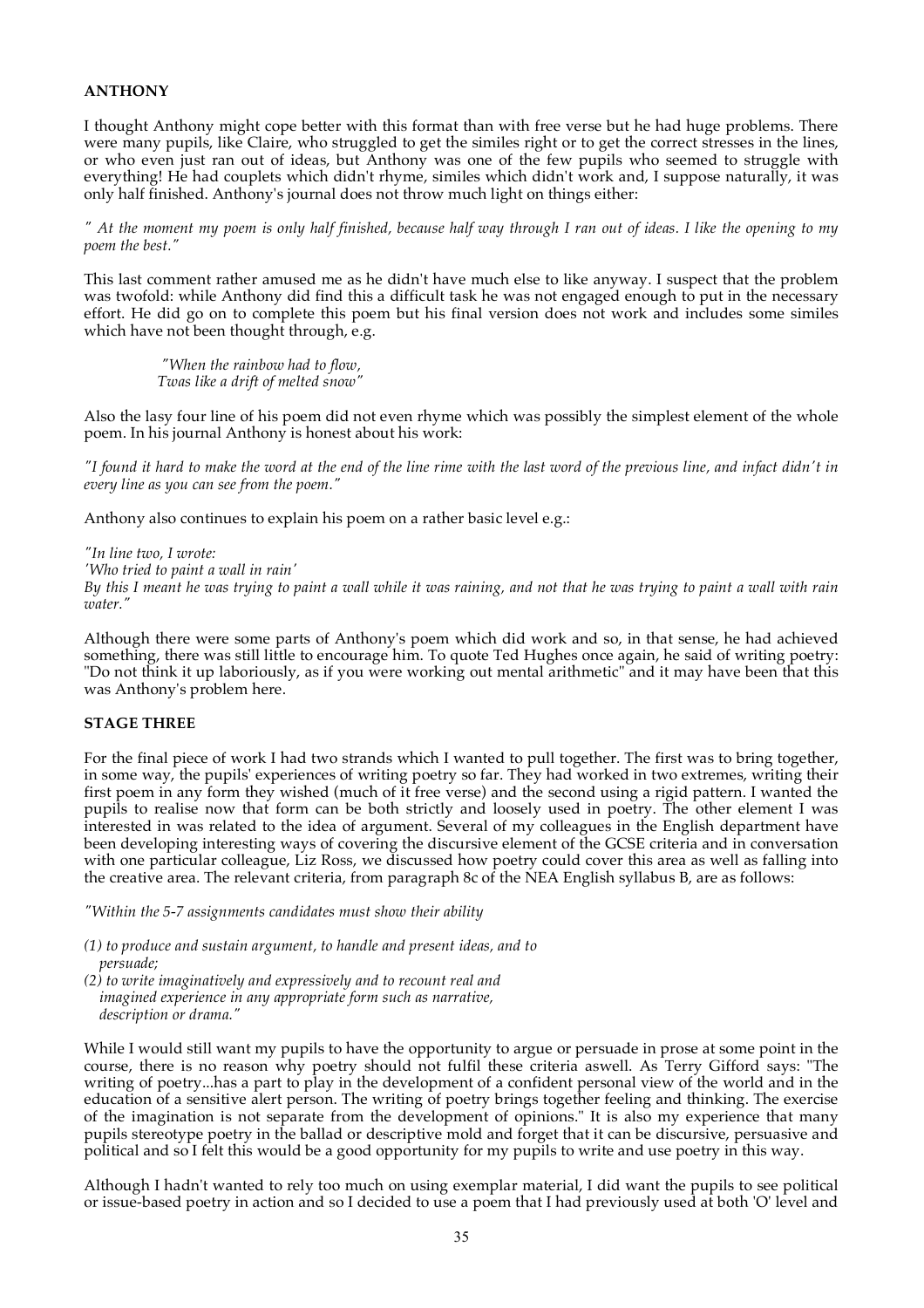GCSE, Edwin Brock's "5 Ways to Kill a Man," (Appendix 2). It is a satirical poem about the way mankind has developed ever more sophisticated and easier methods to kill man and is finally a warning of the living death of the twentieth century. It has a pattern but the stanzas are written in free verse and I have found it to be very useful for mixed ability groups because of the accessibility of its content and style.

As with "There was a man of double deed" I asked the pupils, in groups, to find the patterns in the poem and to work out what each stanza was about. We discussed the poem as a class and how poetry can have a strong message. I then asked the pupils to make a list of all the issues, whether personal, local, national or global, about which they felt strongly. Then I explained that they would be writing a poem on an issue and so asked them to choose from their lists either the issue they felt most strongly about or an issue about which they would like to write a poem. I had considered asking them all to imitate the form of "5 Ways to Kill a Man" as suggested in John Foggin's booklet "Making a Poetry Anthology" but decided against restricting them in this way. However I did give the pupils this option.

These proved to be some of the most stimulating sessions on poetry of all. I feel that a number of factors contributed to this; primarily the fact that the pupils set their own agenda, deciding upon the issue and the form themselves, but also because of a growing confidence in their ability to handle poetry. In my journal on 17/3/90 I wrote:

"I am really enjoying these sessions because I feel there is a real dialogue between myself and the pupils. They know what *they are doing or aiming to do better than I in some cases..."*

The pupils tackled a wide range of topics ranging from the more domestic subjects like bullying and smoking to much wider issues like political leadership, the enviroment and capital punishment. The results were on the whole very good, the poems being the best many had written. The styles varied widely too. Several of the pupils tried, at first, to imitate the style of "5 Ways to Kill a Man" but I steered some away from it because it was resricting their ideas. Many others used a more controlled form than previously and one boy who, like Anthony, hadn't been particularly switched on to poetry wrote a successful 'rap' warning young people to stay away from drugs.

### **CLAIRE**

Claire decided that she would write about the ways people stereotype certain types of people. As she wanted to use the "5 Ways" format I suggested that she might find it easier to write about the types of people who find themselves discriminated against. This she did focusing on hippies, punk rockers, travellers, yuppies and finally the physically handicapped. I feel that her poem is an interesting imitation as she incorporates the humour of the original and importantly she has managed to imitate Brock's "sting in the tail" in the final stanza, something that some pupils missed. The final draft looked like this:

*'5 Ways to make people Discriminate Against you'*

*There are many cumbersome ways to make people discriminate against you. You can take on the ways of the sixties and parade around showing off. To do this properly you require a crowd of people laughing at you, a pair of flares long hair with a centre parting and a festival to meet others like you.*

*Or you can take a headful of hair, spiked and gelled in a traditional way, and attempt to wear a pair of Doc Martins. But for this you need a mohican, some safety pins and a pair of tight black jeans to struggle into.*

*Dispensing with formalities you may, if time allows, travel around in a caravan. But then you need acres of farmland, not to mention herbs, lucky charms, homemade clothes, hooped earrings and a few rough horses to pull your caravan.*

*In the age of fast cars, you may flash your filofax around your victim*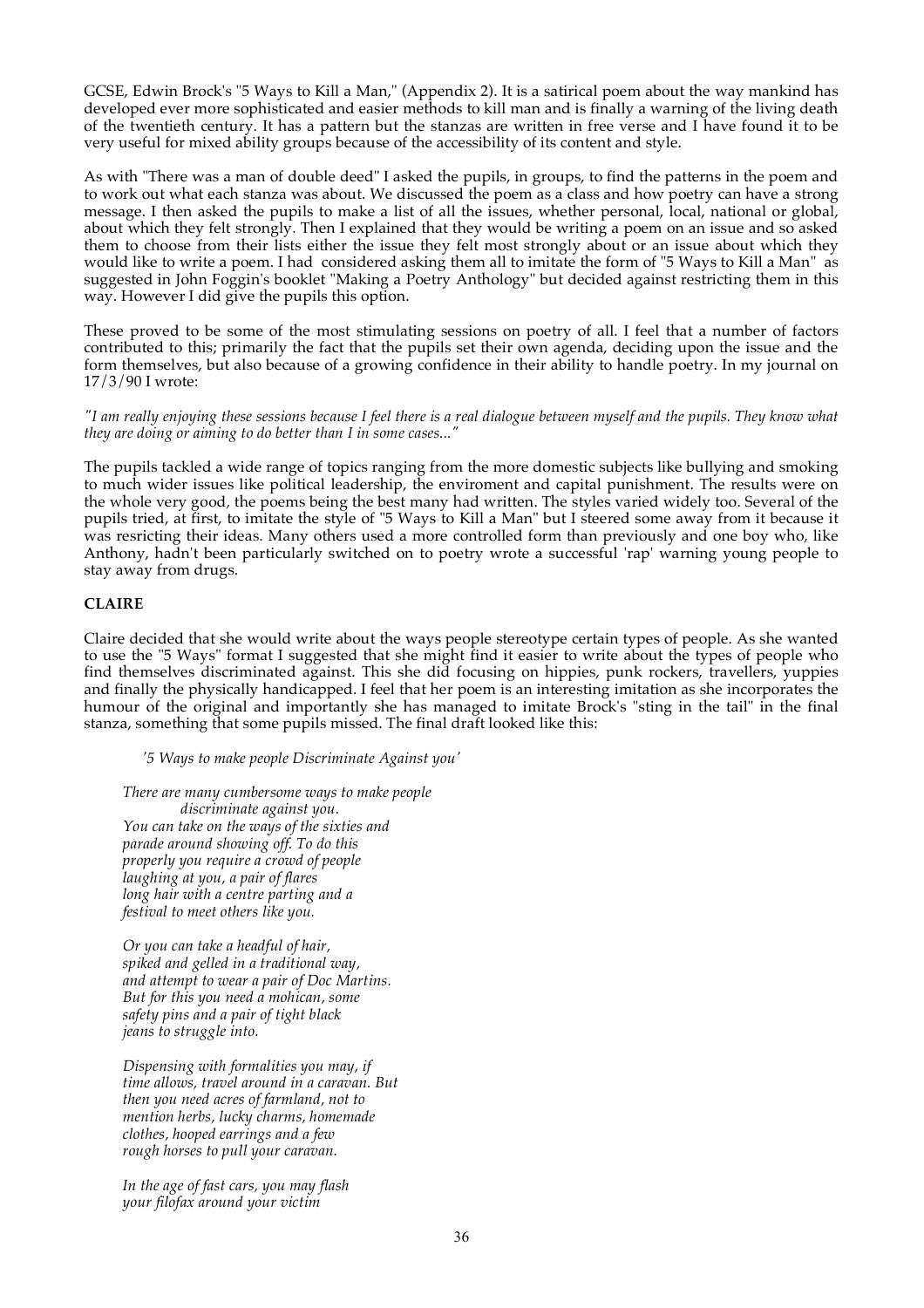*and dispose of him by placing your Ferrari keys in front of his nose. All you then need is a car to go with the keys, a carphone, a pair of flash sunglasses and a few people who are inferior to you.*

*These as I began are cumbersome ways to make people discriminate against you. Simpler, direct and much more neat is to put yourself in a wheelchair and continue to live.*

In her commentary Claire covers why she wrote the poem, some analyses of parts of her poem, and in general I feel there is a much more positive and confident voice than in her early journals:

"This poem originated because I feel strongly about the subject of discrimination against someone by what you see. Everyone discriminates (against) other people whether they know it or not so I tried to point out differnet types of poeple *that we knowingly or unknowingly discriminate against.*

Some are clear cut cases and some are not. I consider discrimination unfair and embarrassing as I know from personal *experience.*

*......There are certain aspects of the poem which I feel worked well. In stanza two the line*

*'spiked and gelled in the traditional way.'*

*appealed to me. To start off with I had read Edwin Brock's poem in which he says*

*'shaped and chased in the traditional way.'*

*I was working on the punk theme so 'spiked and gelled' just seemed to fit in nicely.*

The more you look into the poem the more you see into it. I read my line over and over again realising that in this country punks have become a kind of tradition. They go hand in hand with London and feature regularly on postcards. *Although the line was an accident it turned out better than I thought.*

.........The main aim of my poem was that we discriminate against people in different ways. I ended the poem with a disabled discrimination as that is possibly the worst. Most people do it whether they know it or not.

If you see someone in a wheelchair then you tend to take them as being talkless (voiceless) and helpless pieces of meat. If they are with a friend you talk to the friend about them, eg "would he like a drink?" instead of "would you like a drink?" *A lot of disabilities do not affect the brain although there are some exceptions.*

When I first wrote the poem I was confused. I took a person eg; punk, and told people how to discriminate (against) them. Now I have changed it to how people recognize them and how to become one. I felt that worked better."

Claire's poem certainly has a message which I think works well in the poetic form. Her journal suggests that she feels more in control and despite problems ("When I first wrote the poem I was confused...") there is far less of her frustration with the process of writing than in her earlier journal entries. This more positive attitude towards her work is also shown in the conclusion to her anthology when she says:

"At first I did not like poetry but now I find it is a stronger and more noticed way of sharing the way I think with other people. I had difficulty getting started but now I am pleased with most of my work. I feel it shows, especially five ways, *my way of thinking and how I feel people could do better.*

*I do this by showing their faults, by what they are doing wrong.*

The main difficulty was when I had ideas, they came too fast to be expressed to their limit. I should have done more work *and written every idea I had, maybe next time I will do better.*

I still feel as I mentioned in my writing that a few poems could be done a bit better but on the whole I am pleased with *the way things turned out."*

Claire's poems and journal show that she has learnt a good deal through writing them and it is especially pleasing to see the value that Claire sees in the poetic form: "...now I find it a stronger and more noticed way of sharing the way I think with other people."

## **ANTHONY**

I was beginning to despair of Anthony, not so much because he was not writing successful poems, but rather because although he remained pleasant and amenable, there seemed to be a complete lack of real interest and engagement and so I was concerned that he wasn't actually learning very much. When I talked to the pupils about their choices Anthony said that he did not feel terribly strongly about any issues. I recommended he think about something in school and struck lucky as he did manage to find sufficient things in school about which he felt strongly. Although Anthony did not turn into a poet overnight, I did feel that there was some progress in this final poem and I think this was because he was, finally, engaged in the subject of the poem. The poem, again using the format of Edwin Brock's "5 Ways to Kill a Man" looked like this in its final draft: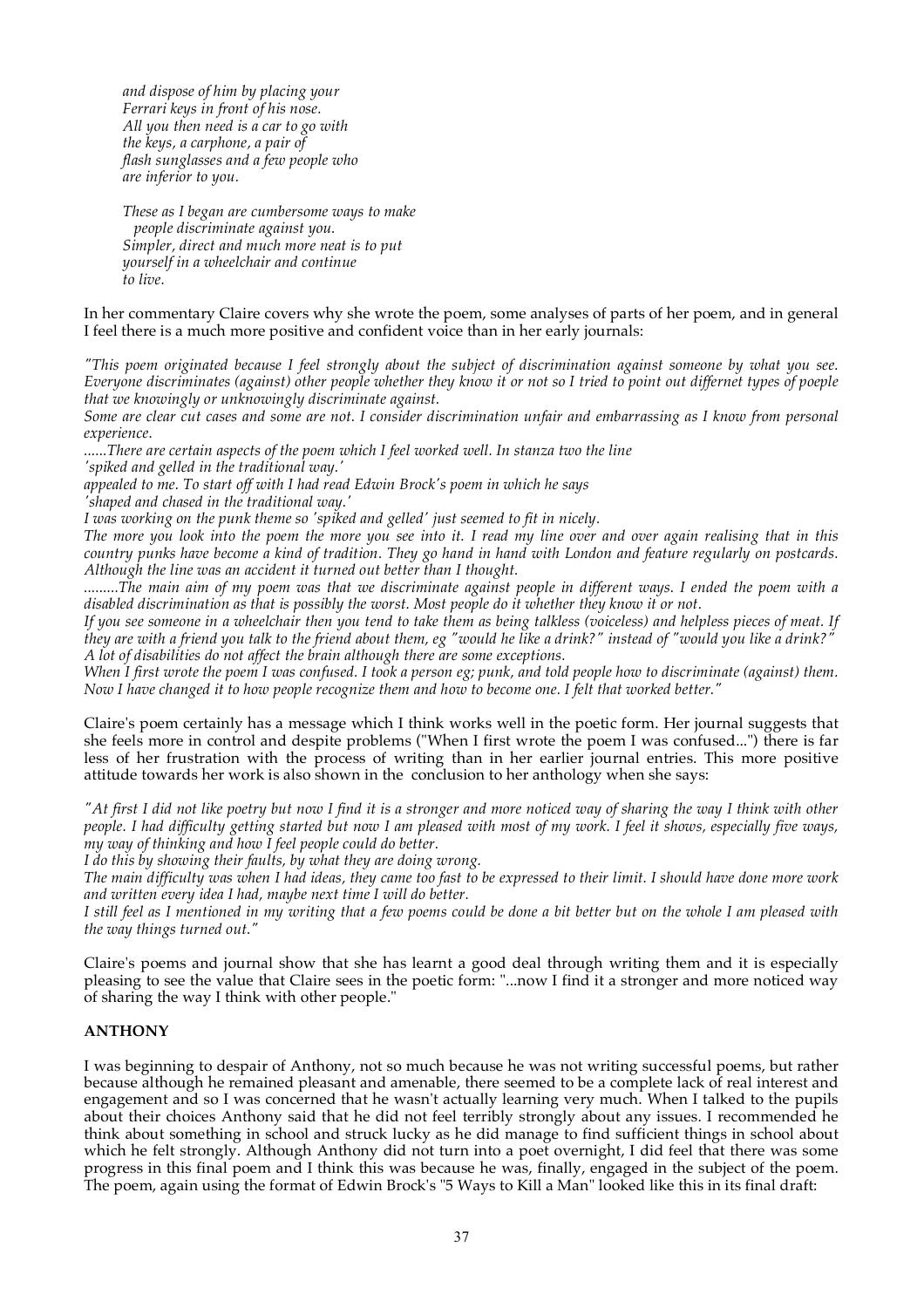#### **'FIVE WAYS TO NAUSEATE A FOURTH YEAR BOY'**

*There are many ways to nauseate a fourth year boy, You can charge him the highest rate in the country for his dinner, Give him pies that have a concrete crust on the top, Or bake beans that taste like rubber, To do this all you need is a contract to say no other canteen may be opened, A food supplier who sells last months pies, And a cheap bake bean manafacturer like lop crop.*

*Or you can give him a forum lesson, thats as boring as a wet weekend in John O'Groats, For this all you need is a collection of worksheets that make out there's no hatred in the world, A classroom, adesk and a teacher to stand over you and make you do it.*

*Failing the last two methods, You can bore him to death with an assembly, To do this all you need is an empty assembly hall, a row of chairs to sit on, And a teacher who's as boring as speaking to a train spotter wearing a pac a mac.*

*If you want to really annoy him, you can give himlessons in ancient caravans that have a heating system that only works in the summer, no blinds or curtains, so the sun shines in your eyes, and gives you a headache. All you need to do to obtain one of these caravans, is to find a building firm selling off caravans, they no longer want.*

*But more simpler and far more easier, would be to shove him on a Home Economics course, with an investigation to carry out.*

His imitation captures some of the original techniques although his final stanza is rather abstruse - it sounds too much like a private joke. I was pleased to find that Anthony's journal on this poem was significantly longer, and so more detailed, than his previous entries:

"I chose this subject to write about because, there isn't really anything that I feel strongly about like animal rights, and pollution and any other rubbish people moan about. So I thought as some things about school really annoy and get to me, *I would do a poem about it.*

In the first verse I was trying to get over the fact that school meals in Wiltshire are the highest in the countru, and the *quality of the food is not very good.*

In verse two I was trying to drop a very big hint that forum lessons are the biggest waste of time I have ever experienced in my life. In line four were I mentioned worksheets I was refering to "happygrams" worksheets and "I'm comfortable" and most of all "how do I feel." I think these work sheets are really pathetic. In the last line, were I write "and a teacher to stand over you and make you do it" I was trying to geet over the image of the sort of teacher who won't give up on *anybody, and continuously waste their time by telling you off, and telling you that it is important.*

In the third verse, I was trying to get over the image of a really boring assembly, were you feel forty minutes is an hour, and the teacher droans on for ever and ever, about something that is of no interest what so ever to you.

The fourth verse was meant to put over the lousy conditions we have to work in during some lessons. When it came to verse five I got stuck, at the moment I've mentioned something about the home economics course. The main changes I made were adding more lines to each verse. The reason I did this, was because I felt there wasn't enough."

When it came to Anthony's final commentary in this poem he extended and developed a few points too. His introduction shows his own voice coming through:

"I chose to do something like this, instead of doing something on a serious subject, because I dont feel that strongly about many things, and the odd ones that I do I prefer to keep to myself. I would like to get one thing straight about this poem *though, and thats that it is only a joke, and is not meant to offend anybody."*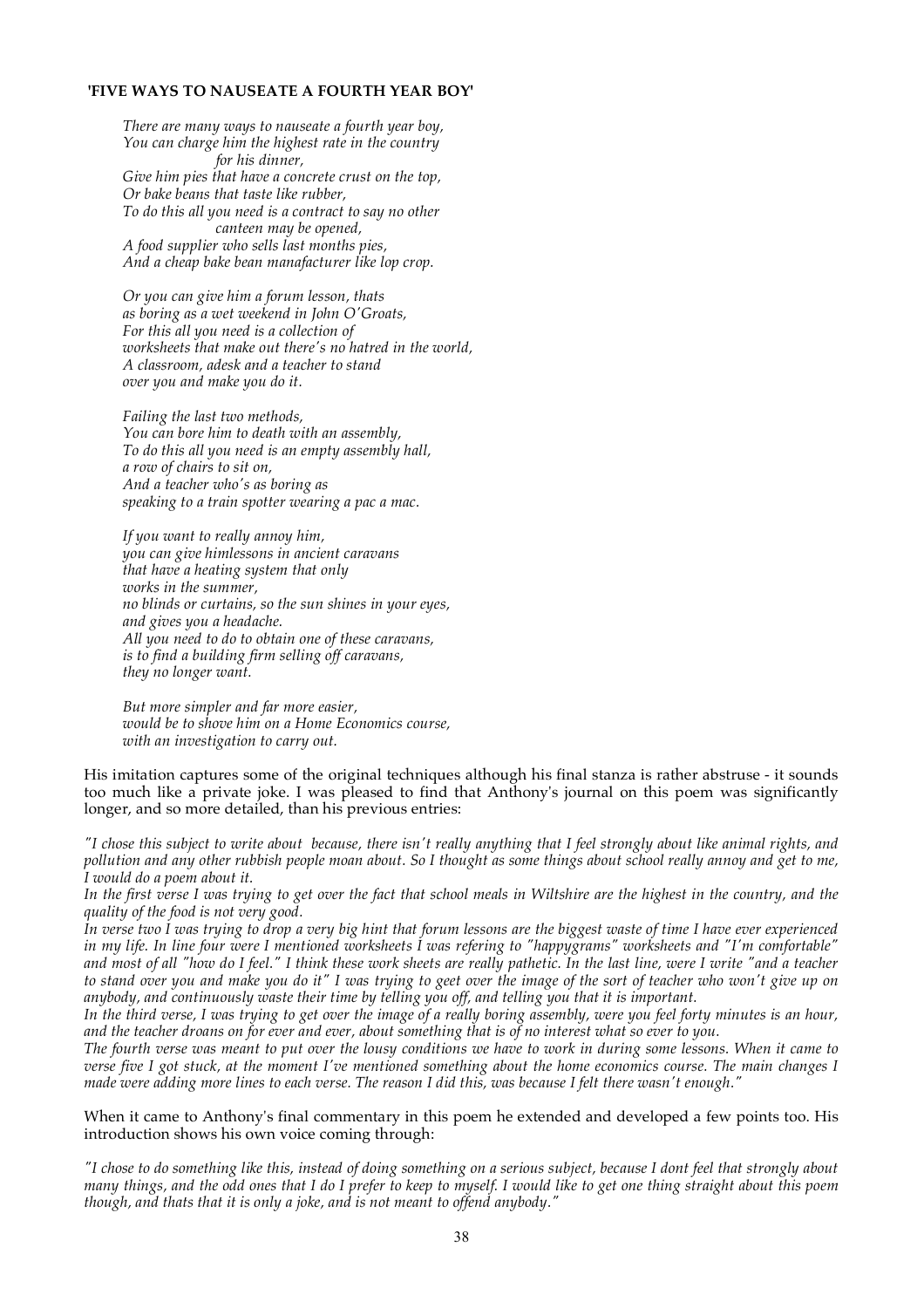and his discussion of verse three is much more detailed:

"In verse three I was joking again. Some assembly's are boring but not as boring as I made out. I wrote in the ingredients that you needed an empty assembly hall, which was questioned by several people. By this I meant that you needed an assembly hall which was empty so you could get everyone into it. A row of chairs, this is for every one to sit *on and the final remark:*

*'and a teacher who's as boring as speaking to train spotter wearing a pac a mac'*

I was trying to get you to think about them really boring teachers that go on and on for ever, and everyone is getting a back ache, and you think that they have been talking for six hours when it's only been forty minutes."

Anthony has then, by becoming more engaged in his subject, been able to write much more in both poetic and journal form. Perhaps it is because he is finally writing on a subject where he can in Ted Hughes' words, "See it and live it" that he has finally been able to use the poetic form to some purpose.

#### **EVALUATION.**

My original question for this research was: how can I develop the writing of poetry in my GCSE classes taking into account my continued wish to encourage a greater understanding of how poetry works (the writing process) and my wish to continue to encourage a greater degree of autonomy in pupils of this age.

I feel that Claire's work shows that there certainly was a development in her writing, knowledge about and understanding of writing poetry. Her first poem, although not changed dramatically from the first draft, is still an improved version and she certainly shows the ability to use some powerful language:

*"Unlike an ugly world of Technology, Spewing Death and Destruction from an acrid mouth"*

Yet it is not simply the product which shows Claire's development, it is also her journal which is a very honest account of her struggle with poetry and which opens up her progress to the reader and more importantly to Claire herself. I had nothing at all to do with Claire's poem except for encouraging her in her own decisions as I could see from her journal that she was able to direct herself in the writing process.

With the second poem I did take a more verbal role, as I didn't feel that all Claire's similes were working. This was an example of my intervening when I felt that my help was required. In some ways I feel teaching poetry is like teaching someone to ride a bike - you let them wobble a bit in the hope of their finding their balance, but if they look like falling off, you reach out to help! Although the structure of Claire's second poem was fairly sound I felt she could be pushed to improve the quality of her similes and so I encouraged her to think about them.

In the final poem I wanted pupils to think more about form, but to be free to select their own; and I wanted to see how successful issue based poetry could be. Claire imitated Brock's poem well and so her form was successful. As for the idea of argument I think Claire's poem is a successful attempt at an argument against stereotyping. It's not as sophisticated as some others managed to produce but it is the sort of poem which I would be happy to use as a starting point for a discussion on stereotyping with one of my classes, and I feel her message has been conveyed in an interesting way.

In all I felt that while there were many more accomplished poets in the class Claire's work shows the struggle to write and to say something meaningful in a particular form; a progression in the quality of her writing; and finally a real sense of Claire taking responsibility for developing her own writing and style.

I deliberately selected Anthony as one of the least successful poets in the class. While Anthony's first attempt at a poem based on a photogragh of the blossom tree produces a fairly weak poem I would also argue that it is because he doesn't reflect upon the poem in any real way that his writing suffers. I tried to talk to him about making the poem more interesting, using similes/metaphors, but while he began to redraft this wasn't followed through, and there is at least some sense in his journal of his realising part of what is wrong with his poem.

Moving on to Anthony's attempt at a 'style' poem, I think the fact that the final poem does not work at the end is due partly to how difficult he found this to do and but also due to lack of engagement. It is interesting to note that while Claire didn't like poetry at first, her journals were still extremely detailed and seemed to be a release for the struggle she was encountering. Anthony, on the other hand, writes very little in his journals and his progress seems to match that.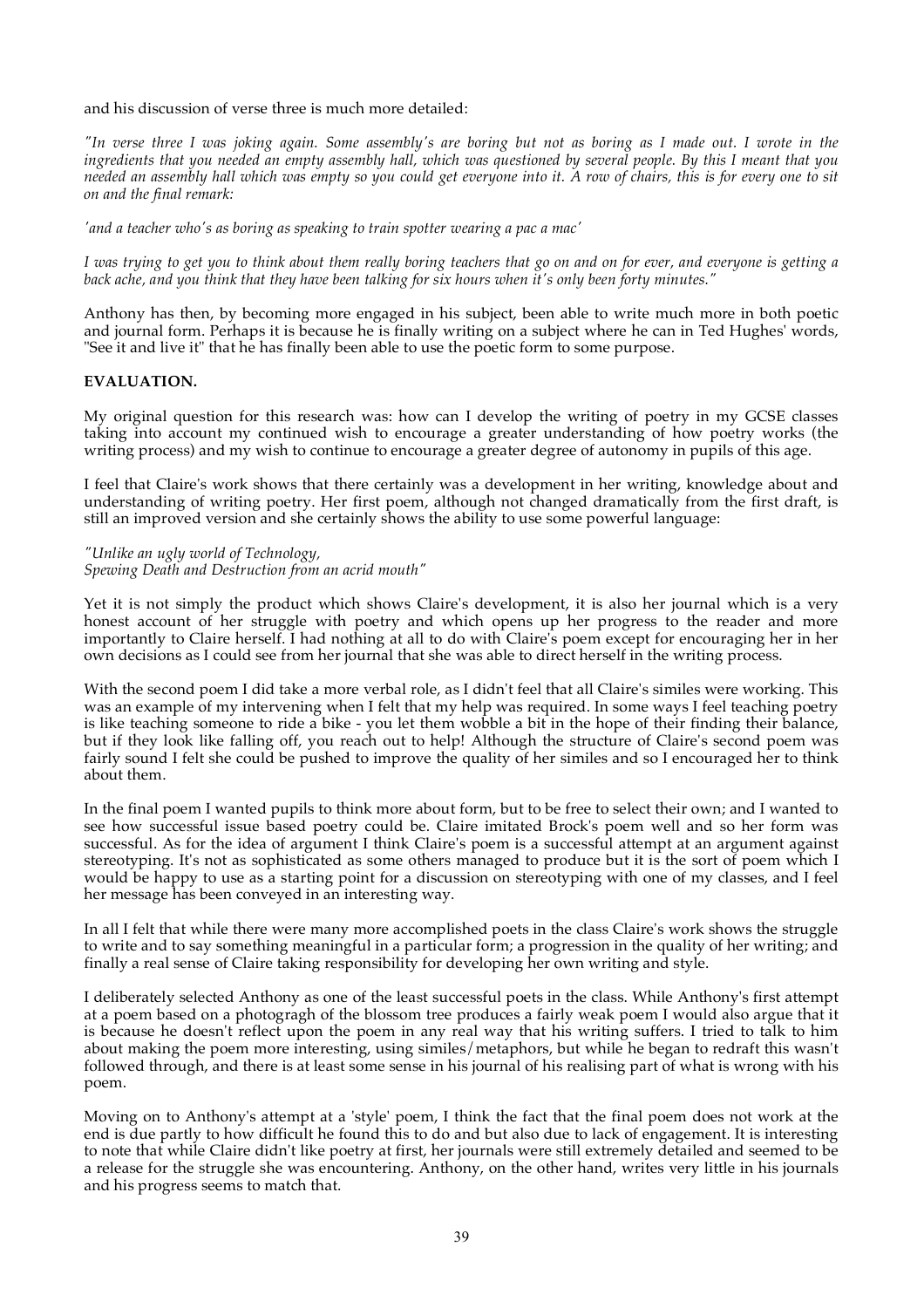It was the final poem which showed Anthony's best attempt and his journal was much longer and more detailed. It is a very localised poem in that it refers to his school and apart from the last verse, would be instantly recognisable to most pupils. Teaching in a "caravan" (a mobile classroom) certainly struck a chord with me and I agree wholeheartedly with Anthony's comment in his final commentary:

"I won't say too much about these because I would end up in a political argument about money and scarce resources."

However, despite the fact that I agree with him, I also think he has at least moved some way to writing a poem which has some meaning, both for an audience and more importantly, for Anthony himself. The engagement which I wished for earlier did come at last and although the poem is not as smoothly constructed as it could be, I feel there is evidence of a message and a structure. In his final introduction to his anthology Anthony has not been put off poetry completely but recognises his lack of ability:

#### "I like poetry that has been written buy other people, but when it comes to writing my own poetry, I don't like it at all."

The main reason for my looking at poetry was because it is a valued form of writing, and valued for its own sake. I believe it is an aesthetic form which is part of shaping the whole person and that may be why I found that the sessions on poetry were the most stimulating teaching I have done with the class. There is a certain "intimacy" created when trying to shape meaning together and in some sense I felt there was an atmosphere of the pupils writing rather than doing a piece of coursework. Most of the pupils found these sessions quite difficult but many have said in their recent course summary statements (preparing for Records of Achievement) that they had enjoyed the work on poetry. I feel the value of writing poetry can be very clearly seen in Claire's work. Even pupils like Anthony, for whom the process was difficult, found some satisfaction in at least one poem. Poetry is the one form of writing which is rarely, if ever, covered in the rest of the curriculum and I am more satisfied now that it has integrated into my GCSE teaching.

When it came to the pupils compiling their anthologies and writing introductions and conclusions I found that many struggled to say something significant about poetry in general; they were much more at ease writing about their own poems. However a really pleasing factor was that a few pupils actually decided to write the introductions and conclusions to their anthologies in poetry rather than in prose, and did so quite successfully. Anna, for example, used a variation on Brock's idea of a recipe to express her final thoughts on poetry and it seems to be an apprpriate note on which to end.

### **CONCLUSION**

A poem, is like a recipe: Full of ingredients. Requiring patience to complete And challenge to perfect.

To produce it you require: A creative style. Effective methods And an active imagination.

First, turn your brain to high and weigh out the idea. Then, stir in the stanzas, Mix in the figures of speech And beat until a rhythmic consistency is obtained.

Be descriptive and expressive, Pay attention to presentation. Prepare for numerous attempts And remain calm with the would be contributor.

For a variation on the main theme, Flavour it with rhyme.

Finish, by tidying up vocabulary And wiping the bad punctuaution and spelling errors clear.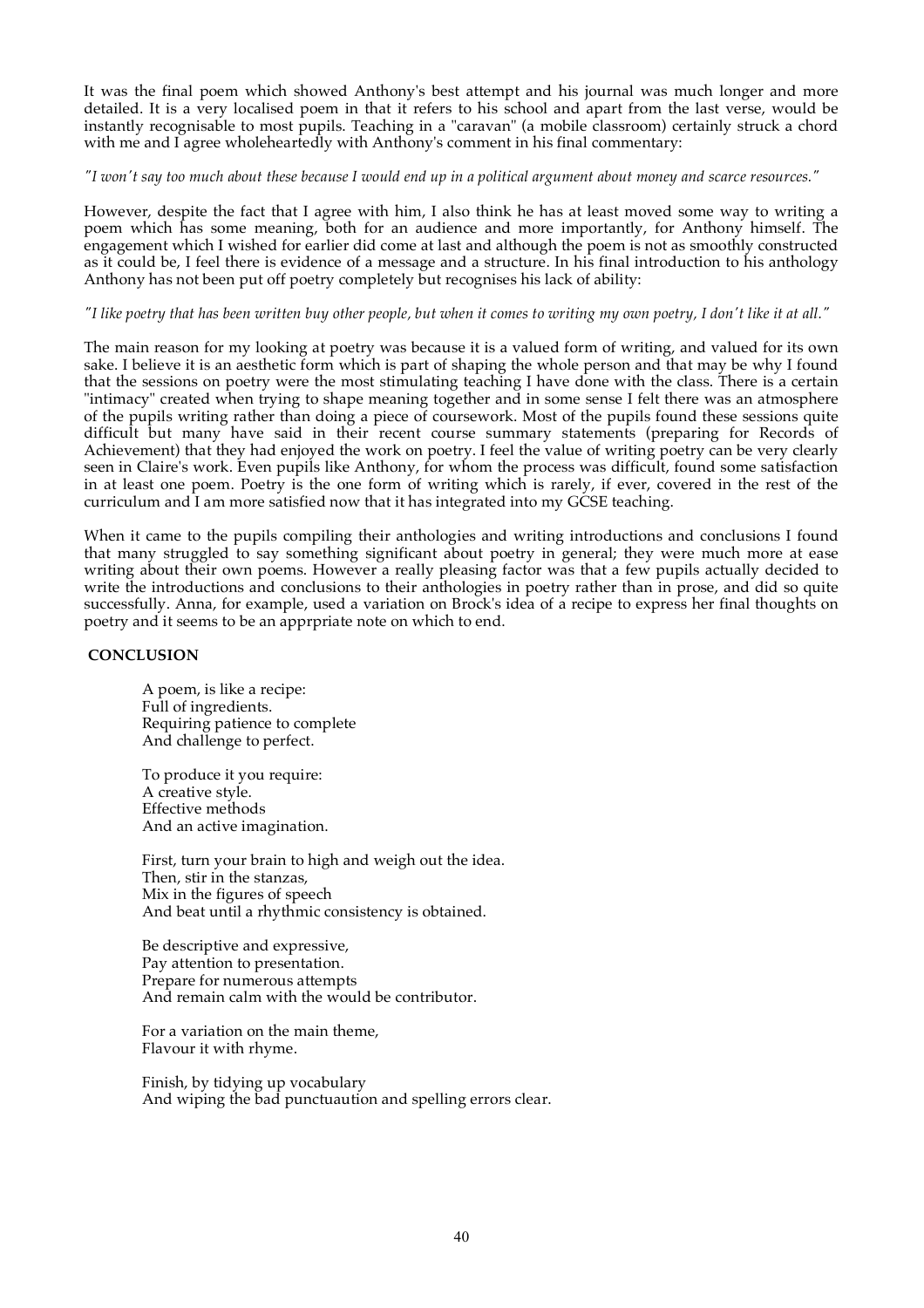## **REFERENCES**

GIFFORD,T. *Working with Poetry.* From Blatchford,R. (Ed.) The English Teacher's Handbook. Hutchinson. 1986.

HAYHOE,M. & PARKER,S. *Words large as apples - teaching poetry 11-18*. Cambridge University Press. 1988.

HUGHES,T. *Poetry in the Making.* Faber. 1967.

WHITEHEAD,J. *Creating a Living EducationalTheory from Questions of the Kind, 'How do I improve my Practice?*' From Cambridge Journal of Education, Vol.19, No.1, pp 41-52. 1989.

*English for ages 5 to 16.* D.E.S. 1989.

*GCSE syllabus for English 1990*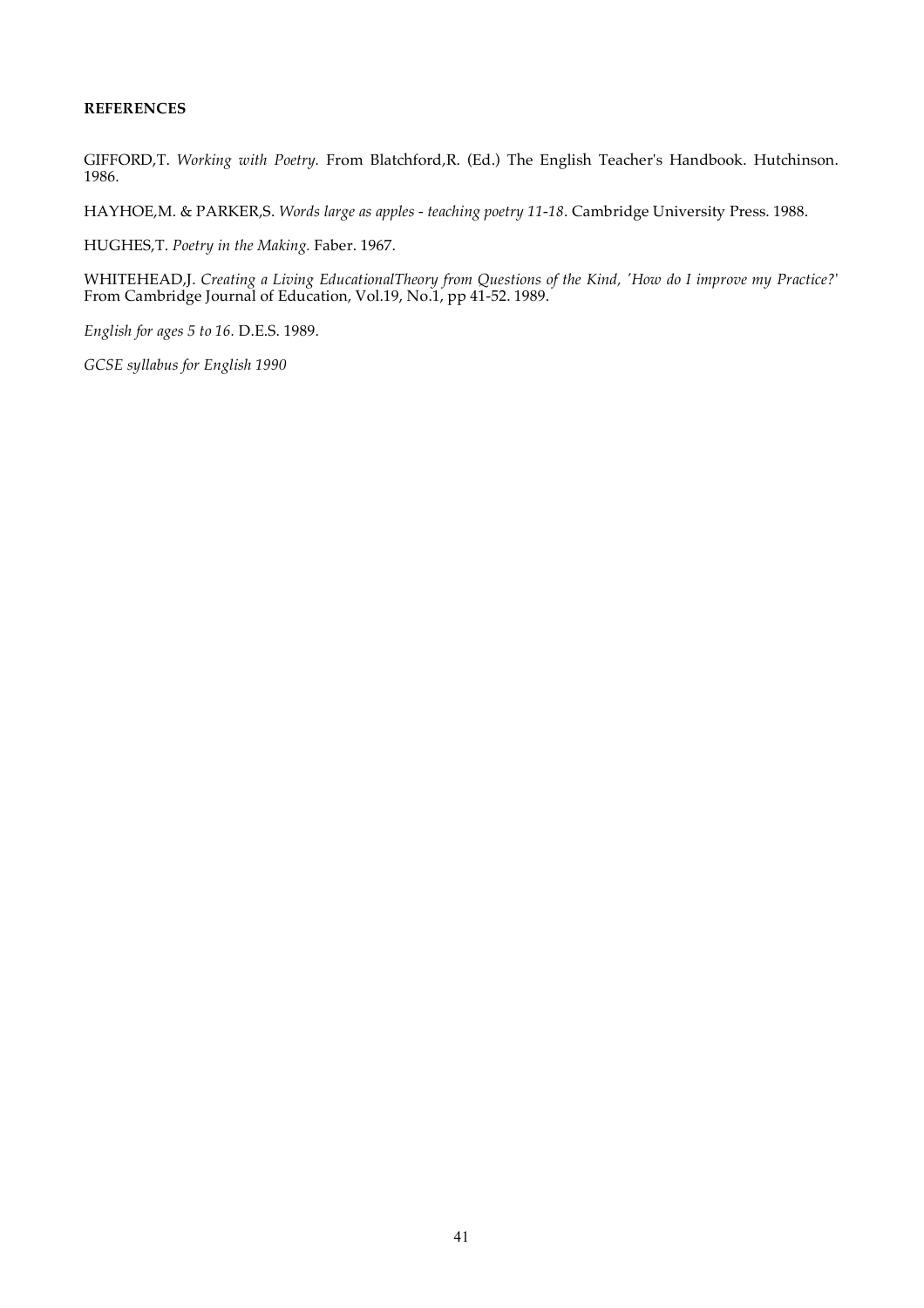# **2.2 HISTORICAL INTRODUCTION TO ACTION RESEARCH 1953 - 1995**

Stephen Corey's (1953), 'Action Research to Improve School Practices', was the first systematic attempt to define the characteristics of this form of research in education. Corey says that the expression action research and the operations it implies come from at least two somewhat independent sources, Lewin and Collier. Lewin attempted to study human relations scientifically and to improve the quality of these relations as a consequence of the inquiries. Collier, during the period (1933-45) when he was Commissioner of Indian Affairs used the expression action research and was convinced that the administrator and the layman must participate creatively in the research, 'impelled as it is from their own area of need '.

Corey's thesis was that teachers, supervisors, and administrators would make better decisions and engage in more effective practices if they were able and willing to conduct research as a basis for these decisions and practices. He refers to action research as the process by which practitioners attempt to study their problems scientifically in order to guide, correct, and evaluate their decisions and actions. He saw this process as a cooperative activity which would support democratic values. He believed that the failure to see the necessity for cooperation in curriculum research had marred the attempts of many communities to improve their schools. He was particularly interested in gaining the cooperation of parents.

In his comparison of traditional research in education and action research, Corey stated that they are alike in that each is difficult to do well. In 1953 A great deal had been written in an attempt to improve the procedures of traditional research. Very little had been written, in the field of education, that was particularly helpful to persons who were interested in action research. Most of the references to this kind of investigation had to do with attempts to improve human relations.

As Carr and Kemmis (1983) point out, after enjoying a decade of growth in the 1950s, educational action research went into decline. They show how a 'technical' Research, Development and Dissemination model of educational change became established which diverted legitimacy from the small-scale, locally organised, self-reflective approach to action-research.

The recent upsurge in interest in action research owes a great deal to the work of the late Lawrence Stenhouse and his collaborators, including Jean Rudduck, at the Centre of Applied Research at the University of East Anglia. For example the work of the Ford Teaching Project 1973-1976 directed by John Elliot and Clem Adelman involved teachers in examining their own attempts to develop inquiry/discovery approaches to learning and teaching. John Elliott established the Classroom Action Research Network based at the Cambridge Institute of Education. This Network has changed its name to the Collaborative Action Research Network and between 1986-1994 was co-ordinated by Bridget Somekh. Bridget became Depute Director of the Scottish Council for Research in Education in 1994. Bulletins and other publications (Ghaye & Wakefield 1993) have been produced by the network from a series of international, national and local, conferences. John is now back as Professor of Education at the University of East Anglia and his book, *Action Research for Educational Change* (Open University 1991) relates action research to such issues as the National Curriculum, Appraisal and Professional Development. Clem Adelman is Professor of Education is at the University of Reading where he is continuing his support for teachers (Adelman 1983).

Further evidence for the massive upsurge of interest in action research during the 1980s can be seen in the Spring Issue of Dialogue 1985 Vol 1. No.2., in 'Research Intelligence' Autumn 1985 (A publication of the British Educational Research Association) and in the MED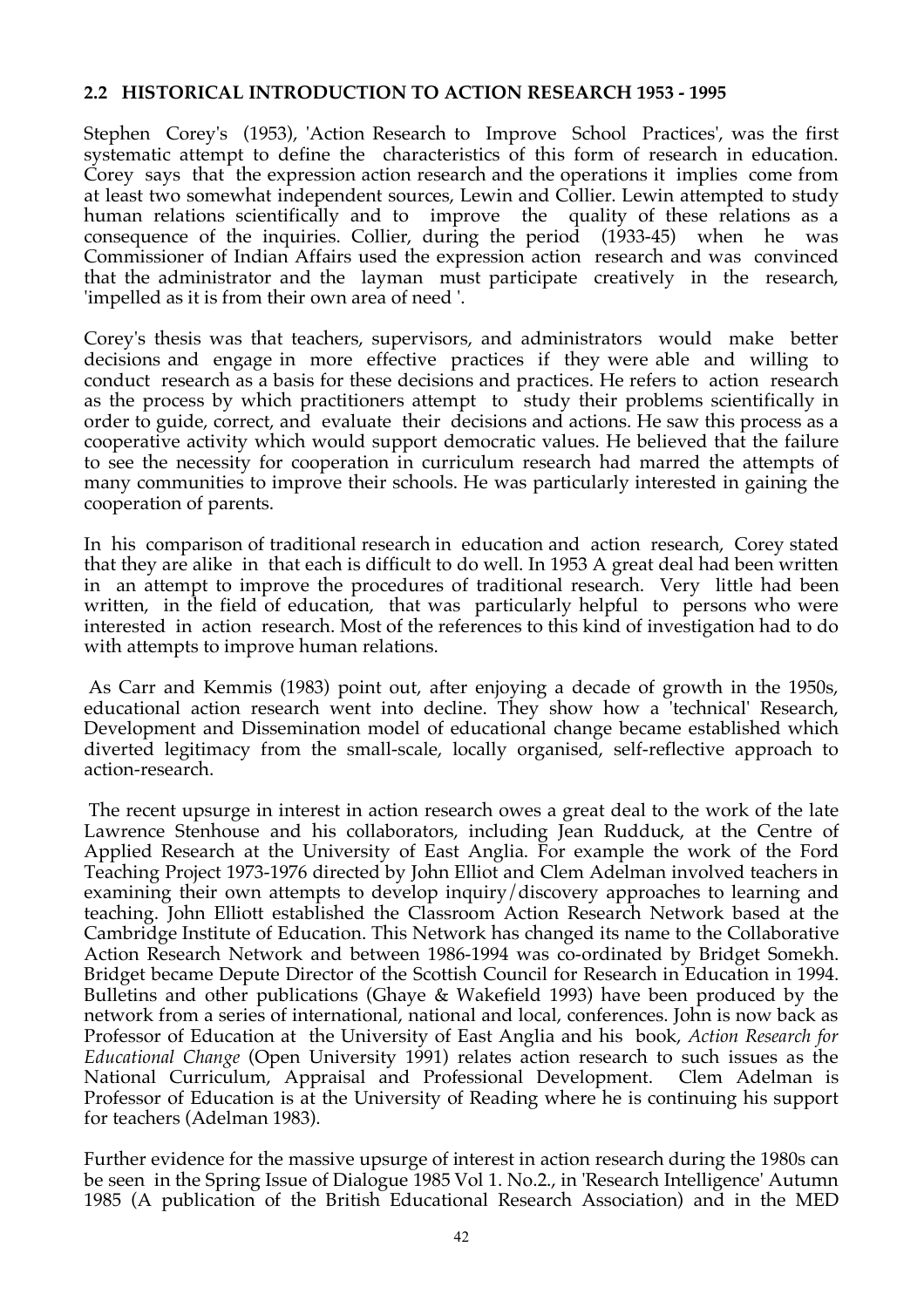course by action inquiry at Sheffield Polytechnic, now Sheffield Hallam University. This was moved forward by Phil Parkin, Gordon Bell and Michael Bassey. There was also strong support for the teacher/researcher movement provided by Professor Jean Rudduck and colleagues at the University of Sheffield (Rudduck 1985). Jean has now moved to a chair at Homerton College, Cambridge. Michael Bassey became President of BERA in August 1991 and I can recommend his three papers in Research Intelligence, over 1990/91, on Educational Research.

There is a lesson to be learnt from Avon L.E.A's attempt to impose an action research approach to professional development on its teachers. A DES course 'Supporting Teachers in their Classroom Research' (April 1985 - April 1986) with Jack Whitehead and Maureen Barrett and helped by Terry Hewitt of Sir Bernard Lovell School, provided over twenty teachers with support, as they analysed their classroom practice. An action research perspective on curriculum review and evaluation developed in ten schools with some fifty teachers as part of the Avon TRIST initiative (March 1986-87). For the following two years 1987-89 Avon continued to support action research through the STRICT initiative (Supporting Teacher Research into Classroom Teaching) and finally in 1990 an action research approach to professional and institutional development became accepted as policy for Avon L.E.A. The action research programme in the Summer of 1990, which followed this policy decision, involved some 80 advisory teachers and some 400 staff development teachers. However the financial cutbacks in the authority has meant that the necessary support services could no longer be provided. Terry Hewitt is currently writing up a Ph.D. Thesis which will include an analysis of what happenned to these action research initiatives in Avon.

The development of the basic action-reflection spiral, which has been used by actionresearchers in the School of Education at the University of Bath began, as I said earlie, with the local curriculum development project of a group of Wiltshire teachers. A cycle begins as outlined in the action research planner at the begining of this booklet, with the individual's experience of educational problems in action of the kind, 'How do I improve this process of education here?'. It has the form,

- 1) I experience problems when some of my educational values are negated in my practice.
- 2) I imagine a solution to my problems.
- 3) I act in the direction of a chosen solution.
- 4) I evaluate the outcomes of my actions.
- 5) I modify my problems, ideas and actions in the light of my evaluations ....

The inclusion of the individual 'I' experiencing problems because of the negation of values (the experience of being a living contradiction) emphasises that the individual is investigating his or her own practices with the intention of improving their quality. Given this base it might be assumed that action researchers reject the contributions to educational theory of the traditional disciplines of education. Indeed this was a legitimate criticism which teacher/researchers made of their own research reports at a CARN conference in 1984. (See CARN Bulletin No. 6 1984, available from CARE, University of East Anglia, Norfolk)

I acknowledge the danger that action researchers do not pay sufficient attention to the problems of validating their accounts of practice or to the contributions which psychology, philosophy, sociology and history can make to the construction of educational theory. For this reason action researchers associated with the School of Education of Bath University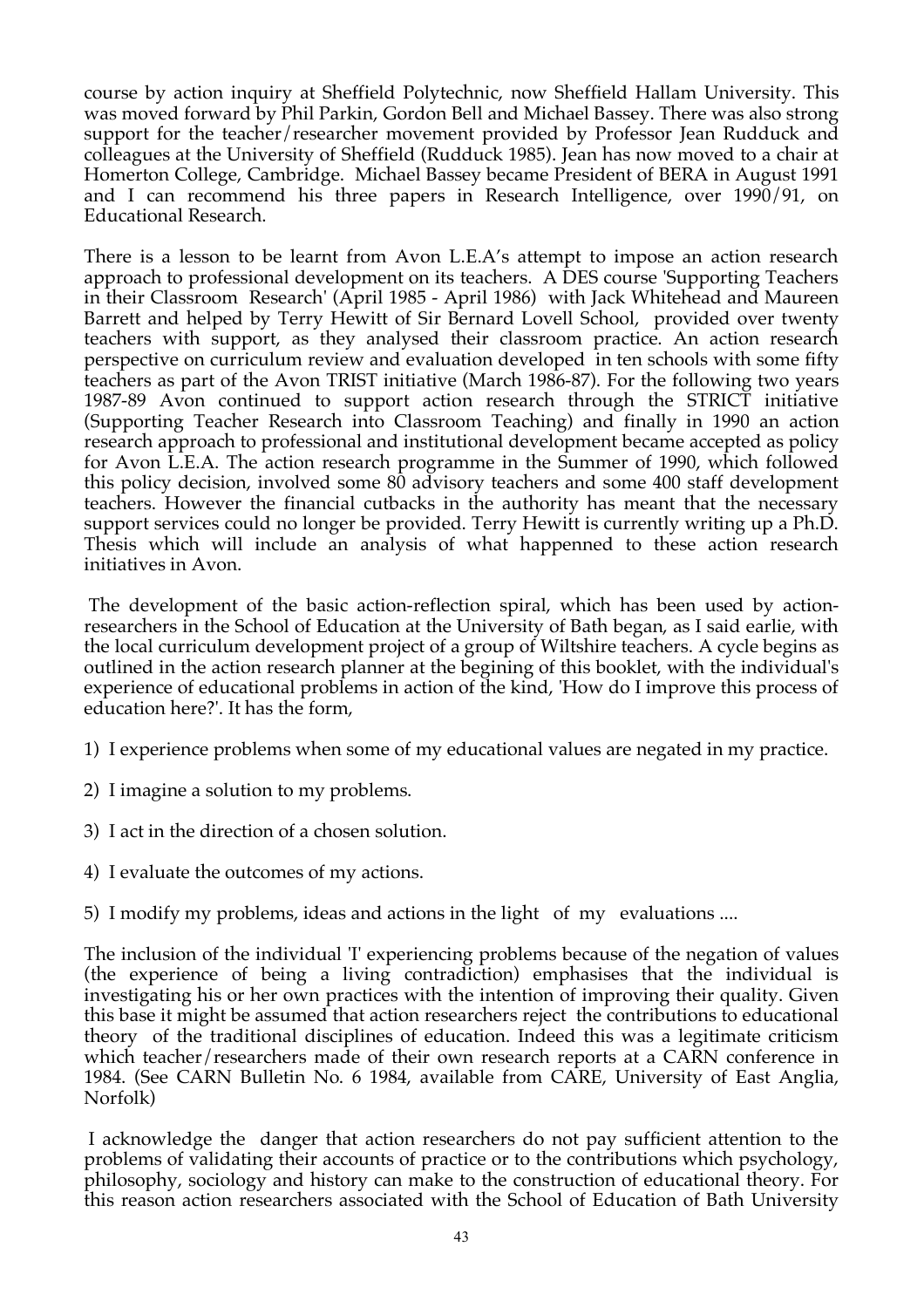are encouraged to keep themselves informed of developments in the traditional disciplines. We also inform ourselves of work in other action research communities. For example we are drawn to the analyses of 'technical rationality' offered by Schon (1972) and Carr and Kemmis (1986).

In his book, *'The Reflective Practitioner - How Professionals Think In Action',* Schon argues that the dominant epistemology of practice is that of 'Technical Rationality'. By this he means the view that our professional activity consists in 'instrumental problem solving made rigorous by the application of scientific theory and technique.' I certainly see this model embedded in the institutional context of my professional life where it is part of the power relations which structure research and practice. I also see it in the normative curricula of my professional colleagues in schools. Even when I question the model of technical rationality, as a practitioner, educator and researcher I am aware that I may be colluding with an institution that perpetuates it.

In his examination of the emerging awareness of the limitations of technical rationality Schon makes the point that this rationality views professional practice as a process of problem solving. In problem solving problems of choice or decision are solved through the selection from available means of the one best suited to established ends. But, says Schon, with this emphasis on problem solving, we ignore problem setting, the process by which we define the decision to be made, the ends to be achieved, the means which may be chosen.

In educational practice, problems do not present themselves to the practitioner as given. Ron King, during his time as a lecturer in the Mechancial Engineering Department of Bath College of Further Education has documented the way he has constructed problems from the feeling of unease he shared with colleagues about the nature of their teaching and their student's learning (King 1987). The crucial insight we have learnt from this work is that recognised by Schon. Although problem setting is a necessary condition for technical problem solving, it is not itself a technical problem.

Schon asks his readers to reconsider the question of professional knowledge. He asks us to search for an epistemology of practice implicit in the artistic, intuitive processes which some practitioners do bring to situations of uncertainty, instability, uniqueness, and value conflict.

*"When someone reflects-in-action, he becomes a researcher in the practice context. He is not dependent on the categories of established theory and technique, but constructs a new theory of the unique case. His inquiry is not limited to a deliberation about means which depends on a prior agreement about ends. He does not keep means and ends separate, but defines them interactively as he frames a problematic sitution. He does not separate thinking from doing, ratiocinating his way to a decision which he must later convert to action. Because his experimenting is a kind of action, implemenation is built into his inquiry. Thus reflection-in-action can proceed, even in situations of uncertainty or uniqueness, because it is not bound by the dichotomies of Technical Rationality.*

*Many practitioners, locked into a view of themselves as technical experts, find nothing in the world of practice to occasion reflection. They have become too skillful at techniques of selective inattention, junk categories, and situational control, techniques which they use to preserve the constancy of their knowledge-in-practice. For them, uncertainty is a threat; its admission a sign of weakness. Others, more inclined toward and adept at reflection-in-action, nevertheless feel profoundly uneasy because they cannot say what they know how to do, cannot justify its quality or rigor...For these reasons the study of reflection-in-action is critically important."*

The present development of educational action-research owes much to the work of Wilf Carr and Stephen Kemmis and they have defined action research as;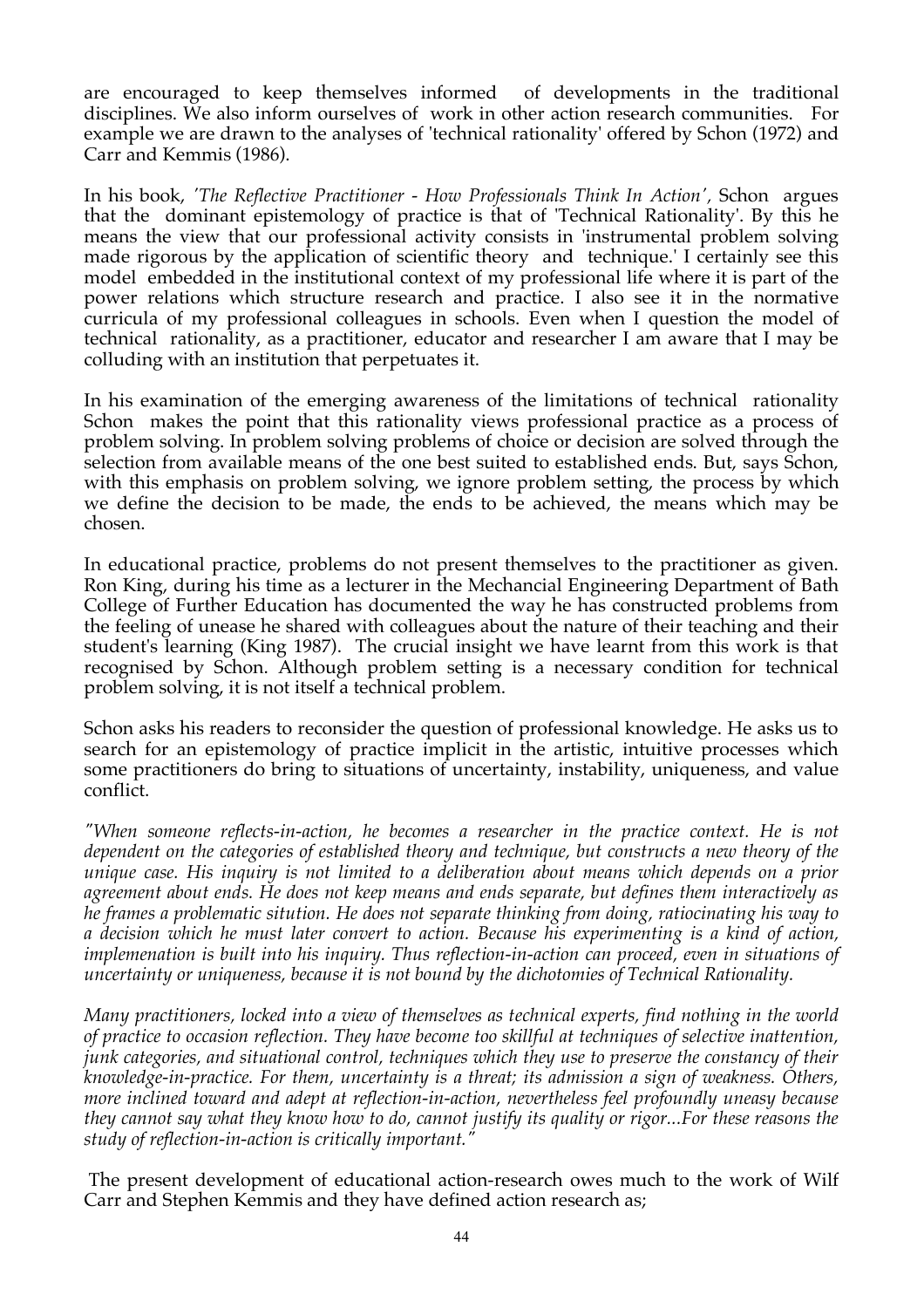*"Action research is a form of self-reflective enquiry undertaken by participants (teachers, students or principals for example) in social (including educational) situations in order to improve the rationality and justice of (a) their own social or educational practices, (b) their understanding of these practices, and (c) the situations (and institutions) in which these practices are carried out (classrooms and schools, for example). It is most rationally empowering when undertaken by participants collaboratively, though it is often undertaken by individuals and sometimes in cooperation with ' outsiders'. In education, action research has been employed in school-based curriculum development, professional development, school improvement programs and systems planning and policy development (for example, in relation to policy about classroom rules, school policies about non-competitive assessment, regional project team policies about their consultancy roles, and State policies, about the conduct of school improvement programs). "*

See also Kemmis & Henry (1984)

Debates on action research during the 1980s can be studied in Stephen Kemmis' response (Kemmis 1985) to Rex Gibson's *'Critical Times for Action Research'* (Gibson 1985), and by following the implications of Rob Walker's report on *'Breaking the grip of print in curriculum research'* (Walker 1986), in the paper on '*Action Research and the Politics of Educational Knowledge'* (Whitehead and Lomax 1986).

According to Kemmis, Gibson criticises 'Becoming Critical' on twelve counts,

*1) it is intensely uncritical (ie. it doesn't practice what it preaches);*

*2) its prescriptions are likely to result in increased conformity (ie. it would produce its own rigid orthodoxy);*

*3) it is naive about group processes:*

*4) it prefers the group over the individual, and in in-group over the out-group.*

*5) it is bedazzled by the notion of "science"";*

*6) it rejects objectivity, yet priveleges its own view of reality;*

*7) it is chracterised by hubris (ie. it lacks modesty in its claims and perceptions);*

*8) it is highly contradictory (actually, not a bad thing in the human conditions, but the book doesn't recognise its own contradictions);*

*9) it has far too much respect for the authority of critical theory;*

*10) it is an elitist text masquerading as an egalitarian one;*

*11) it insufficiently acknowleges that action research at the three levels of interpersonal (e.g. classroom), institutional (e.g. school or L.E.A.), or structural (e.g. economic, political, ideological) involve different activities and levels of difficulty for would-be action researchers, and*

*12) in its seeming preference for the institutional and structural levels, it is attempting to set action research off on a course very different from its present practice.* Kemmis,S. 1985 p3-4.

Kemmis (1985) meets each criticism clearly and persuasively. Where I see a problem however is with the logical form of both these discourses in that they are purely propositional. Both Gibson and Kemmis appear to believe that they can communicate the nature of action research through the sole use of the propositional form. In my own view of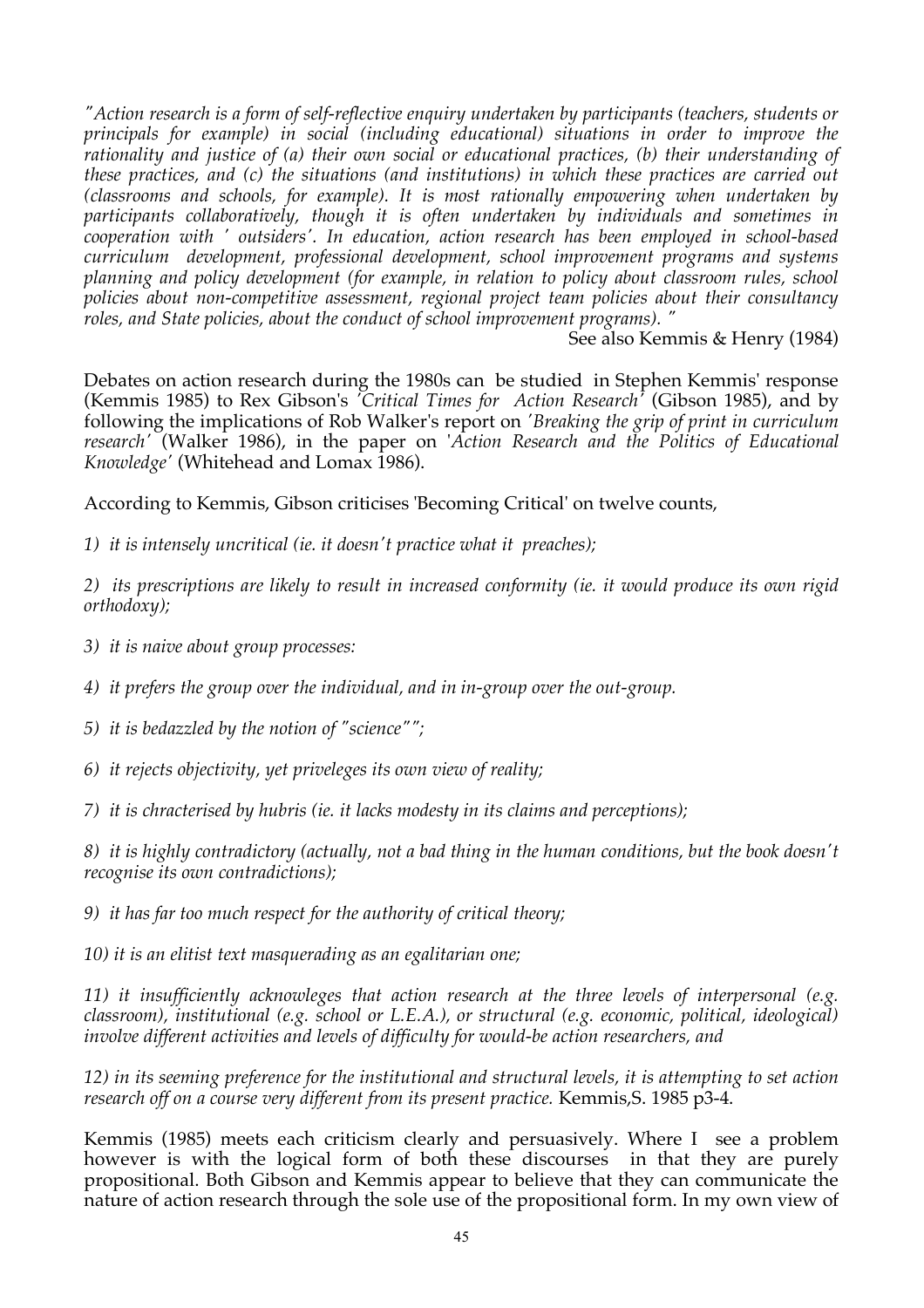action research, educational knowledge has a dialectical form which is not amenable to systematic representation in a purely propositional form (Whitehead and Lomax 1987). In this respect I am drawn to Rob Walker's report *'Breaking the grip of print in curriculum research'* (Walker 1986)

Walker attacks our use of the conventional literary forms through which we communicate our research. I support his view that curriculum research adds to the 'accretion of established structures, reinforcing attitudes, values and practices and legitimizing the existing distribution of knowledge'. Even when the content of what we say attempts to change radically the nature of educational knowledge we are still trapped within the web of the propositional form.

I agree that there is a need to shift the ground more dramatically, **'not just to change the words, but to change the language, and to change it to something closer to the vernacular, not further away from it'.** As I have attempted to achieve this through my research I have come into conflict with individuals and groups who are invested with institutional power to sustain the dominant view. These conflicts with professional colleagues are focussed upon the nature of educational values and the oppositional struggle between the power of truth and the truth of power. These conflicts have been considered in other places (Whitehead 1990, 1993) What follows constitutes my understanding of developments from 1986 to 1995 with particular reference to action research associated with the School of Education of the University of Bath and the Faculty of Education of Kingston University.

Given my assumption that educational theory is being constituted by the explanations which learners give for their own educational development I want to organise this section in terms of the contributions already made by our colleagues, other researchers and by the contributions which I think you are in the process of making.

On returning from the *First World Congress on Action Research and Process Management* (10- 13th July 1990 at Griffith University, Brisbane), I was charged up with the energy which comes from feeling that one's research is contributing to some form of global initiative. One of the first papers I was given in Brisbane, referred to the academic staff development unit at Queensland University of Technology. You can imagine my delight at seeing the work of Jean McNiff (1988) and Kevin Eames (1990) being used as the basis for an action research approach to academic staff development . Jean has made an outstanding and original contribution to our work. Her Ph.D. Thesis *'An explanation for an individual's educational development through the dialectic of action research',* is in the University Library and is the basis of her book Teacher as Learning: An action research approach (McNiff 1993).

I owe a personal debt to Jean McNiff, Pam Lomax and John Elliott for bringing my ideas on educational theory to a wider audience. In Chapter Three of her book, *Action Research: Principles and Practice* (McNiff 1988), Jean outlines my ideas on the creation of a living educational theory. John Elliott, in a special issue of the Cambridge Journal of Education (Vol. 19, No.1, 1989), relates the work on educational theory, of a number of international contributors, to the paper, "Creating a living educational theory from questions of the kind, 'how do I improve my practice?". Since her first analysis of the action research initiative at Bath (Lomax 1986), Pam has supported the work at Bath, with personal warmth, great energy, and constructive criticism (Lomax, 1989 1990,1991,1994)

I must emphasise that the growth of the idea of a living educational theory is not a matter of applying my ideas to your practice. The growth of the idea rests upon your decision to understand your professional practice from your own points of view as professionals who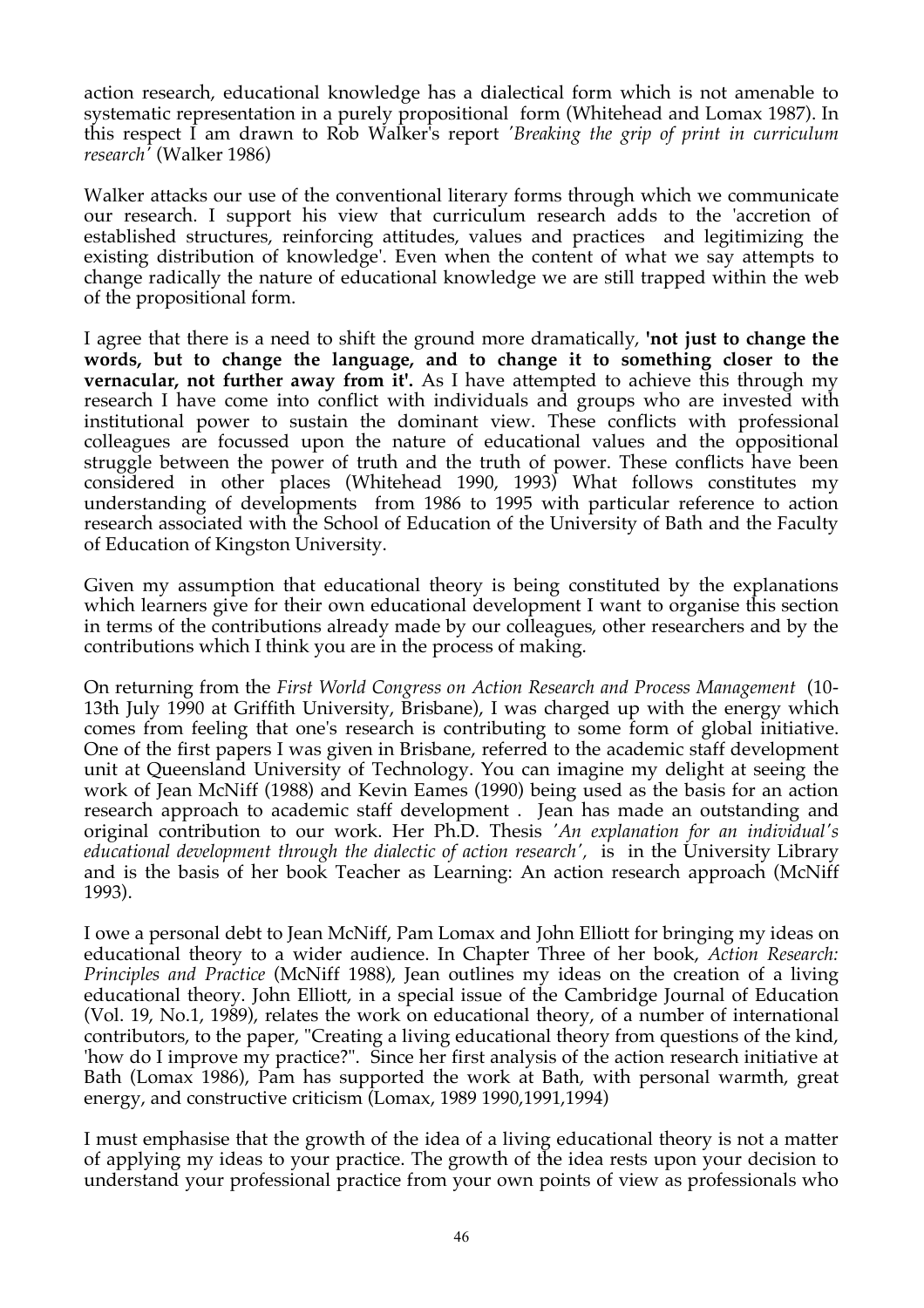are exercising their own creative and critical powers in generating valid explanations for their own educational development as learners.

The growth of living educational theories thus rests upon the adequacy and explanatory power of practitioners' reflections on their educational development. I want to mention five initiatives which I think are particularly significant in understanding how living educational theories can contribute to improvments in the quality of pupils' learning, the professional development of teachers, a good social order and cultural renewal. The stories of these initiatives have yet to be told. Two are focused upon the school based research groups supported between 1989-1993 by Andy Larter at Greendown School, Wiltshire; Kevin Eames (1990) at Wootton Bassett School, Wiltshire. One is focused on my attempts to support teachers such as Peter Breese and Jackie Williams at Culverhay School, whilst Chair of Governors (Whitehead 1990). The third is the County wide initiative on an action research approach to professional and institutional development supported by Avon L.E.A. (Hewitt 1990). The fourth is the partnership between Moyra Evans and Pam Lomax and Denbigh School and Kingston University in developing an action research approach to professional and school development, (Evans 1995).

Andy Larter's contribution to our work rested not only in his support for the Greendown Action Research Group. In his MPHIL Thesis '*An Action Research Approach to Classroom Discussion in the Examination Years'*, he presented his account in the form of a dialogue on the grounds that this form enabled him to adequately represent the nature of his educational development. As he said in his article, *'A Question of Dialectics'* (Lomax 1989),

*"One of my desires is to close the gap between theory and practice; this seems to me to be a good thing to do. I have tried to write a thesis which speaks to the educational research establishment as* well as to a wider professional audience. I think that in using the form of the dialogue I have gone *some way towards bringing these two branches of activity together."*

Andy's paper presented to the CARN International Concerence in April 1991 is included below to show the way in which the action research approach developed at Greendown. Kevin Eames' contribution can be seen in three related activities. Firstly through his MPHIL Thesis,*'The Growth of a teacher's attempt to understand, writing, re-drafting, learning and autonomy in the examination years'* (Eames 1987), through his justification of action research as an appropriate medium for teacher researchers (Eames 1988) and for his editing of the collection of papers from the Bassett Action Research Group (Eames 1990). Mary Gurney has also produced an excellent challenge to the restrictive paradigm of traditional research in her summary of the first chapter of her PhD Theses (Lomax 1989). In September 1990 Kevin Eames started a 2 year secondment from his post as Head of English at Wootton Bassett School to work on the Wiltshire Assessment Programme. He retained a supporting role with the research group at Wootton Bassett. Mary Gurney is now working as an educational psychologist with the Gloucestershire authority and is helping to promote an action research approach in this part of the education service.

Terry Hewitt (1995) is analysing Avon's attempt to develop the most extensive L.E.A. network of support for action researchers in the country. Through the Avon L.E.A. STRICT (Supporting Teacher Research Into Classroom Teaching) programme, Terry helped teachers in more than twenty Avon Schools to produce reports on their classroom research. Whilst the teachers received no formal accreditation for their enquiries, the support offered by Avon L.E.A for action research was for a brief period, the most extensive and coherent in the Country. Part of Terry's Ph.D. research is an analysis of his work in the enquiry, *'How do I improve my support for the action-research initiatives in Avon?'*

The teacher researcher group at Culverhay School was integrated, in the early 1990s, into the implementation of the institutional development plan and the group invited me, as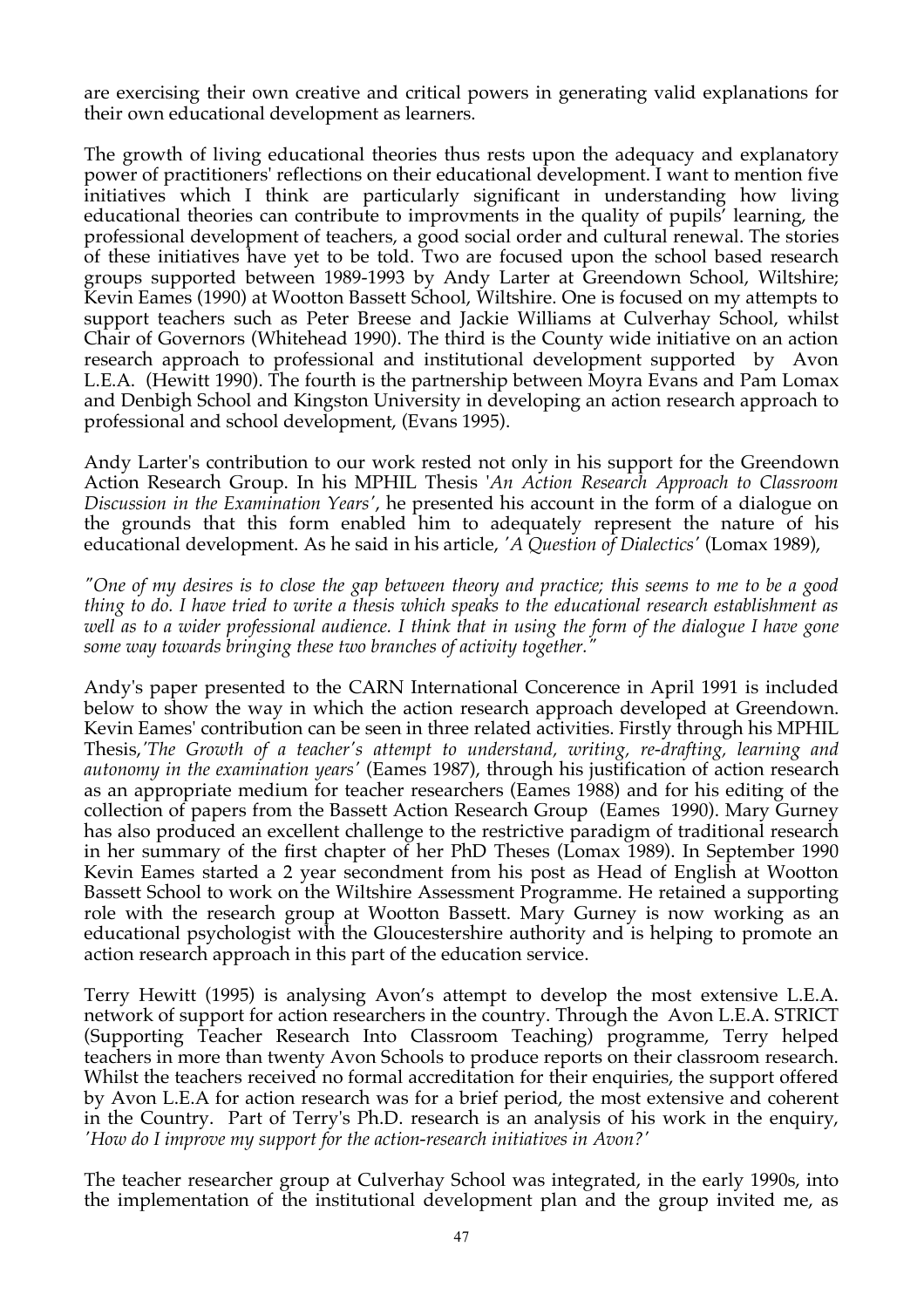Chair of Governors to participate. I was particularly pleased with this invitation because is should have enabled me to improve the quality of my contribution to the educational management of the School in promoting an action research approach to professional development. It offered me the opportunity to understand the nature of the power relations which might be encountered in a Chair of Governors working with a school-based research group. Ron Adam's (1990) Thesis has been under restricted access for five years. I think he has made a fundamental contribution to our understanding of the politics and ethics of educational knowledge and I hope to draw on his insights in my analysis of my attempt to promote an action research approach to professional and school development whilst a Chair of Governors.

Pam Lomax, was the first academic from another institution to see the value in our ideas. Her article, '*Action researchers' action research: a symposium'* (Lomax 1986) marks the public recognition of the significance of our research community to the wider research community. Pam Lomax's book '*The Management of Change'* (Lomax 1989) contains further contributions from our community and shows other contributors integrating insights from our research into their own. As editor of Research Intelligence, the newsletter of the British Educational Research Association, she included information on our work. Pam also convened a Teacher Researcher Day at the Annual Conference of the British Educational Research Association in September 1990. This included contributions from Kevin Eames, Andy Larter, Erica Holley (Greendown Action Research Group) and Jack Whitehead. We organised and contributed to the symposium, Action Research, Educational Theory and the Politics of Educational Knowledge at BERA '91 at Nottingham Polytechnic and played a major part with Moira Laidlaw and Zoe Parker in organising World Congress 3 on Action Learning, Action Research and Process Management at the University of Bath in July 1994. Pam has been particularly successful in her partnership with Moyra Evans in establishing a teacher researcher group in Denbigh School, where the teachers' accounts are being submitted for accreditation to Kingston University. In February 1995 I wrote to Peter Mortimor, the Director of the London Institute of Education and to Professor John Macbeth at Strathclyde University, to explain why an understanding of this partnership between Denbigh and Kingston should be included in their research into school improvement and school effectiveness. I have also written to David Blunkett and the Labour Party Education Policy Group with a copy to Don Foster, the Lib.Dem spokesperson, to explain why I think this approach to professional development and school improvement should be included in national educational policy.

I now want to turn to the contributions from other researchers to see to what extent their work may be useful in assisting us to generate and test a living educational theory for professional practice.

In addition to the books already mentioned (McNiff 1988, Lomax 1989) I would like to mention the a number of others.

*Becoming Critical - Education, Knowledge and Action Research.* Carr,W. & Kemmis,S. Falmer Press, 1986.

This is a substantially revised edition of their first text published by Deakin University Press in 1982. Their central argument is that,

*"the different views of educational reform implicit in different views of educaional research and defends the idea that the teacher is a member of a critical community made up of teachers, students, parents and others concerned for the development and reform of education. The professional responsibility of the teacher is to offer an pproach to this task: to create conditions under which the critical community can be galvanized into action in support of educational values, to model the review and improvement process, and to organize it so that colleagues, students, parents and others*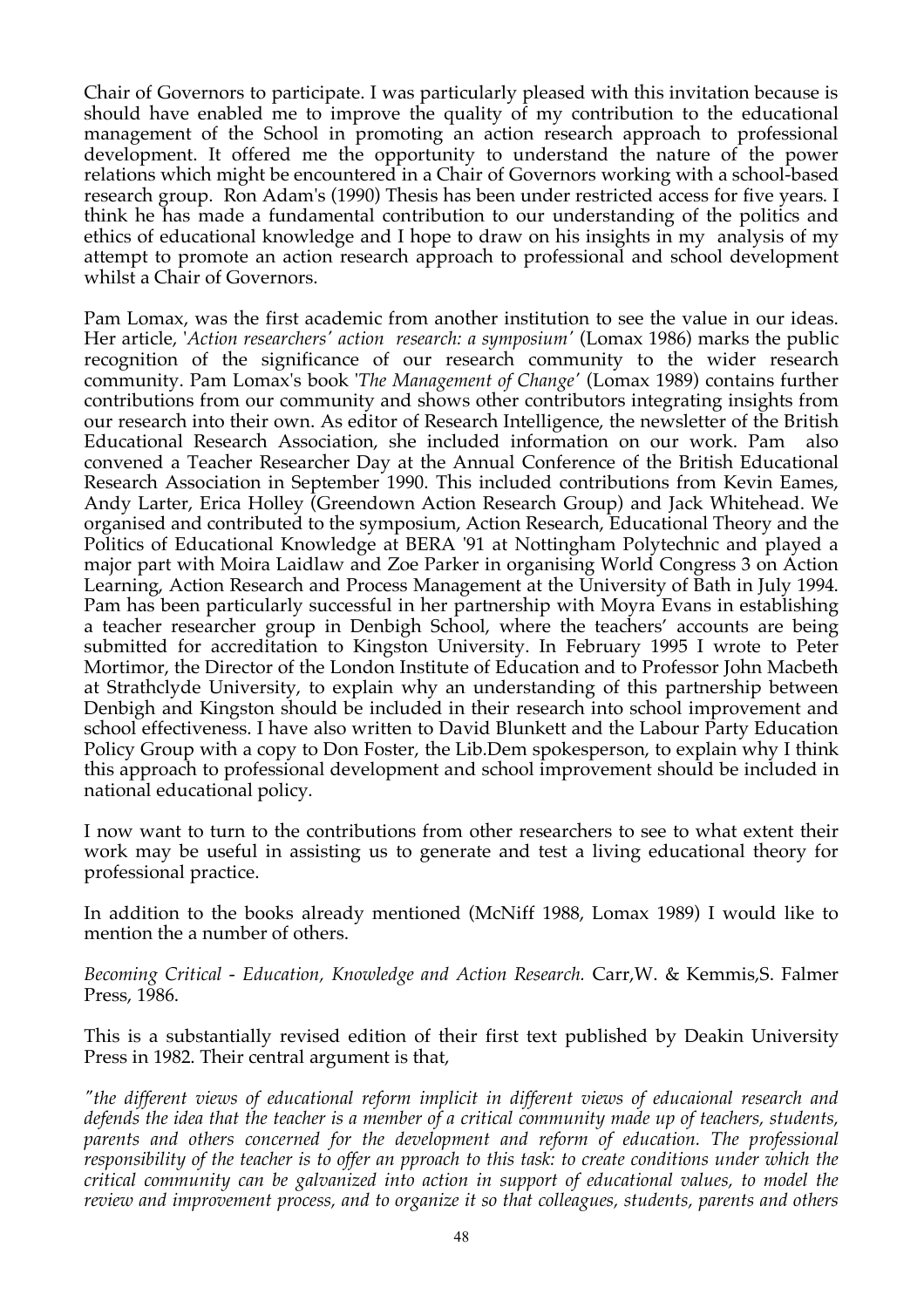*can become actively involved in the development of education. The participatory democratic approach of collaborative action research gives form and substance to the idea of a self-reflective critical community committed to the development of education."* 

Carr and Kemmis have developed the idea of action research as critical educational science. They have drawn extensively upon the work of Jurgen Habermas at the University of Frankfurt. Habermas (1971) distinguishes three forms of knowledge and their associated cognitive interests; the technical, the practical and the emancipatory. His critique of modern society, which is closely mirrored by Carr and Kemmiss becomes a critique of technical rationality which is seen to dominate the way in which society understands itself and by which the dominant interest groups legitimate thier oppressive political, economic and social practices.

*"In education, research which has a critical theory thrust aims at promoting critical consciousness, and struggles to break down the institutional structures and arrangements which reproduce oppressive ideologies and the social inequalities that are sustained and produced by these social structures and ideologies."* (See Van Manen below p.176)

The idea that a living educational theory is being created from the explanations which individual learners give for their own educational development as they engage in action enquiries of the kind, 'How do I live more fully my values in my practice?', has a different base to 'critical' action research. It is not predicated upon critical theory. It is generated on the basis of questions of the kind, 'How do I improve my practice?'. It may well be that researchers may need to adopt such a critical stance before making a creative leap into seeing that they can create a living educational theory from explanations of their own educational development.

# *Learning from Experience -* **Principles and Practice in Action-Research, Winter,R. Falmer Press, 1990.**

The original contribution of this text lies in its approach to the concept of 'rigour' in action research. Winter defines six principles for the conduct of action-research; Reflexive Critique; Dialectical Critique, Collaborative Resource; Risk; Plural Structure; Theory, Practice, Transformation.

# a) Reflexive Critique

*".. having begun with an account which claims to be a series of descriptions and authoritative judgments (whether of expert professional knowledge or of competent common sense knowledge), our critique will begin by making explicit its reflexive basis in the personal interpretive systems of those concerned. We thereby establish that the basis of the account is not simply factual (and thus indisputable) nor a universal law derived from an agreed body of knowledge (and thus necessarily true). This in turn extablishes that, concerning the situation of which the account has been given, a number of alternative accounts could be relevant and important. Reflexive critique in this way open up lines of argument and discussion."*

# b) Dialectical Critique.

As far as I understand the basis of dialectics it is a process of coming to understand through question and answer. The nucleus of dialectics is contradiction and the art of the dialectician is expressed in presentations which show how both our the capacity to analyse into separate components and the capacity to generate a holistic view through the power to synthesise, are held together. Dialectics is usually associated with explanations of change and transformation. Winter characterises dialectical critique in terms of the 'Context of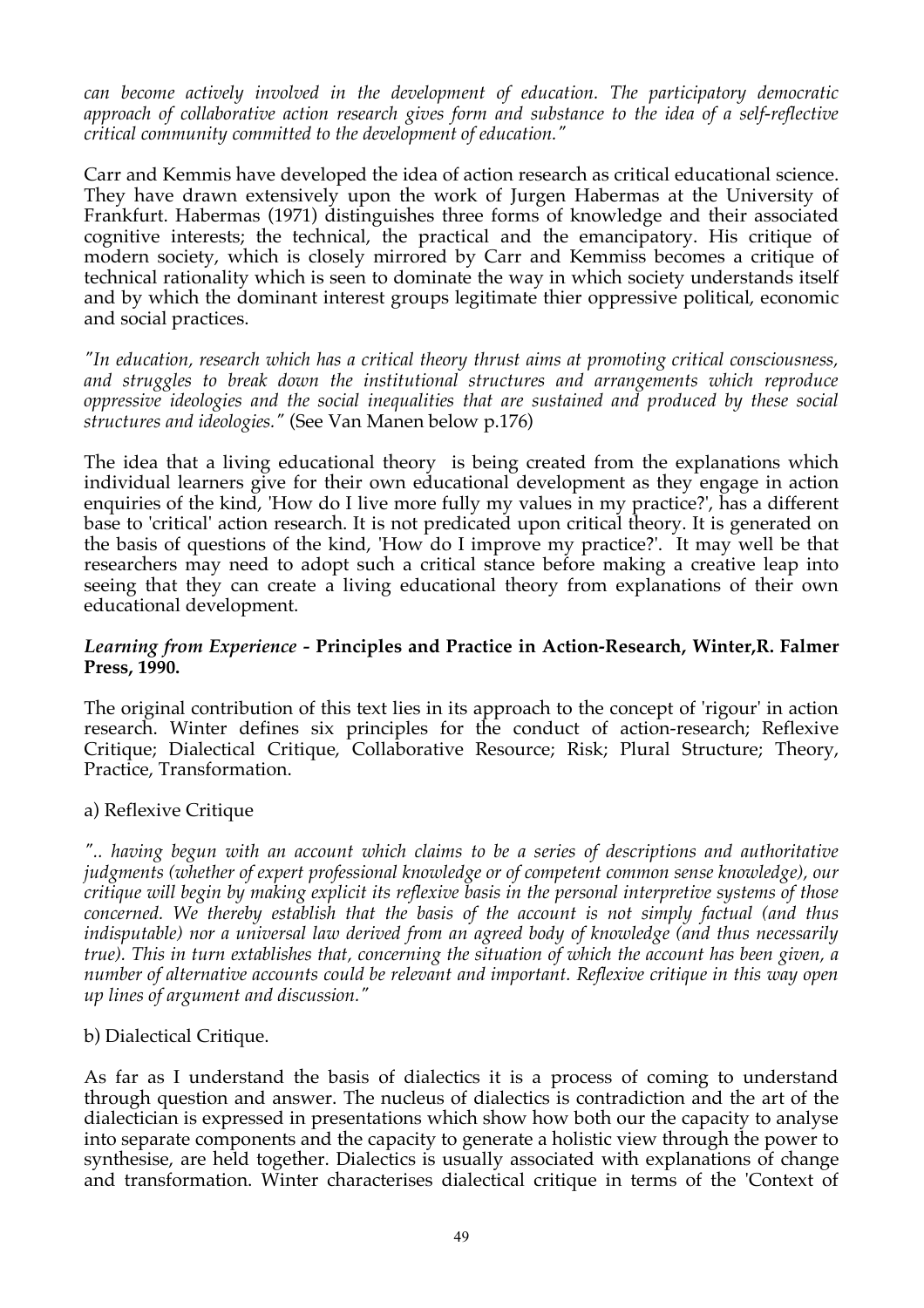Necessary Relationships' the 'Overall Unity but Diversity of Elements' and the 'Inherent Tendency for Phenomena to Change'.

# c) Collaborative Resource

By Collaboration Winter means that everyone's point of view will be taken as a contribution to resources for understanding.

*"Focussing on the contradictory elements of a viewpoint enables us to give full recognition to those fleeting glimpses of ideas which we normally dismiss as 'irrelevant' because they don't fit in with the rest of our conceptual framework. What is being suggested here is that the rationally unified expression of a viewpoint is only the verbal tip of a psychic iceberg: the resources we possess for transcending a viewpoint are scattered among a lifetime's accumulation of ideas. They will include our general moral and political concepts, ambiguous images from our dreams, and scenarios from our favourite films and novels, as well as specific professional hypotheses. In seeking to assemble intellectual resources with which to carry out an analysis, we should cast our net as widely as possible (cf. the well-known technique of 'brainstorming') knowing that the appraisal of the usefulness or otherwise of these ideas will come later, as an essential phase of the work."*

d) Risk

Winter emphasises that he is being slightly ironic in calling this principle 'Risk'. He is drawing attention to the importance of seeing that in conducting action research we are accepting that our own actions, ideas and values are open to change.

*"So if we propose to observe a colleagues class, let us also propose that the colleague should observe us; if we wish to analyze pupils' work, let us do so within a mutual exchange of materials and interpretations; if accounts are to be broken down into their component contradictions, let us make it clear that our own accounts will be similarly analyzed; and if professional categories and practices* are to change as a result of the project, let us ensure that our own categories and practices are among *the first to change."*

# e) Plural Structure

Winter points out that actions researchers are not uninvolved observers but implicated participants in the research process and that accounts must be presented in terms of the multiplicity of viewpoints which make up the situation. How we present such accounts is part of the new heuristic of action research. We need a number of different forms of presentation to see which ones can most adequately convey claims to educational knowledge in a way which is open to public criticism and test. In his work on researching lived experience Van Manen considers the importance of different forms of writing under the headings; Attending to the Speaking of Language; Silence - the Limits and Power of Language; Anecdote as a Methodological Divide; The Value of Anecdotal Narrative; Varying the Examples; Writing Mediates Reflection and Action; To Write is to Measure our Thoughtfulness; Writing Exercises and the Ability to See; To Write is to Show Something; To Write is to Rewrite. (Van Manen pp 111-135).

f) Theory, Practice, Transformation

It is my contention that you will be creating a living form of educational theory in your explanations for your professional development as you continue your enquiry, 'How do I improve my practice?'. As Winter says,

*" It is this final argument, that theory and practice need each other and thus comprise mutually indispensable phases of a unified change process, which presents the strongest case for practitioner*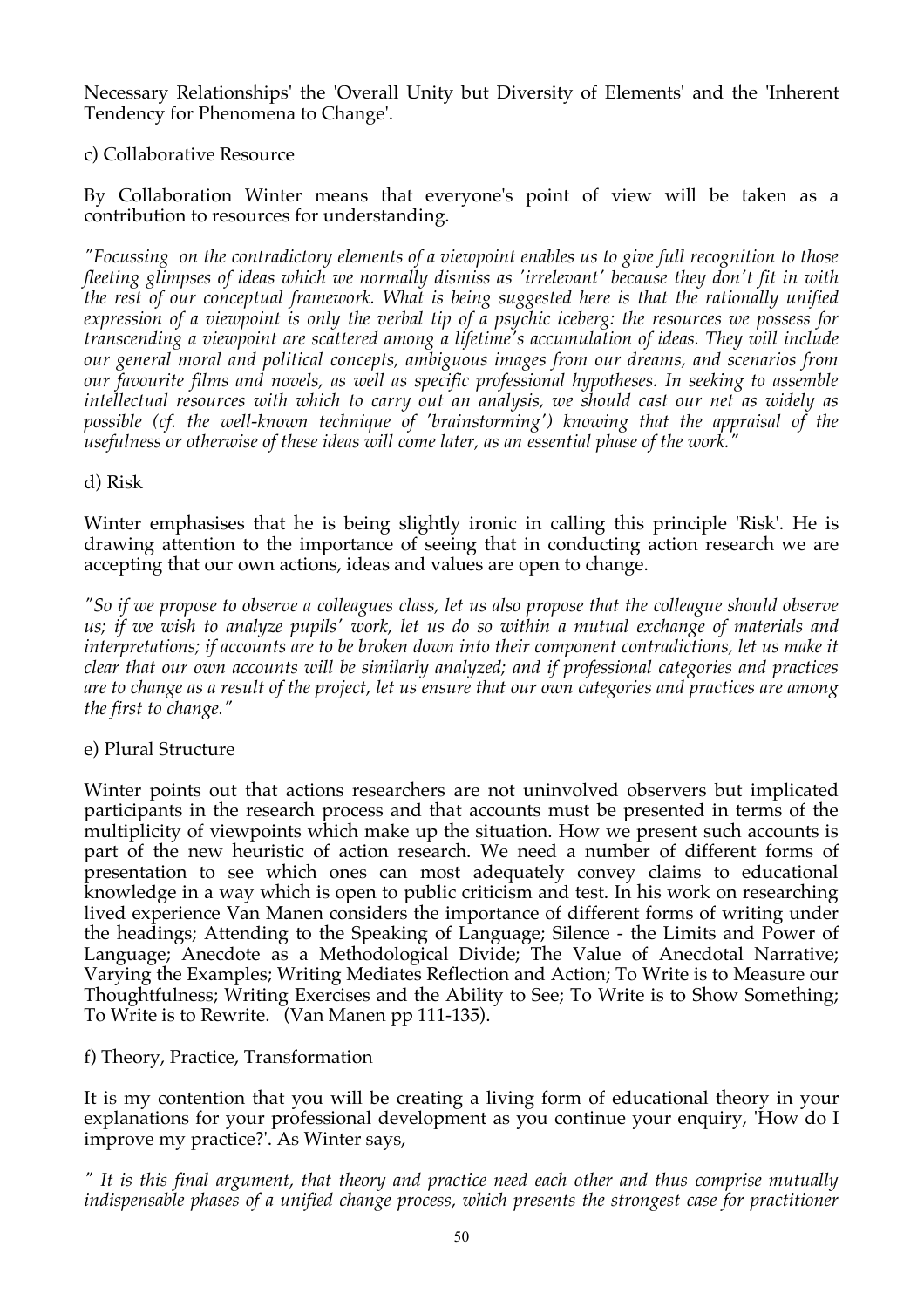*action-research - as an activity which represents both a powerful (i.e., rigorous and worthwhile) form of practical professionalism and a powerful (i.e., rigorous and valid) form of social inquiry."*

# *Researching Lived Experience - Human Science for an Action Sensitive Pedagogy,* **Van Manen, M. Althouse Press, 1990**

I have already drawn attention to the importance of this text in the definition of critical theory (p176) and in the section dealing with the significance of writing in research (pp 111 - 135)

# *Qualitative Research in Education: Focus and Methods,* **Sherman, R.R. & Webb, R.B., Falmer Press, 1988.**

There are three contributions to this book which I think you will find particularly useful.

**Inside Lives: The Quality of Biography.** Jack Campbell.

**Putting Life into Educational Research**. Ivor Goodson and Rob Walker.

# **Qualitative Research and the Uses of Literature**. Maxine Grene

# *Research Methods in Education.* **Cohen,L. & Manion, L, Second Edition, Croom Helm, 1985.**

There is an excellent introduction to the nature of inquiry and the book contains much valuable information in sections dealing with Historical Research: Developmental Research; Surveys; Case Studies; Correlational Research; Ex Post Facto Research; Experiments, Quasi-experiments and Single-case Research; Action Research; Accounts: Triangulation; Role-playing; The Interview; Personal Constructs; Multidimensional Measurement.

# *Action Research for Change and Development.* **Zuber-Skerrit, O. Griffith University Press, Brisbane, 1990.**

This collection of papers represent the contributors to the "International Symposium on Action Research in Higher Education, Government and Industry" (20-23 March Brisbane 1989). It is divided into three sections; Reflections on the Foundations of Action Research; Methodology; Case Studies. The defining characteristics of action research as constructed by Herbert Altrichter, Stephen Kemmis, Robin McTaggart and Ortrun Zuber-Skerritt are;

# *"If yours is a situation in which;*

*People reflect and improve (or develop) their own work and their own situations*

# *by tightly interlinking their reflection and action*

*and also making their experience public not only to other participants but also to other persons interested in and concerned about the work and the situation, i.e. their (public) theories and practices of the work and the situation*

# *and if yours is a situation in which there is increasingly*

*Data-gathering by participants themselves (or with the help of others) in relation to their own questions*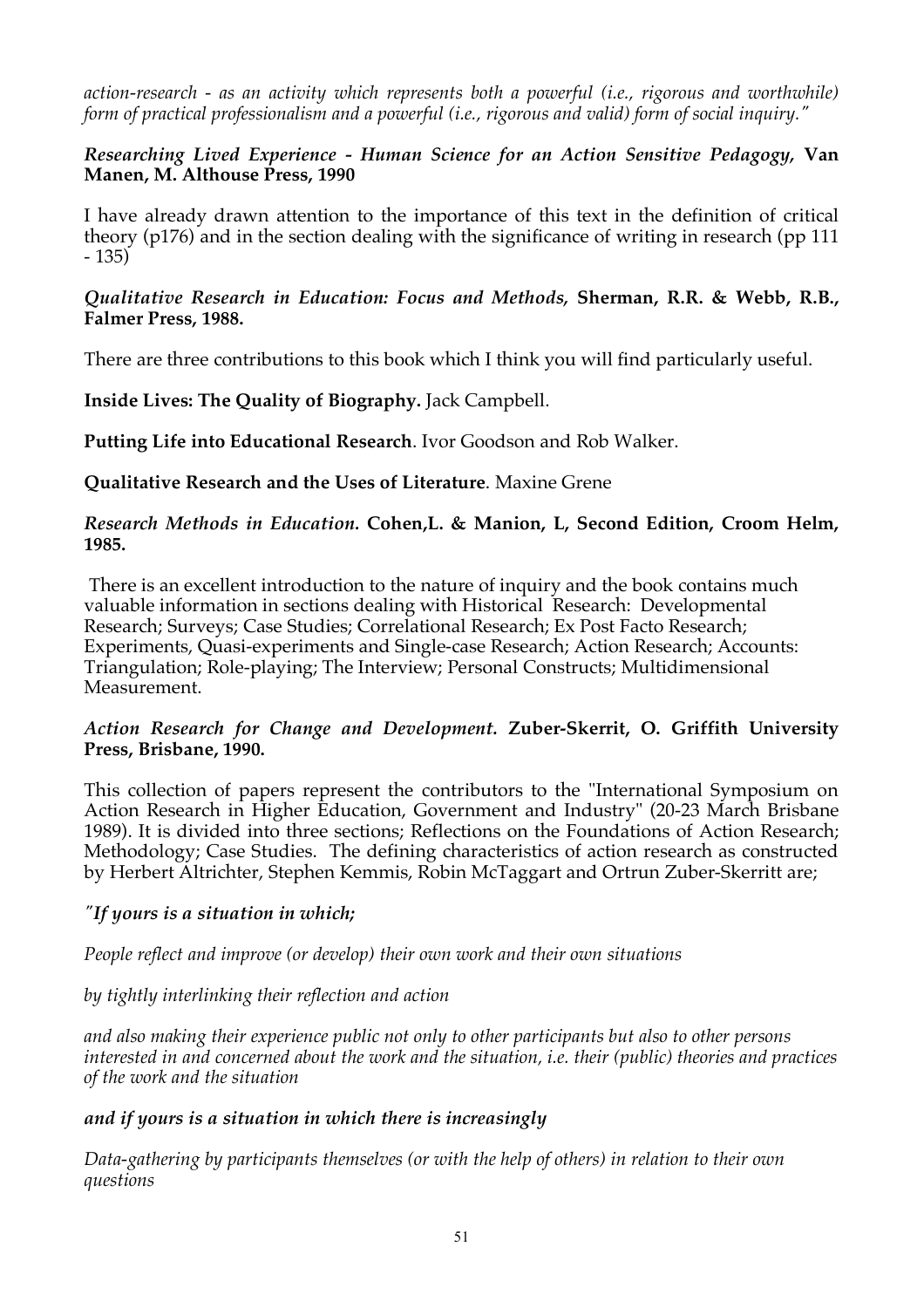*Participation (in problem-posing and in answering questions) in decision-making*

*Power-sharing and the relative suspension of hierarchical ways of working towards industrial democracy*

*Collaboration among members of the group as a "critical community"*

*Self-reflection, self-evaluation and self-management by autonomous and responsible persons and groups*

*Learning progressively (and publicly) by doing and by making mistakes in a "self-reflective spiral" of planning, acting, observing, reflecting, replanning,etc.*

*Reflection which supports the idea of the "(self-) reflective practitioner"*

# *Then Yours is a situation in which ACTION RESEARCH is occurring.*

(Altrichter,H. et al, 1990)

*Action Research in Classrooms and Schools,* Hustler,D, Cassidy,T & Cuff,T. (Ed). Allen and Unwin, 1986.

The Chapter on *Teachers' Professional Knowledge* by Carol Cummings and David Hustler is worth reading. This could usefully be followed by James Calderhead's chapter on 'The Development of Knowledge Structures in Learning to Teach' in the book; *Teachers' Professional Learning,* Calderhead,J, Falmer, 1988

# *Doing Research - A Handbook for Teachers,* **Walker,R. Methuen, 1985.**

Like the book by Cohen and Mannion, 'Doing Research' contains an excellent introduction to a range of research methods. Walker wrote the book for *"teachers who attend (and run) courses which include an element of applied research, action research or evaluation, especially those involving a practical assignment or dissertation."*

Chapter Four, *'Techniques of Research*' ends with this warning;

"It is important not to lose sight of the intent and purpose of the project, or to design complex and *demanding research or evaluation studies that might drain energy better put to other purposes. In educational research, perhaps more than in any other area of social and human research, the context of use should never be subsumed to questions of a technical kind. The temptation is to let technical questions displace educational questions. It is a temptation that needs to be resisted."*

# *Quality in Teaching - Arguments for a Reflective Profession.* **Carr, W. (Ed) Falmer, 1989.**

The three parts of this book are all worth reading. They deal with the philosophical and social context of teaching, teaching as a profession and the professional development of teachers. Of particular important to our enquiries is Clem Adelman's contribution on *'The Practical Ethic Takes Priority over Methodology'.*

*"Thus the disappointment on reading teachers' action research reports as purveyed by Hustler et al. (1986), McNiff (1988) and Elliott (1985). Without attributing any blame or incompetence to the teachers involved, what these accounts reflect is the belief that an aspect of teaching can be improved if it more effectively achieves a desired outcome. What these cases lack is the hard, joint theorizing on the relationship of values, action and consequences prior to the devising of fresh options for action. An understanding of teaching as a species of practical ethic is lacking. These accounts read like the*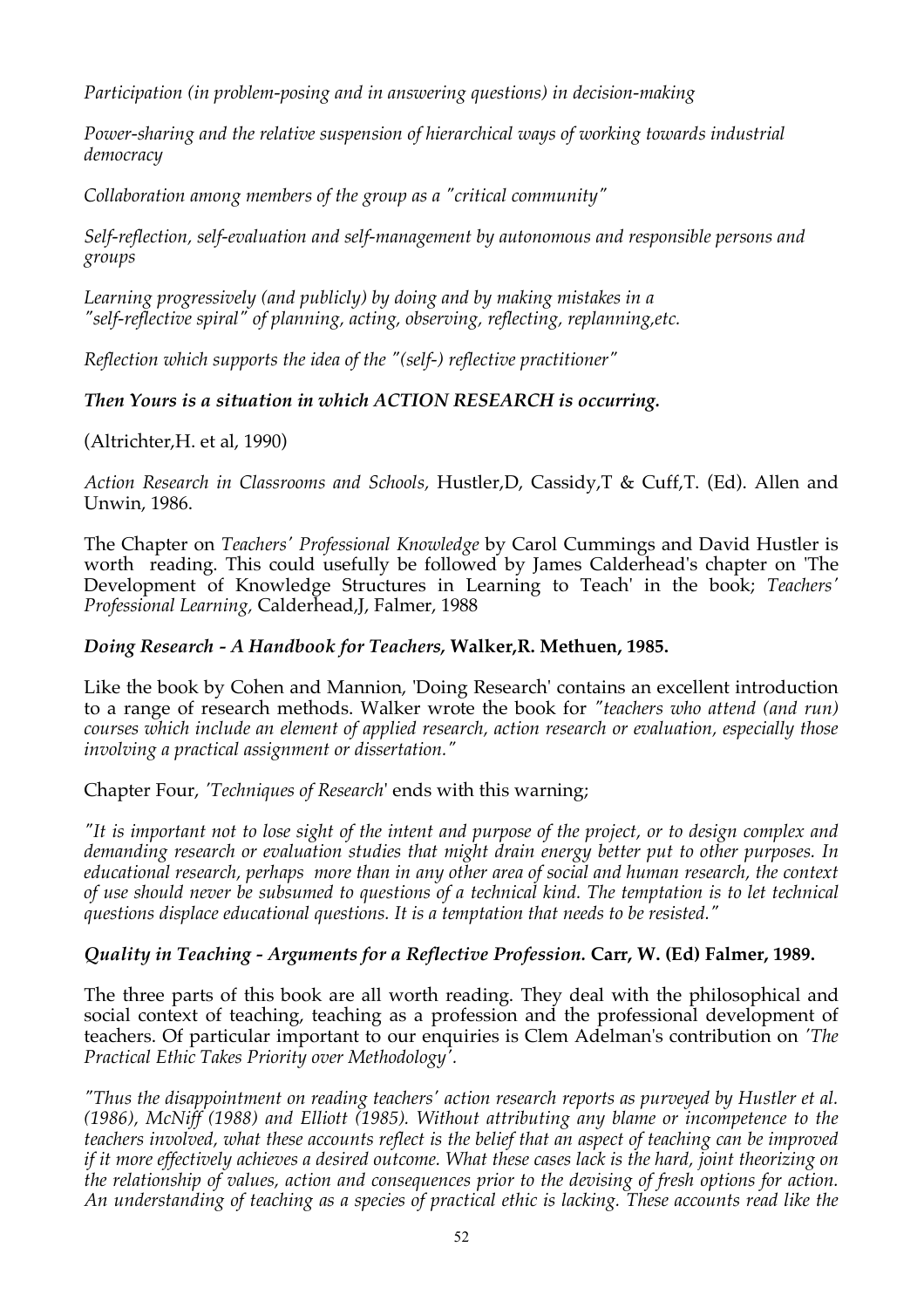*pursuit of certitude, of effectiveness or predictability and in this sense are indistinguishable from the positivistic, single-item, cause-effect research which the promulgation of teaching as a practical ethic has tried to replace....... It may be that the arguments for action research as an acceptable means of educational research have been won, but there is no reason for complacency, a malaise that may be encapsulated by the response, 'well you've got to let teachers start somewhere'. action research stands or falls by its demonstrable relevance to the practical ethic of education, as well as whether it is reliable, valid and refutable as a methodology."*

I would also add that it stands or falls by its capacity to generate a valid form of educational theory for professional practice.

# *Towards a Theory of Schooling,* **Hamilton,D. Falmer, 1989.**

## *Learning about Education - an unfinished curriculum.* **Hamilton,D. Open University Press, 1990. . Falmer, 1990.**

These two texts by David Hamilton need studying because of the distinction he draws between Schooling and Education. If you experience Schooling in terms of institutional structures and arrangements which reproduce repressive ideologies, social inequalities and hierarchical forms of control, then these two texts are required reading. They present an historical understanding of the development of Schooling and help to explain how Schooling, as distinct from Education, has become embedded so firmly within the power relations which sustain our present social structures.

*Education and the Social Order* **1940-1990. Simon,B. Lawrence and Wishart.** - A very readable account of the development of the comprehensive schools over this period. **The State and Educational Change. Simon, B. (1994) Lawrence and Wishart.** This

contains a re-vitalising case for the study of the History of Education.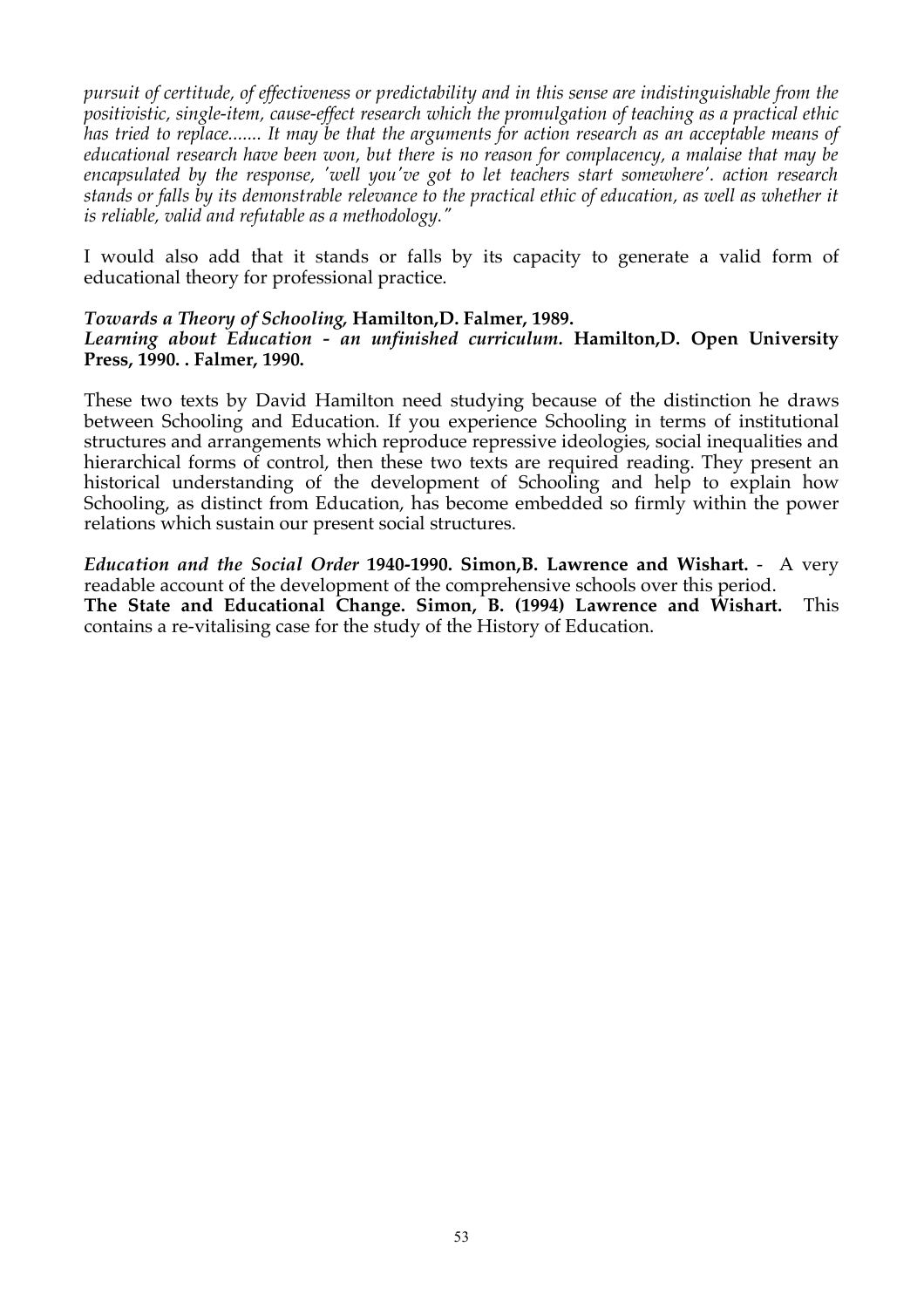# **ADDITIONAL BIBLIOGRAPHY**

CARR,W. & Kemmis, S. (1986) *Becoming Critical:Knowing through Action Research.* Falmer Corey,S. (1953) *Action Research to Improve School Practices*. Columbia College. New York.

Elliott,J. (1983) *Paradigms of educational research and theories of schooling.* Cambridge Action Research Network.

Elliott,J. (1991) *Action Research for Educational Change.* Open University Press.

Gibson,R. (1985) *Critical times for action research.* Cambridge Journal of Education. 1985, Vol.15,no.1,pp59-64

Hamilton,D. (1981) *Gernalization in the educational sciences. Problems and purpose*s. Chapt. in 'Field Based Methodologies in Educational Research and Evaluation'. Ed. Popkewitz, T.S. and Tabachnick, B.R. PUB. Prager.

Kemmis,S. (1983) *Action Research*. International Encyclopedia of Education: Research and Studies, Oxford: Pergamon.

Kemmis,S. (1985) *A response to Rex Gibson's 'Critical Times for Action Research'*. In press. Lewin,K. (1946) *Action Research and minority problems,* Journal of Social Issues,1946, Vol 2, pp.34-46.

Lomax, P. (1986) Action Reseachers' Action Research; A symposium, British Journal of In-Service Education, 13, No.1, pp 42-50.

Lomax, P. (1994) The Narrative of an Educational Journey or Crossing the Track. Inaugural Address. Kingston University.

McNiff, J. (1992) Action Research: Principles and Practice. Routledge.

McNiff, J. (1993) Teaching as Learning, Routledge.

Nixon,J. (1981) *A Teacher's Guide to Action Research Evaluation, enquiry and development in the classroom.* Grant McIntyre.

Rudduck,J. (1985) *The democratisation of research.* Dialogue. Vole. 1 No.2, Spring 1985.

Schon,D. (1982) *The Reflective Practitioner - How Professionals Think in Action.*

Stenhouse,L. (1975) *Introduction to Curriculum Research and Development.* London : Heinemann.

Whitehead, J. (1993) The Growth of Educational Knowledge: Creating your own living educational theories. Hyde.

Walker,R. (1986) *Breaking the grip of print in curriculum research*. J. Curriculum Studies, 1986, Vol. 18 No.1. 95-96.,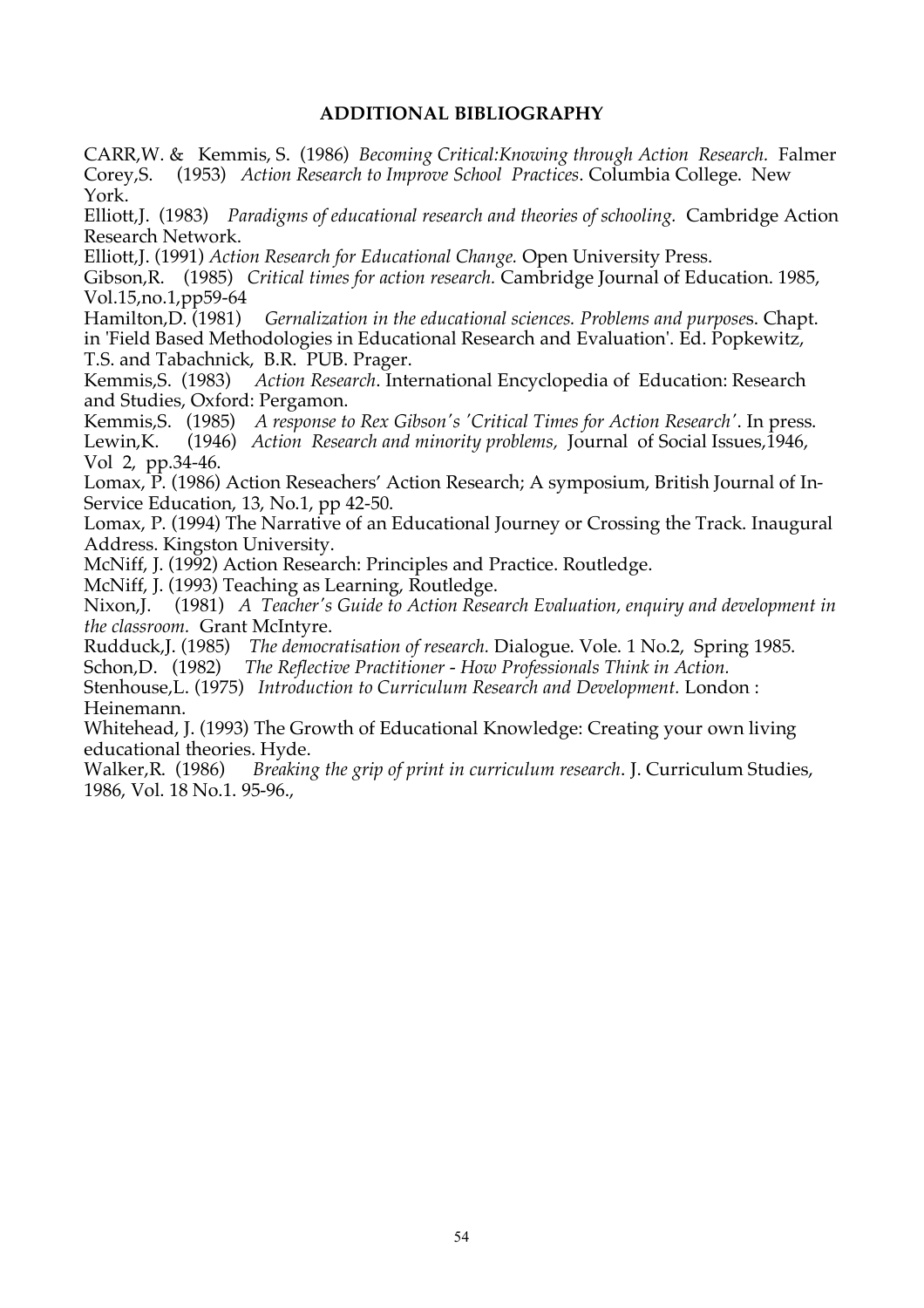#### **2.3 GETTING ENQUIRIES GOING ON WHOLE SCHOOL DEVELOPMENT**

#### **2.3.1 ACTION RESEARCH AND PROFESSIONAL DEVELOPMENT AT GREENDOWN COMMUNITY SCHOOL**

#### **Andy Larter Greendown Community School Swindon**

#### **Paper presented at the International Conference of the Classroom Action Research Network 19 - 21 April 1991 at the University of Nottingham**

In 1987, when I had completed an M. Phil at the University of Bath, I thought it would be great to investigate the organisation and growth of the new school I was working in. It seemed an ideal chance to investigate the practical concerns of teachers as they built the new school curriculum together. After various attempts to set up a "learning group", and with the advent of LMS, the headteacher and governors of Greendown School decided to finance an action research group. Ten members of staff at Greendown School are registered for higher qualifications. We form the Greendown Action Research Group and we meet every week to investigate areas of concern in our research, to look at a paper written by a colleague, to read from the wider field of educational research or to get on with writing in the company of other researchers. All but one of us is registered at the University of Bath: one colleague was already registered at Portsmouth Polytechnic when he was appointed at Greendown.

We are funded from quite separate sources: four are funded directly from the school's INSET budget; four are funded by the LEA; two are funded by a combination of school and TVEI money. We all made bids to the various sponsoring bodies and obtained the necessary funds for registration at the University of Bath. Although the school allows us to "sign out" occasionally when we have non-contact time, there is no secondment available. However, there is provision for supply cover under the school's "Research and Development" scheme. (see below)

Over a period of two years, the group has changed as colleagues have left the school and as we have become more accustomed to the rigours of working together and undertaking educational action research. My own research is an attempt to work collaboratively with colleagues in evaluating an action research approach to institutional development in terms of the professional development of staff and the quality of students' learning. A substantial part of my research is concerned with coordinating the internal work of the group. I've collected audio and video recordings of our sessions to enable me to make claims about the quality of my own contribution to the work of the group. I've also worked closely with two colleagues in particular and investigated the quality of my collaboration with them as they tried to answer questions like "How can I improve my practice?" (Whitehead 1989) I wrote about this in a paper (Larter 1990) which was circulated within the group and at B.E.R.A. conference 1990.

Another strand of my own research is about a wider form of professional development and also involves working with colleagues. In his paper "Knowledge, Power and Teacher Appraisal", John Elliott asks,

"Does a form of appraisal which creates a sub-system of surveillance and control over teachers constitute a strategy for eliminating those pockets of professional culture which still resist the transformation of schooling into a manufacturing process?" (Elliott op. cit. in "Quality in Teaching: Arguments for a reflective profession" ed. Wilfred Carr Brighton: *Falmer Press 1990)*

Elliott thinks that it does because it attempts to control the conditions under which teachers' knowledge is constructed. I agree with him. Consequently at Greendown, we have formulated our own research and development scheme with the emphasis on dialogue. It uses, to quote one colleague, a "bubbling up" model rather than an imposed checklist of spurious competence. My own action enquiry is moving forward with the question "How can I attempt to improve the quality of research and development at school so that it works for the good *of teachers and students?"* I coordinated a working party which wrote the following proposal.

### **REVIEW AND DEVELOPMENT AT GREENDOWN:**

WHAT IS REVIEW AND DEVELOPMENT FOR?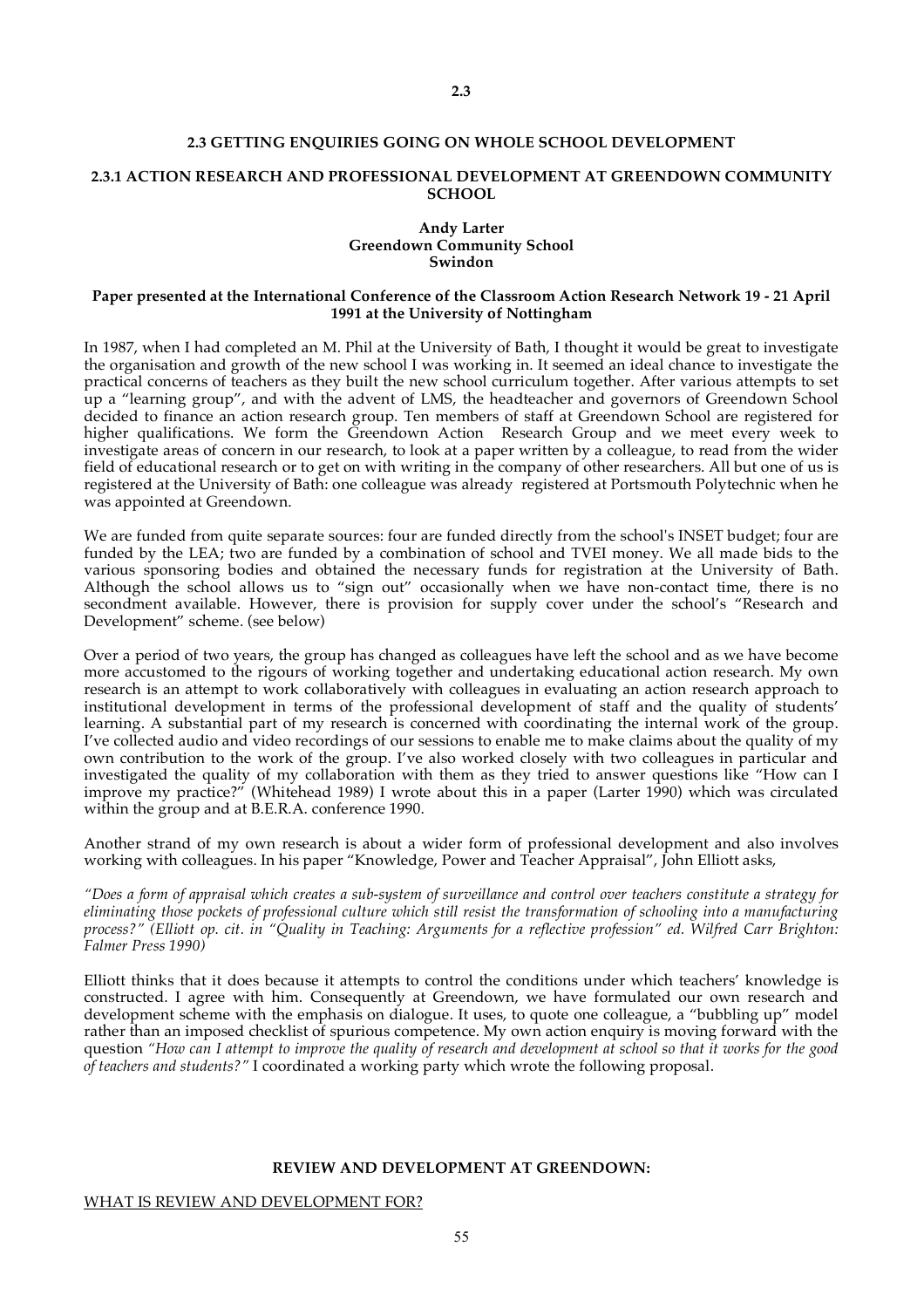- i) to undertake professional development for all staff
- ii) to improve the process of education for all our students
- iii) to manage changes to the curriculum and the institution.

These three are placed in order of importance. Within this process, we see five interlocking phases which we think will help us to achieve the three aims above. These are reconnaissance; planning; acting; evaluating and reporting. Here is a systematic way of planning for and going through this process.

### **A REVIEW AND DEVELOPMENT PLANNER**

A) What do I want to get better at as a member of Greendown staff?

B) What have I experienced or seen that gives me this concern?

C) What do I intend to do in order to improve in this area of my work?

D) How will I find out if I have improved my work? What can I use to show that my students' education has improved?

E) How will I describe this process (i.e. A,B,C,D) so that it informs colleagues of what I have done?

This would be the basis of all R&D. The questions are probably best answered in discussion with a colleague or colleagues and notes kept for future reference. They can then be used in any further discussion and/or for any writing that goes on.

## RECONNAISSANCE PHASE

### (What do I want to get better at as a teacher? What have I experienced or seen that gives me this concern?)

This can be carried out in any part of the school, from an individual classroom to the management team. It can be carried out by an individual or by a group. Reconnaissance is the process where, as a school, we find out where we are growing from so that we can grow towards the school's values and aims. By reading the policy documents issued at the end of last year, we should all be able to sort out what the school's aims and values are. For example, on page 1.1 of the "Systems and procedures for staff" document, there is a clear statement which shows one of the values of the school:

"we assume that students will respond positively to encouragement, that they will behave in a civilised and mature way *and that they are morally 'equal' to adults."*

What does this mean when we have to deal with students who do not respond positively to encouragement? How do we go about educating students to behave in a civilised manner? There are many questions of this kind that we can ask of ourselves as we try to put the system of values and aims as described in the document, into operation. Do we live out those aims and values in our daily work? Whatever the answers to this question are, we can describe how we go about our work in light of the aims and values of the school. This phase of the R&D process would be done through dialogue with colleagues, by simply observing and making brief notes about what one sees.

Once this process has been carried out, and we would suggest that there will probably be many concerns it throws up, the problem is one of isolating the most important concern. Our recommendation would be that deciding what is the most important issue, again, this would best be done through dialogue. The teaching team would seem to be appropriate but not absolutely necessary as there are other places that dialogue can go on in school. For example, the subject team would also be appropriate.

### PLANNING PHASE (What do I intend to do in order to improve in this area of my work?)

This is where you imagine what we might do to try and make things better. How might you go about "develop[ing] personal qualities in the student" for example? What changes do you have to make in your work so that you can teach the National Curriculum more effectively? In what ways would you change your practice so that you offered equal opportunities? Depending on what area of your work you are concerned to develop, the aim of this phase is, quite simply, to plan an intervention.

### ACTING PHASE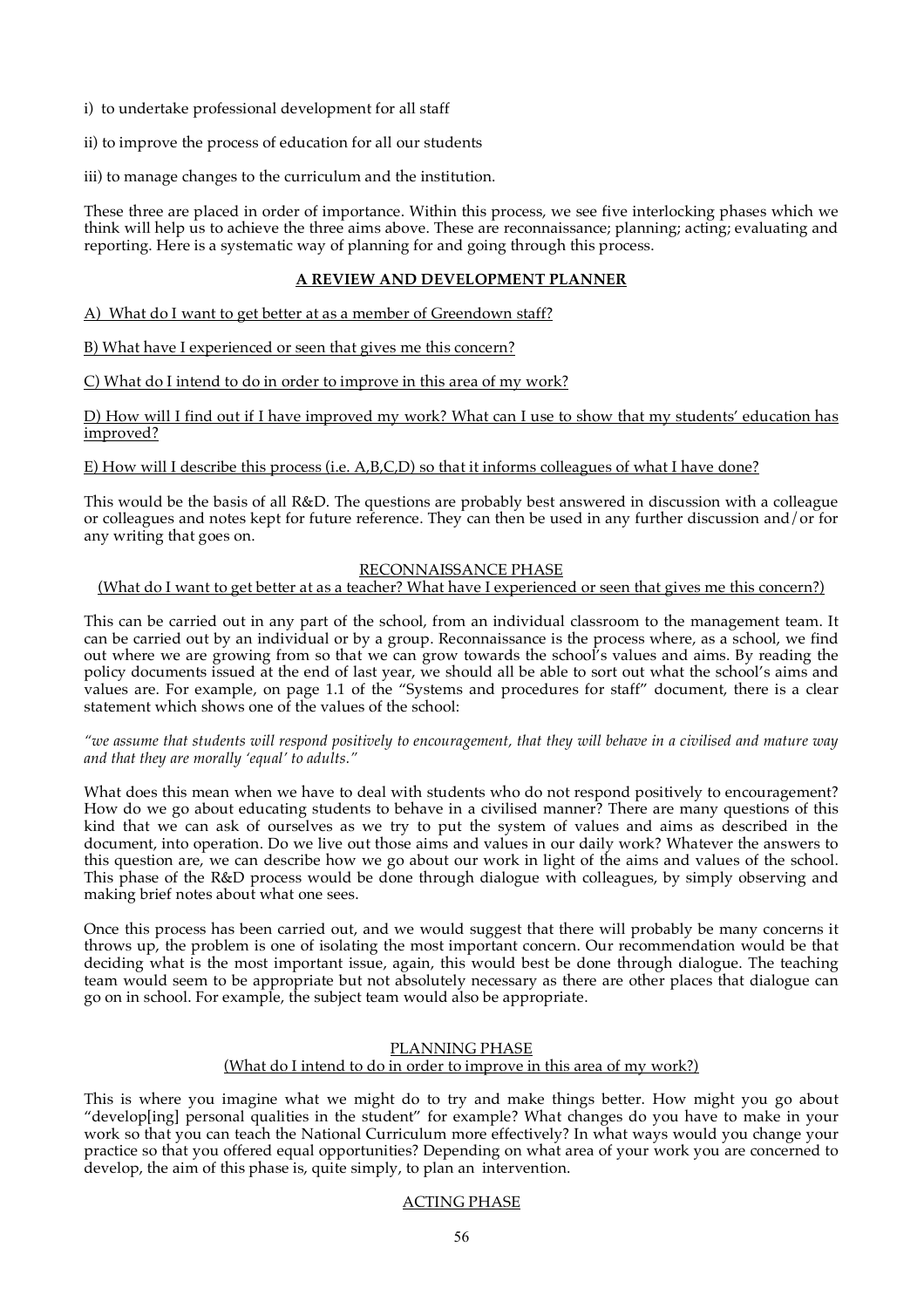#### (How will I find out if I have improved my work? )

Once this plan is made, it needs to be acted upon. As you act, you would gather information which you think will help to make judgments about whether your plans are actually helping you to achieve what you want to achieve. This could be in the form of students' written work, journals, participant-observation, video film, audio recording or whatever is manageable and available.

#### EVALUATING PHASE (What can I use to show that my students' education has improved?)

Using the evidence gathered over time, we ought to be in a position to make judgments, based on evidence, that what we have attempted has been successful or not. This could form the basis of a discussion with colleagues or it could be in the form of a brief piece of writing. The aim of this phase is for there to be a personal outcome which states, in a summative way, what we have all done during a period of time, say a year. We would recommend that all teaching staff write a brief paper for discussion with a group of colleagues - again the teaching team seems to be an appropriate forum - to negotiate and draw up the following year's plan.

#### REPORTING PHASE

### (How will I describe this process so that it informs colleagues of what I have done?)

We think that once this stage has been gone through, then the most important aspect of R&D has been completed. This is the primacy we place on professional development. However, perhaps there is still some work to be done on things like making a fuller report available for the management team to act upon as necessary. It is, after all, now part of a legal requirement that all schools make an annual R&D plan. How can a school do this without some recourse to the work undertaken during any year by its staff? We recommend that teams make reports as part of their regular minutes, although this may not be necessary every week. The Headteacher and Curriculum School Directors will also discuss R&D with colleagues occasionally. We also recommend that all staff draft a short report of say 500 words which outlines their work on R&D during the year.

From these papers we envisage several more possible areas for discussion. First of all, there is the possibility, a strong one, that colleagues working on a similar concern would contact each other and talk about what they have done. Second, there should be discussion in teaching teams and the formation of a composite report from each team of their work over the year. This would be based on the team's minutes, end of module reviews and the papers written by individual teachers. Third, subject coordinators could meet with their teams, interview as individuals and, through this dialogue, form personal goals for the coming year.

Thus, there is a matrix of dialogue in which institutional goals, negotiated with senior staff, personal goals, individually formed through discussion, and team goals, discussed and negotiated in teaching/subject teams.

All these papers would then be sent to a working party who would draft a report for the whole teaching staff. This report would then be presented in a pair of staff meetings. In the first, a briefing would take place in which the report was outlined. In the second, all staff would have a right to reply in which they could suggest amendments and alterations before the report was ratified. **Part of this process would be the guarantee that** none of this report would be used for any purposes by the governing body of the school. Any institutional **development plan should be quite separate.**

The R&D discussion paper was accepted, after some debate, by the management team and by curriculum team leaders. In the desire to improve the quality of in-service support for teachers' own professional development, the management team has provided time for all teachers in the form of about one supply day per teacher. This can be used for a variety of individual purposes - to enable classroom triangulation and the use of a "critical friend"; to enable teachers to write up their reflections on their practices; to enable colleagues to meet and discuss their work; and so on. (The action research group, as members of teaching staff, will also have this supply time available.) The intention is that teachers themselves set the agenda for their own development and choose their own "critical friend."

After the first phase of the R&D process, I have had no negative response. Colleagues at school have said they think the idea and the work makes sense: they have enjoyed the discussions it has opened up with their peers and the focus of their own practice within the institution.

As the process of Research and Development develops, the action research group will have more involvement in supporting colleagues - for example, a training day has been set aside when all of us will play a major part in discussions about such things as reconnaissance, finding a focus, gathering evidence, working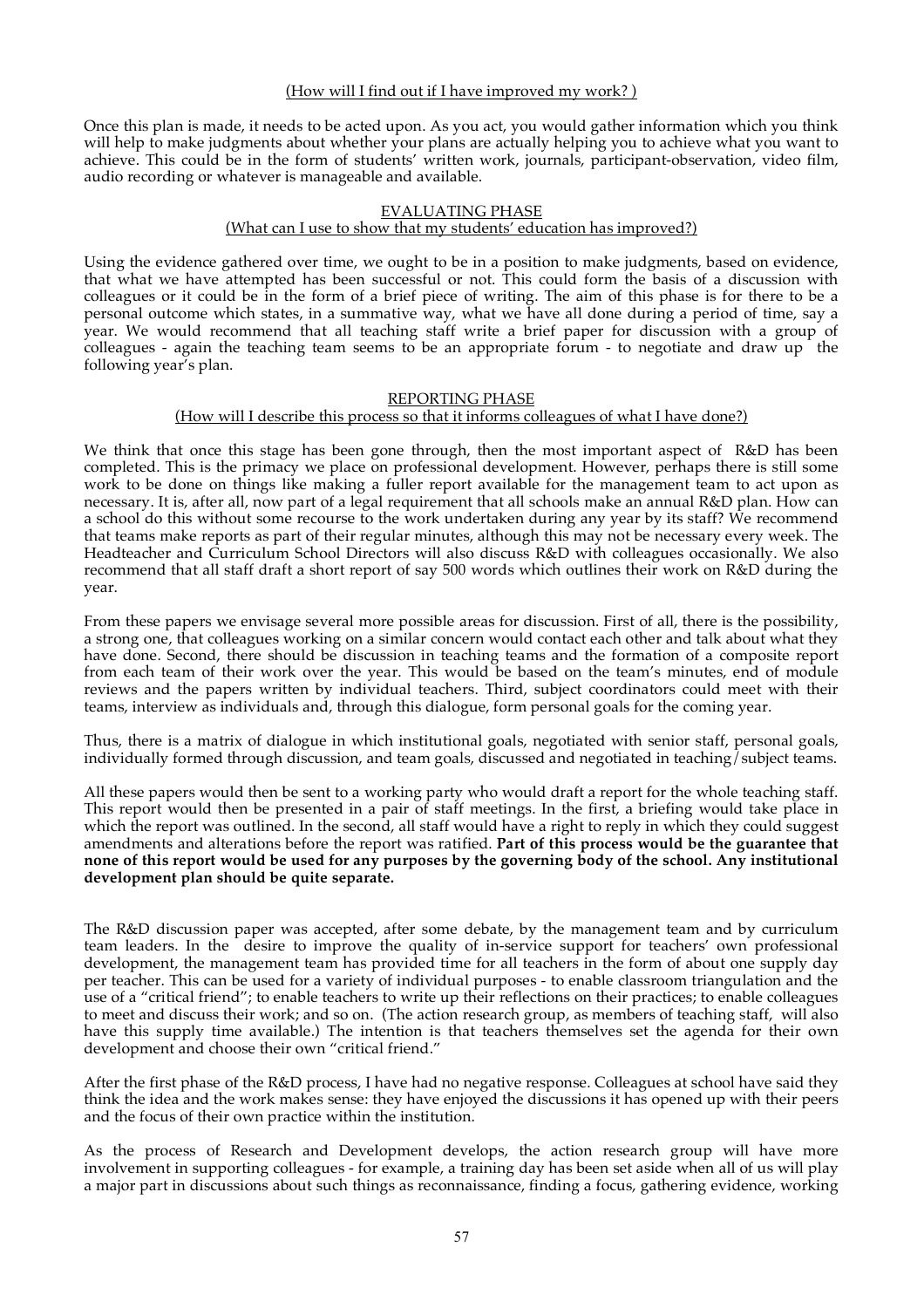with colleagues as critical friends and writing research reports. **All** members of teaching staff are involved, from headteacher to probationers: an exciting prospect.

## **BIBLIOGRAPHY**

Elliott, J. (1990) *Knowledge, Power and Teacher Appraisal* in Quality in Education ed. Wilfred Carr. Falmer

Whitehead, J. (1989) *"Creating a living educational theory from questions of the kind 'How do I improve my practice?'"*Cambridge Journal of Education 19:1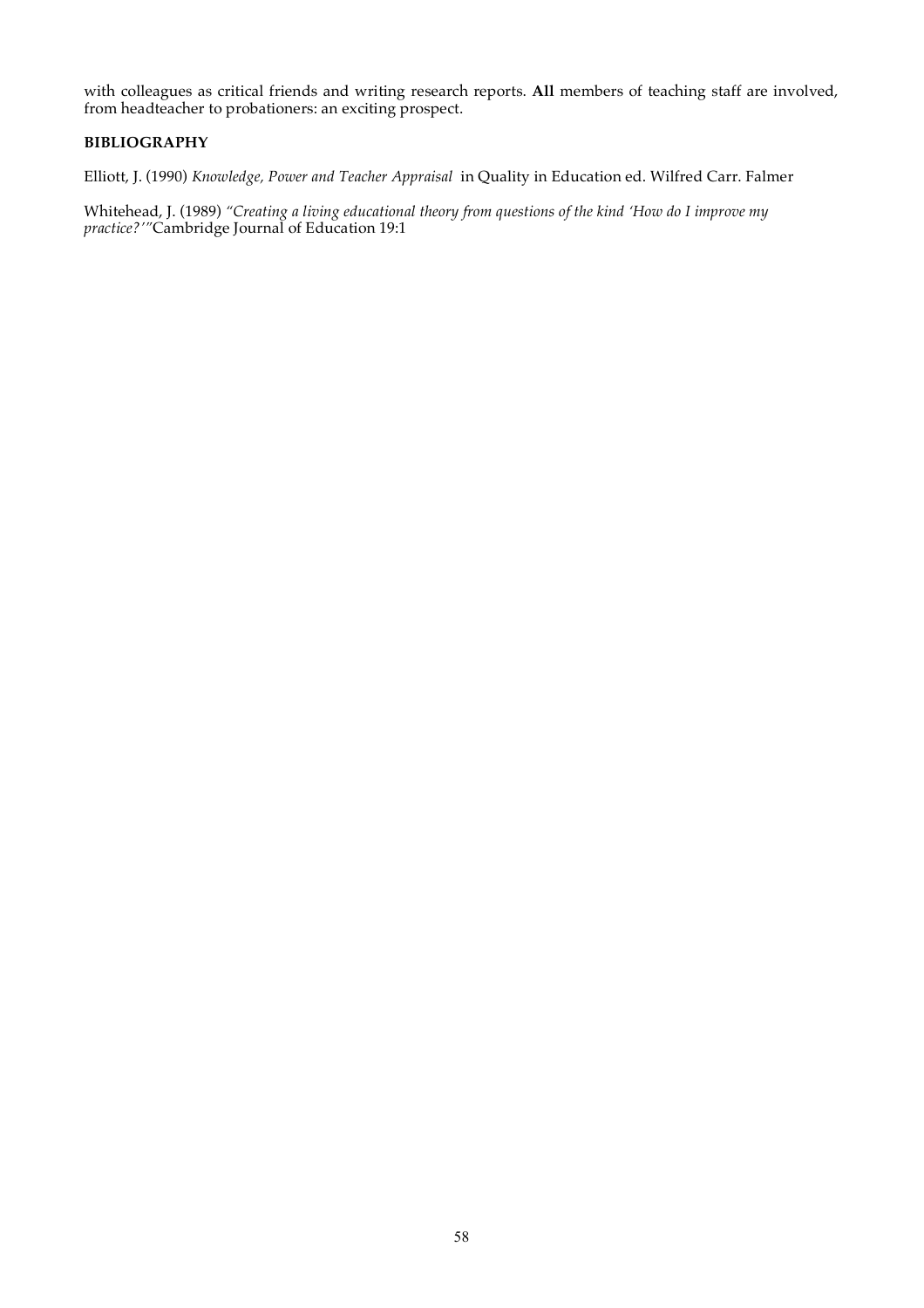#### **2.3.2 GROWING YOUR OWN AT WOOTTON BASSETT SCHOOL**

#### **Supporting The Development Of Action Researchers Within An Action-Research Approach To Whole-School Development.**

#### **Kevin Eames Wootton Bassett School Wiltshire March 1990**

#### **What is this paper about?**

It's an attempt to illustrate, for teachers who may be new to action research, how I became an action researcher over the past few years. I hope that my experiences will provide some short cuts for those who are setting out on the same path - and their number will grow strongly, I think, owing to the commitment of LEAs like Avon to action research, especially in the light of the Department of Education and Science's "Planning for School Development" (December 1989), which suggests an action research approach to school development plans, and their evaluation. The focus in the paper is primarily upon myself, because action research demands that the researcher should examine his own practice and educational development, rather than anyone else's.

Readers of the British Journal of In-service Education will be able to plot the development of this approach to action research through a number of previous contributions (Whitehead,A.J. 1977/80/83, McNiff,J., 1984, Lomax, P., 1986, Whitehead, J., 1987). My own contribution is intended to extend the action research approach from a classroom base (Eames,K. ,1987) into whole-school development.

### **Why bother?**

Because I think that action research is of immense importance to the professionality of teachers. It's a form of knowledge produced by teachers, and primarily aimed at communicating with teachers, and at being used by teachers. Although it's "home-grown", it also satisfies legitimate demands for accountability, since it constitutes a demonstration that teachers are evaluating and improving their classroom practice in a methodical and rigorous manner.

#### **Becoming an action researcher**

Although all teachers are potentially action researchers (and I think I was one for a long time without realising it) action research as a methodical, professional approach to developing and evaluating classroom practice doesn't just happen of its own accord; it must be supported by the structures and personnel of each institution and of the local authority, and each teacher involved must do it, and talk about it, if he or she is to understand the power of the form, and the possibilities for its use. In the following account, I hope that the ways in which my own development as an action researcher were supported will become apparent.

**Stage One:** Learning about Learning. Ten years ago, as a newly-appointed head of English in a large 11-18 comprehensive school on the outskirts of Swindon, I became involved in the "Learning about Learning" project, organised by Pat D'Arcy, the Wiltshire English adviser. This was a cross-curricular, cross-phase initiative which brought together teachers from all over the county for a series of meetings where they would teach a characteristic lesson from their own specialist area to the rest of the group. The discussion and writing which followed each presentation focused on the reactions of the other teachers as learners: How did they respond? What difficulties did they have as learners? How might learning be clarified and made easier?

By trying to understand their own learning processes, the teachers on the project were encouraged to develop and share classroom strategies for supporting learning. This exploration of classroom practice was further encouraged by a residential "Summer Institute", in which members of the project worked together for a week or so with teachers from a neighbouring county. The residential institutes were backed up by writing weekends, which gave participants the chance to write about and discuss accounts of their own classroom strategies for improving learning, as well as sharing the writings of other teachers and academics; where possible, the accounts were published by Wiltshire County Council as booklets in the "Learning about Learning" series, and have proved interesting to those teachers who have come across them, if my own experience is reliable, in that the accounts of practice given in the booklets have suggested strategies to adapt and try out in the classroom. The booklets have also been noted in the more academic press (1), and have been used by teachers as far afield as West Germany, Hong Kong and California; they have proved an effective method of sharing practice.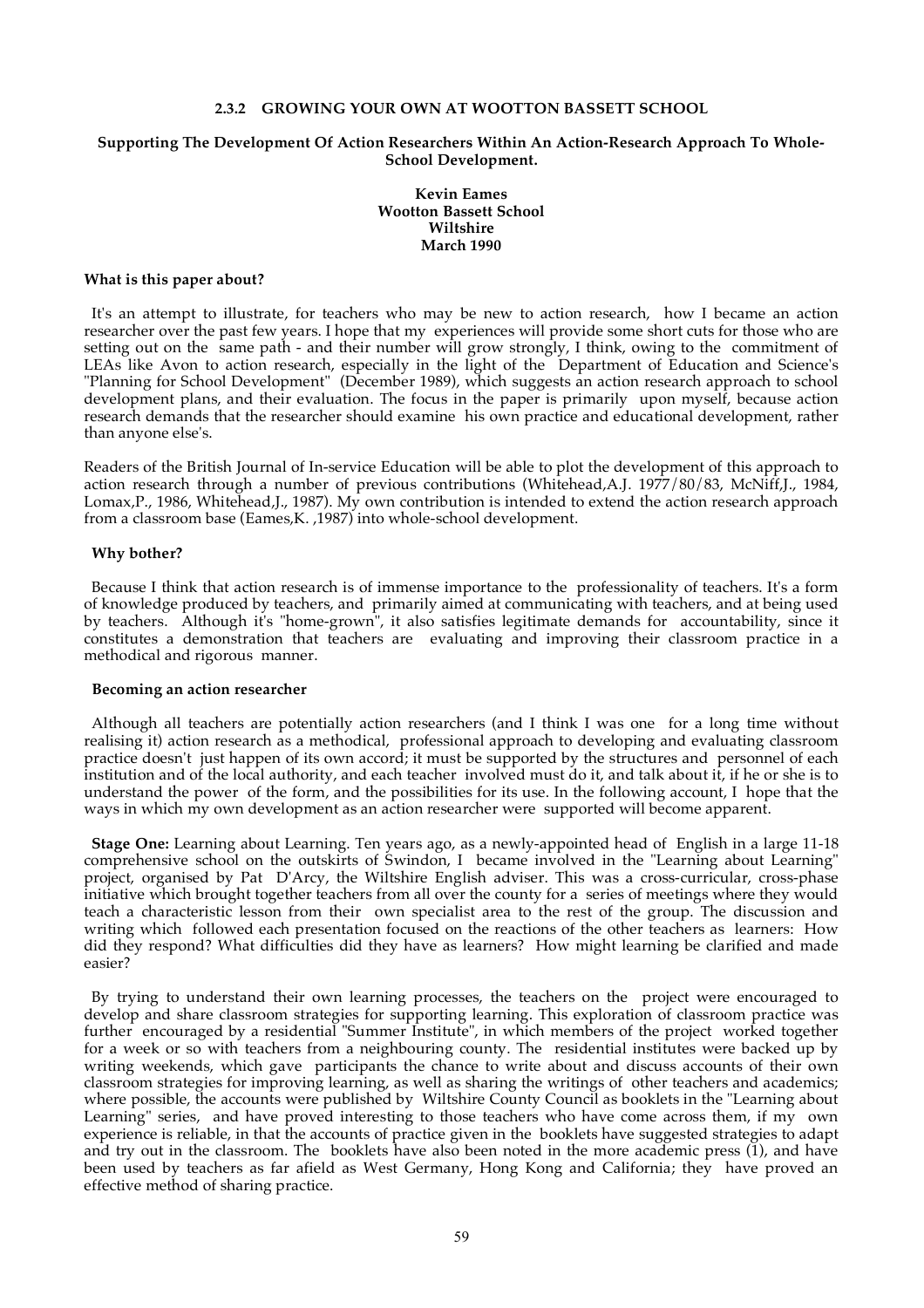#### **How did this stage move me towards being an action researcher, though?** It did so in the following ways, I think:

- I reflected on my own learning processes, and tried to apply my growing understanding to improving my classroom practice.

- I tried to use the theoretical insights of academic writers (2) to help me understand what was happening in my own classroom.

- I began to realise the power of teachers working and talking collaboratively to help each other develop their own classroom practice.

- I wrote accounts of my own classroom practice, and read the accounts of other teachers. Through this, I came to see the importance of defining my own understanding in writing, and of learning from the writing of other teachers and writers about education.

I wasn't yet an action-researcher, although I was moving in that direction. I was giving accounts of my classroom practice, trying to explain why the things I did worked (or not), and these accounts were available to be discussed and adapted by other teachers. However, there were a number of elements missing, which I want to deal with in the next section. I must emphasise, though, the role of the English adviser and the opportunities she provided for collaboration, exploration, discussion, and publication. Without such practical and firm support, I wouldn't even have got this far.

**Stage Two:** Bath University. As a development from the "Learning about Learning" project, a group of participants was encouraged by the Wiltshire English adviser to submit proposals to Bath University for research leading to an M.Phil. degree. I was one of the two teachers who actually went through with the application, and it was through the research that I did at Bath, and through the support and advice of Pat D'Arcy, Andy Larter (my fellow researcher from the "Learning about Learning" group), and Jack Whitehead (a lecturer at the university), that I gradually made the transition to being an action researcher.

My first two research reports were along the lines of my booklets in the "Learning about Learning" series. They were narrative, descriptive, and focused in detail on the learning of one pupil. They tried to integrate a discussion of academic theory with my developing perceptions of what was happening in my own classroom.

It wasn't until I had presented my second report to a validation group meeting, that I understood what was lacking. Fundamentally, I needed to clarify why I was taking the actions that I did. Teaching is a value-laden activity, and we take action to improve our classroom practice, when we see that what is happening doesn't fit with what we want to happen. In my case, I was teaching in a school which, at that time, was very transmission-orientated. Pupils were like so many little vessels to be filled with knowledge by their teachers. I wanted to give them more control over their writing than the dominant learning climate allowed, since I held autonomy in learning to be an important aim of education, and I felt that pupils would learn more effectively if they were allowed greater control over decisions affecting their writing. As a result of my increased understanding, which came about through discussions with Pat D'Arcy, Jack Whitehead, Andy Larter, and others, my next two reports used the five-part action-reflection cycle, and took the following form:

- a specific description of the problems I had identified, where what was happening didn't correspond to what I wanted to happen;

- a description of a possible solution (or solutions) to the problems identified;

- an account of what happened when I tried to put my solution(s) into action;

- an evaluation of how successful my solution(s) had been, in the light of the evidence I had collected;

- a modification of my understanding as a result of this process, and a restatement of my ideas and actions to enable me to continue the process of improving my practice.

#### **I learnt from this stage that:**

- the five-part cycle helped me to maintain the detailed case-study element of my research, while giving shape and clarity to the context-rich data which emerge from classroom action and reflection;

- the five-part cycle, as part of its form, made it necessary for me to clarify my developing understanding of what I was doing and why I was doing it;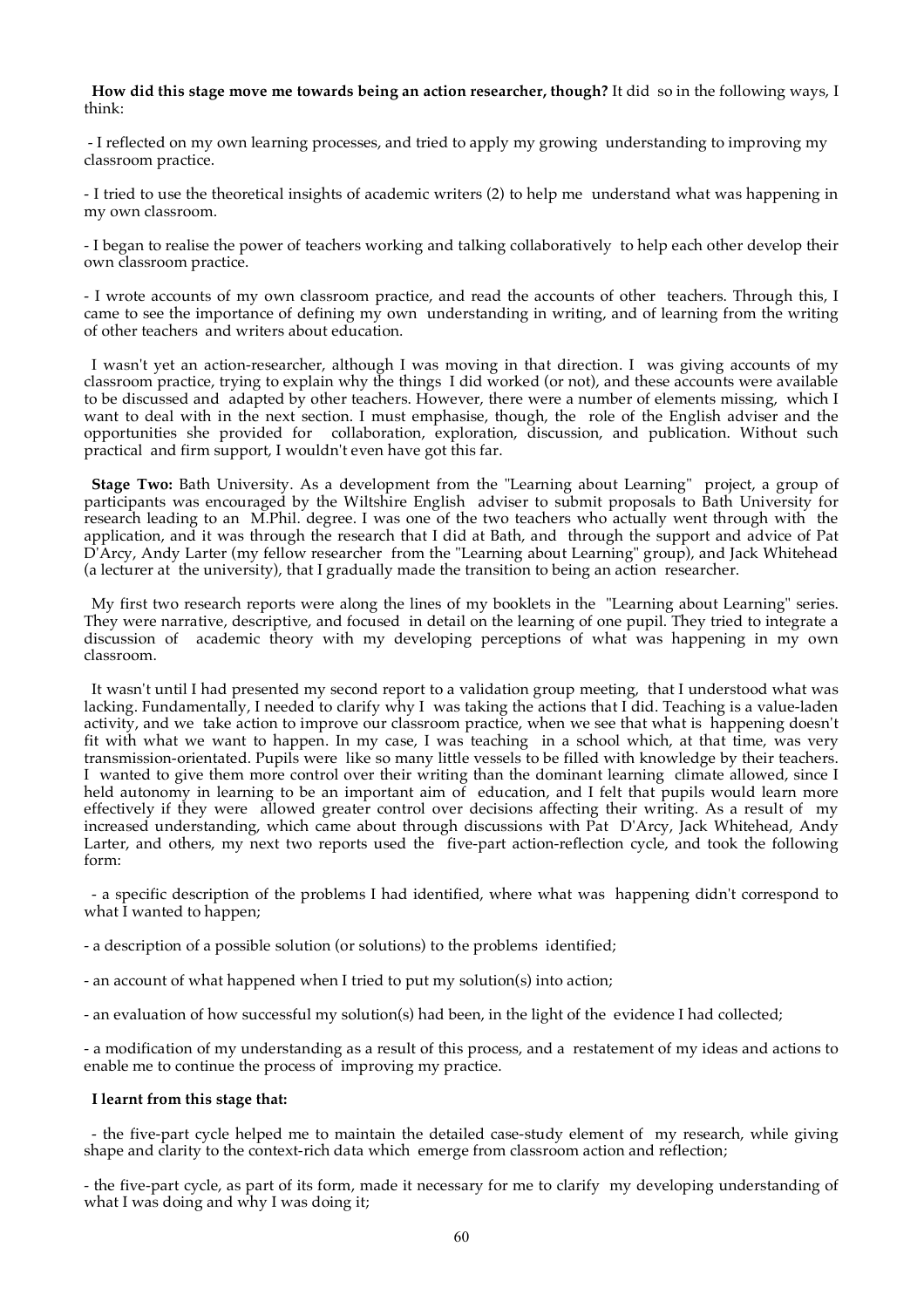- the cycle, as part of its form, made it necessary to take action in order to improve my teaching, and to redefine and replan problems, solutions and actions in the light of the action taken.

Thus, I realised how the form could have a direct effect on my classroom, and could lead to a continual and methodical process of improving practice and understanding. Again, though, I could not have reached this point on my own; the support of the local authority was essential in terms of funding for fees and remitted time; the English adviser was continually supportive in terms of positive criticism of the work I was doing; the university gave support through Jack Whitehead's attempts to get me to see how I might present my research using the five-part cycle; Andy Larter provided me with an example of an action-researcher who got there well before I did, and showed me how to do it.

**Stage Three:** The School Research Group. Once I had grasped the power of the five-part cycle of action and reflection, I was able to begin supporting other researchers. After a break following my M.Phil., I had started some further research at Bath University, and I became aware that there were other teachers in the school who were also involved in research at the university. Four of us formed the nucleus of a research group, which was intended to provide mutual support by circulating relevant reading material and through meetings to discuss drafts and future directions.

The others, apart from myself, were the deputy head, who was writing a dissertation as part of his M.Ed. studies; a teacher from the design faculty who was carrying out an M.Phil. by action research, and a teacher from the English faculty, who was working as part of a cross-phase group funded by the English adviser, whose members were working towards an Advanced Diploma in Educational Studies at Bath University. Jack Whitehead was the superviser for both Paul Hayward, the design teacher, and Daniela De Cet, the English teacher. He also gave his time willingly to advise Chris Kirkland, the deputy head. The kind of work produced by the group is illustrated by publications such as "How can we improve professionalism in education through collaborative action research?" (3)

#### **I learnt from this stage that:**

- a group of researchers in a school could support each other effectively;

- this mutual support created a climate in which members of the group felt able to discuss their research and their teaching openly and honestly;

- the presence of an experienced action researcher was valuable, since I could advise on problems similar to those I had already encountered myself.

### **We were supported by:**

- the English Adviser, who provided supply cover for Daniela on an occasional basis so that she could attend meetings at the university, or spend some time writing up research reports;

- the local authority, who provided help with fees and remitted time for the other three members of the group;

- the university, through Jack Whitehead;

- the recently-appointed headmaster of Wootton Bassett School, who was strongly supportive of the individual and collaborative work done in the group.

**Stage Four:** action research in the English faculty. If action research is to do the things I claimed for it earlier in the paper, it's got to be more than just a way of working for a few privileged academic researchers. In June and July 1989, therefore, the English faculty tried using an action-research approach to evaluating its policy on reviewing and profiling, taking advantage of the time created by the departure of our examination groups. (Each teacher was kept free of exam invigilation for four consecutive forty-minute periods, to help with writing his/her report.)

Appendix A is a case-study, based on our evaluation, which was presented at a one-day conference on action research attended by Wootton Bassett School's heads of faculties and senior management. In the casestudy, I tried to demonstrate how our evaluation worked, using an action-planner which the conference was considering.

The evaluation demonstrates, I think, the five-part cycle in action:

- We had a concern (to find out how our policy was working) which we wanted to investigate.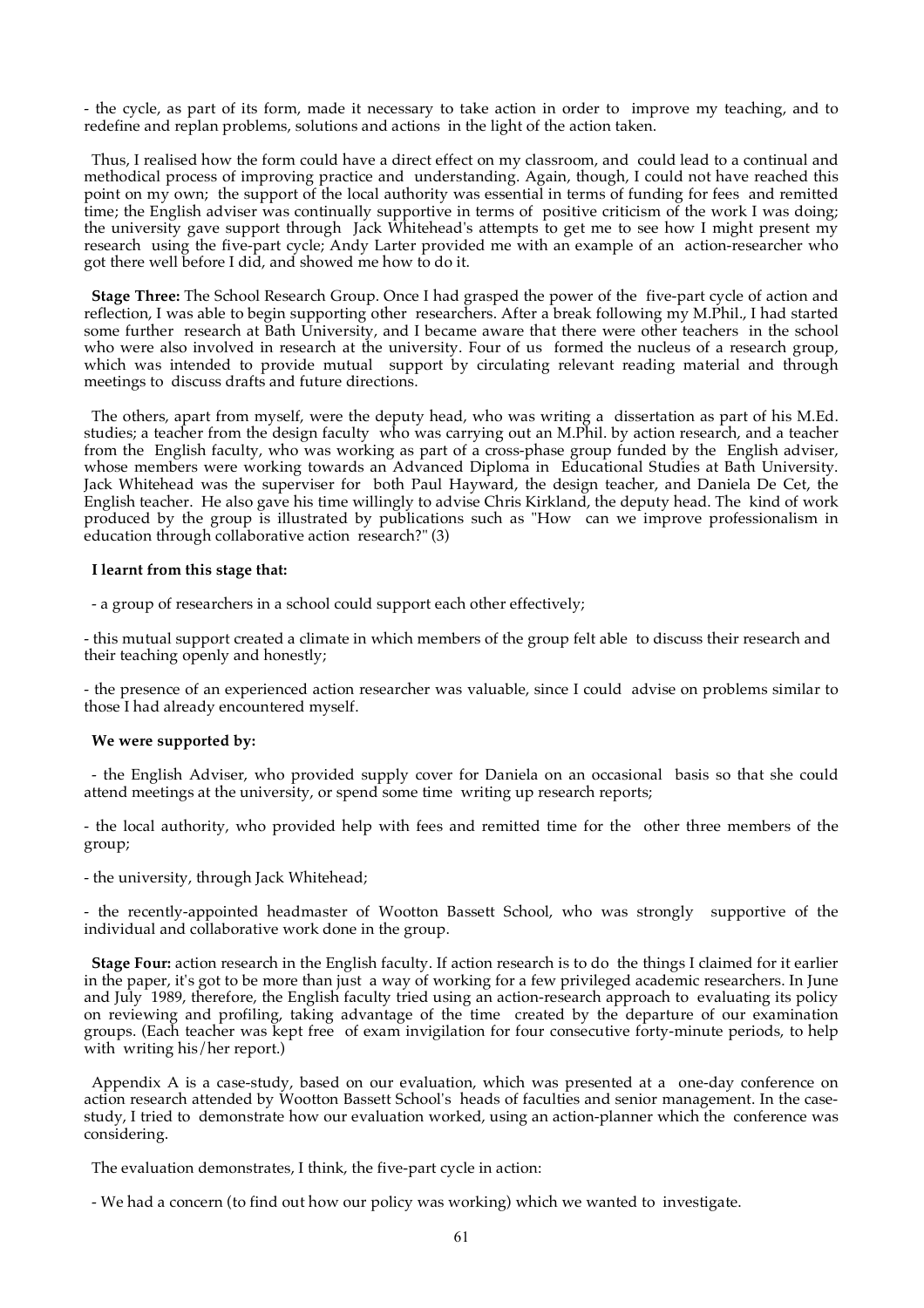- We worked out a way of doing it, by clarifying once more the principles and intentions of our policy. At the same time, we decided how we were going to collect the information.

- We took action by looking at pupils' written work and their review sheets, and by carrying out interviews.

- We wrote our reports and reflected on what we had learnt about the operation of our policy.

- We planned the changes to our practice which we felt were needed to bring it into line with our principles and intentions.

#### **I learnt from this stage that:**

- action research was useful in clarifying our ideas about what we were doing, and by following the fivepart cycle we were able to plan and carry out improvements in our practice;

- it was collaborative, and involved the whole faculty;

- time needed to be made available for teachers to write their reports, as you can't ask teachers to do it on top of all the work they have to do normally.

The headmaster was fully supportive of what we were trying to do, and all members of the faculty found it a worthwhile exercise.

**Stage Five:** action research in the whole school. As a result of the experience gained in the first four stages described above, the headmaster decided that an action-research approach to implementing and evaluating the National Curriculum would best serve our purposes. This decision was reinforced by the publication of "Planning for School Development" (DES, Dec. 1989).

#### **So far, the following steps and decisions have been taken**:

- A one-day conference for heads of faculties and senior management was held in Feb. 1990, to discuss the principles of action research, and the experiences of the research group and the English faculty; to formulate preliminary concerns for investigation by faculties; to consider practical ways of making action research work as a normal part of curriculum development and evaluation.

- The research group is being enlarged. One member of each faculty will receive 0.05 FTE remitted time per week to work as the faculty's "designated researcher". He/she will investigate his/her own practice within contexts decided by the faculty as a whole, using the five-part action/reflection cycle. He/she will be registered at Bath University for an advanced diploma, with fees paid by the LEA, and will contribute his/her growing experience of action research to the faculty's understanding and practice as a whole.

- The present system for curriculum development, consisting of standing committees and development groups, is to be dismantled. Co-ordinators for each area (e.g. information technology, assessment, active learning) will have 0.1 FTE remitted time per week to work with faculties, to plan and review action/reflection cycles with them.

- Two of the five teacher-development days per year are to be given over to producing and discussing actionresearch accounts of practice within faculties.

- Time needs to be found to enable teachers who are not members of the research group to examine aspects of their practice using the five-part action/reflection cycle. This will come from a combination of teacherdevelopment days; individual supply days built into each faculty's allocation; time freed by examination classes leaving; curriculum co-ordinators and/or "designated researchers" taking over individual teachers' timetables for a morning or an afternoon.

At this stage, support from the headmaster is fundamental; nothing can move without it. The LEA is also providing financial support, and Bath University will support members of the research group. Teachers will be able to support each other, though, in these first steps towards making real the collaborative, methodical professionalism that teaching needs.

#### **Conclusion**

I hope that this account of my own development as an action researcher has clarified some possible methods of supporting and encouraging action research within schools. Ways need to be found to enable teachers to use the five-part action/reflection cycle; to circulate and use the accounts produced; to work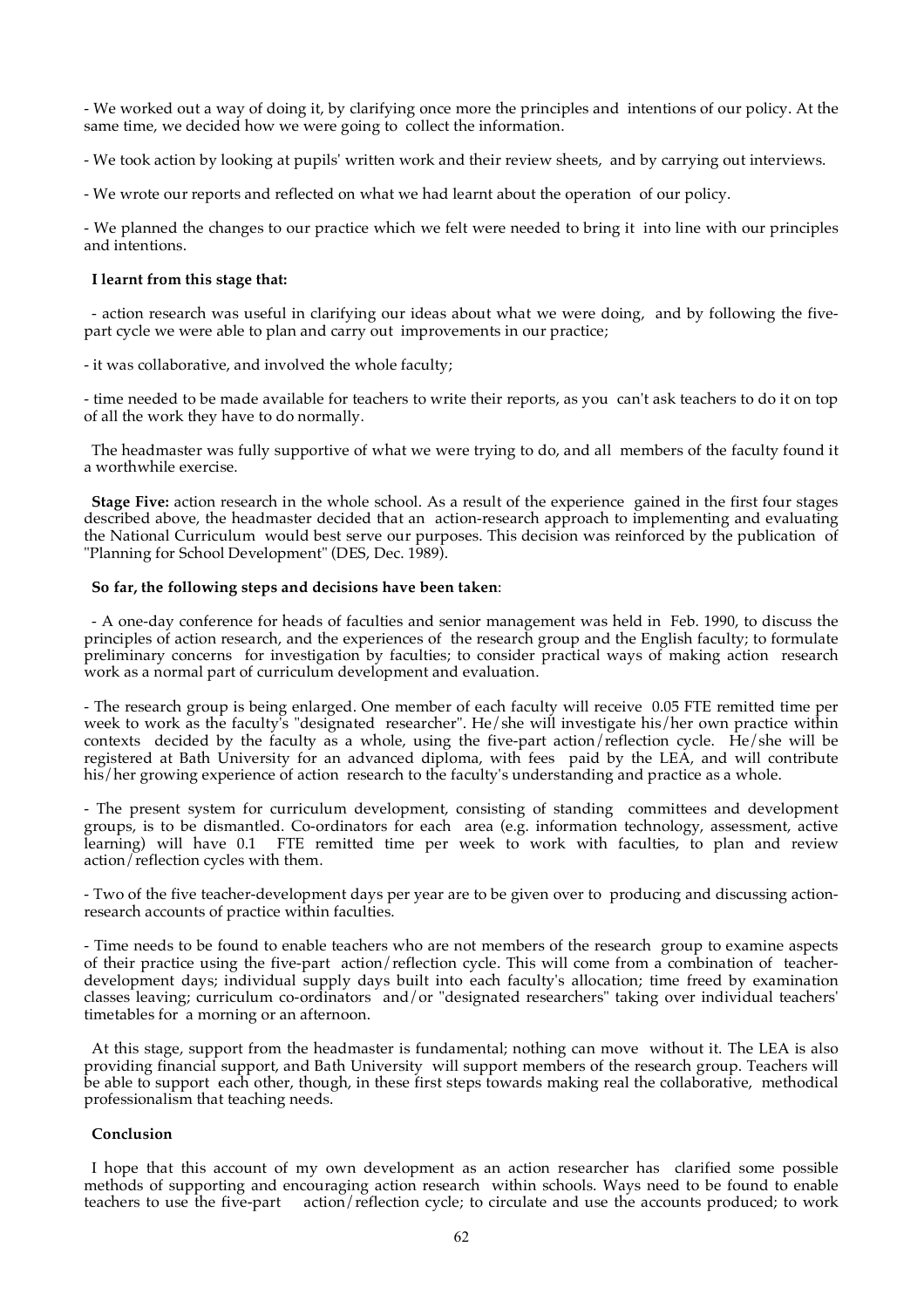collaboratively; to be aware of, and use within their practice, already published educational theory. If we can do it, we will have evolved a powerful form for improving and understanding our practice, which will have immense significance for the professionality of all teachers, not just the ones in our own schools.

#### **NOTES**

(1) For example in references in Martin, N. "Mostly About Writing" Heinemann (1983) and Protherough, R. "Encouraging Writing" Methuen (1983).

(2) For example the work of James Britton, Frank Smith, Donald Graves, Donald Murray, Nancy Martin, Janet Emig, Ann Berthoff etc.

(3) Eames, K. (ed.) "How can we improve professionalism in education through collaborative action research?" Bassett Action Research Group, Wootton Bassett School, Swindon, Wilts.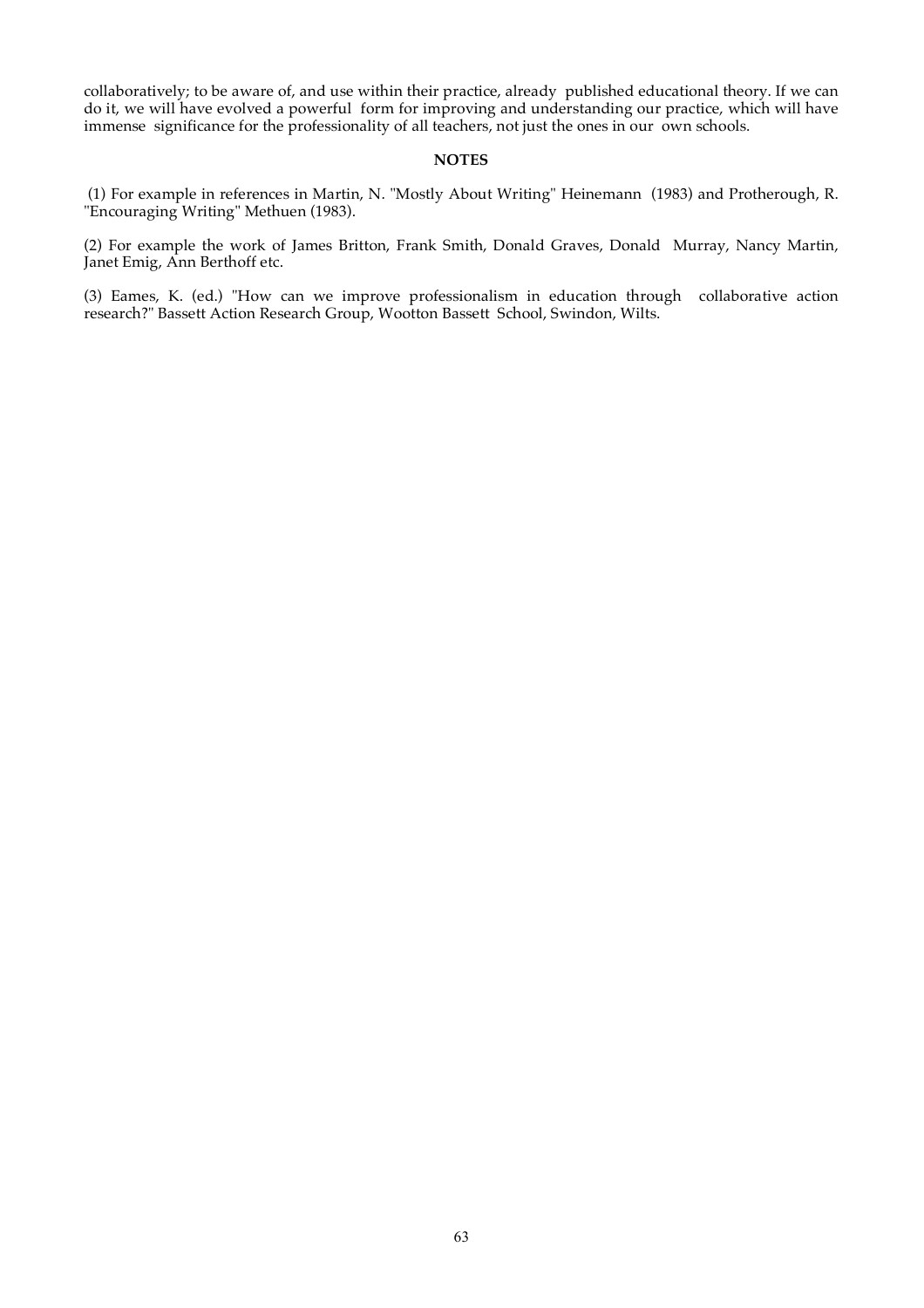#### **(APPENDIX A)**

#### **USING ACTION RESEARCH IN EVALUATION AND CURRICULUM DEVELOPMENT**

#### **A Case Study: The English Faculty's Evaluation of Reviewing and Profiling June-July 1989**

The only model we've got so far for the kind of approach to curriculum development which we're trying out on a whole-school basis is the evaluation carried out by the English faculty last summer. Obviously, it's only a first attempt, and in our discussions at the one-day conference, we will develop and adapt it suitably. In this account of what we did, I'll try to use the headings from the "Action Planner", to see how they fit.

#### **1. What issue did we want to find out about/evaluate?**

We decided that we wanted to evaluate our profiling and reviewing policy in the fourth year.

#### **2. How did we think we could go about finding out about/evaluating this issue?**

We decided, as part of the agenda in two faculty meetings that we wanted to investigate the following questions: - Does our reviewing system help pupils to develop responsibility for their own writing, talking and reading by:

**(i)** Acknowledging what they have achieved in writing, reading and talking?

**(ii)** Identifying areas which need further improvement?

**(iii)** Giving an account of how far they have fulfilled targets for improvement from previous units of coursework?

**(iv)** Enabling pupils to "map" their overall development as talkers, readers and writers?

- Does our reviewing system draw pupils' attention to the specific objectives of the coursework unit in question? Do they understand how they can achieve these objectives? Do they keep them in mind during the unit?

- Does our reviewing system link effectively with the CSS in the fourth and fifth years?

- Do pupils understand the reasons for our reviewing system? Do they support it?

#### **3. What specific actions did we take to get what we wanted?**

#### 4. What evidence did we need to tell us what we wanted to know, and how did we collect it?

**a.** I'll take these questions together, because we didn't distinguish between them at the time. Here is an extract from the write-up I did of our discussions, which I presented in a form I thought would help us all to proceed in a methodical way, using a common approach:

**b.** We decided that we would focus on one pupil. I'll inform each class teacher this week of the identity of the lucky one. Please look at all the written work that he/she has produced, and see if it provides evidence which shows how far (or otherwise) our reviewing system is doing what we want. Please look at each of the questions, and, in each case, comment on (i) any ways in which the pupil's work fits our intentions, and (ii) any ways in which it does not. We also agreed to interview our chosen pupil (during a reading lesson?), to get at information which was not easily obtainable by looking at writing alone. See next section, though.

**c.** We decided also that we would give a questionnaire to each class. On reflection, that will be too timeconsuming an operation, and I'd propose that, instead, we take the following questions as a focus for the interview. Take them as a guide, and improvise if necessary, to get to what you are looking for. (Incidentally, taping the interview is useful for reflection. It can also serve as part of GCSE oral assessment, if so desired.) The following questions:

- How helpful were the written reviews you've done this year in writing your Course Summary Statement? Can you give examples?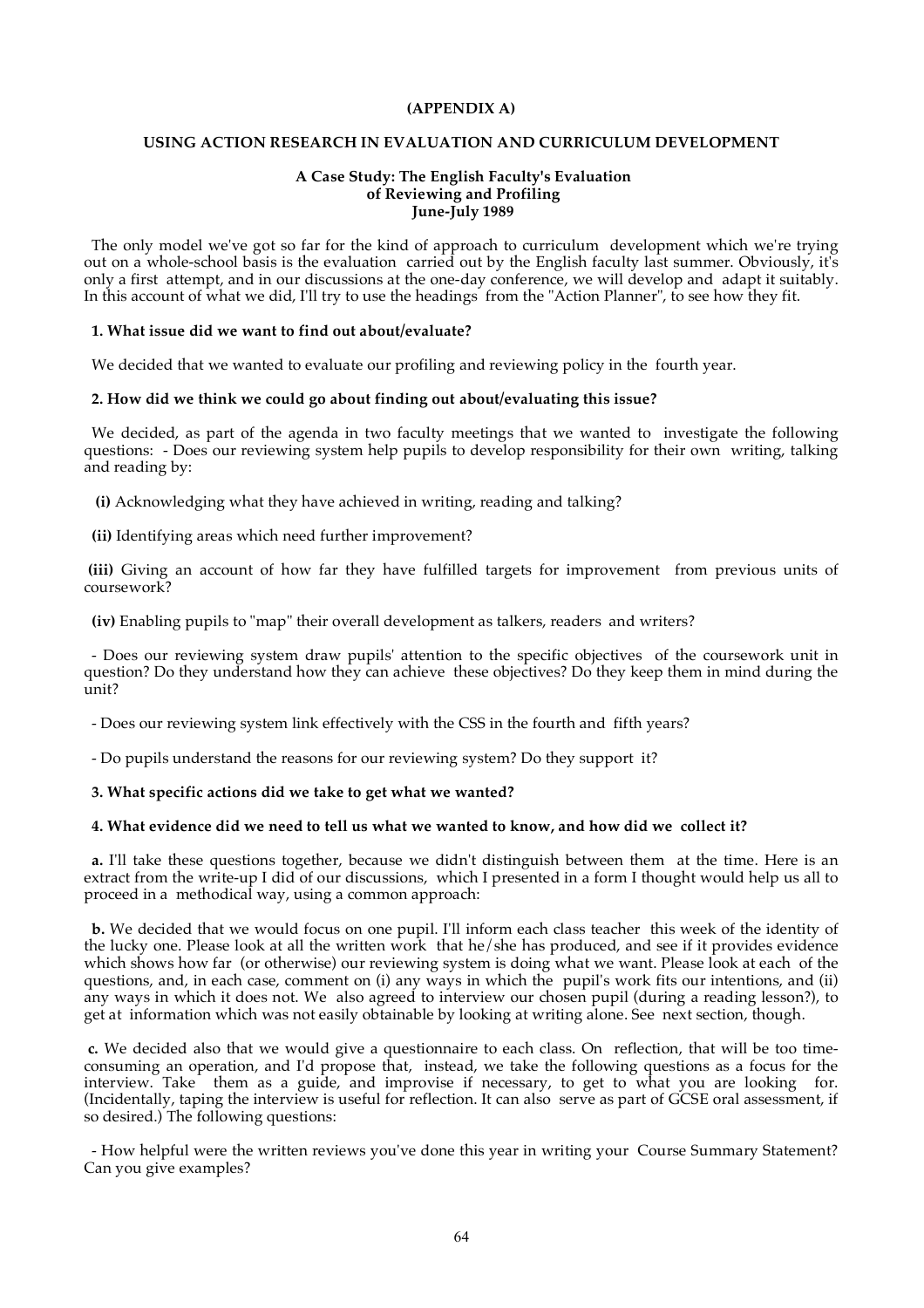- How useful were the reviews in helping you to see what you had achieved in each piece of work? Can you give examples from your work?

- How useful were they in showing you what things you needed to improve? Examples?

- Did looking back at previous targets help you to improve? Can you give examples?

- Do you feel that writing the reviews puts you more in charge of your own work? What are your reasons for your view?

- When you are writing a draft of a coursework piece, how far do you keep in mind the objectives set at the start by the teacher or the worksheet? Does it help to improve your writing? Can you give examples?

- What do you think this system of reviewing your learning is supposed to do? Do you think it does that?

**d.** Presentation. Please would everyone follow this format:

- Briefly answer questions as in b. above.

- Give brief overall assessment of (i) successes and (ii) problems.

- Suggest practical ways of improving the problems, both in our own classrooms and departmentally.

### 5. On what date did we meet with the rest of the faculty to share the evidence? How did we organise the **meeting?**

We decided to meet on Monday 3rd July. We would each have a report to present to the rest of the faculty, and to the headmaster and the county's adviser for TVEI, who would act as a kind of validation body, to check that we were asking the right questions and answering them in a rigorous and methodical way. Each member of the faculty was asked to prepare enough copies of his/her report for each faculty member, as well as one for Hylton and for Elaine Long (who wasn't, in the event, able to make the meeting). Hylton took his copies home over weekend for a pleasant and relaxing read. Here's another extract from the write-up, which illustrates how we went about it:

e. Timing. Could we all have a rough draft of our individual reports (max. 2 sides A4) by Tues 20th June, for discussion during faculty meetings? These can then be typed by Sharon during the following week (no faculty meeting that week, as a gesture towards the time taken, and I'll ask Tony to keep those involved off invigilation on Monday 26th June). We will each have a word-processed report to present on 3rd July. (If you want to do it yourself, the new Amstrad is in the English office. I'll try and get the questions onto a file, which will save everybody a bit of work.)

### **6. After the meeting, what had we learnt about the issue we wanted to find out about/evaluate?**

To illustrate what we found out, I've attached a couple of examples of the reports we wrote on individual pupils.

### 7. As a result of what we learnt through this cycle, what issue did we then want to improve?

We decided that we wanted to improve the following:

(i) Keeping the criteria for each unit in the forefront of pupils' minds in the course of the unit (by encouraging them to jot down ideas about how they were sticking to the criteria which we would remind them of).

(ii) The "intensity" with which reviews were carried out (by carrying out the reviews in class, under highpressure "think-writing" conditions).

(iii) Simplifying the prompt sheet (by selecting the appropriate questions we wanted the pupils to think about, and by reminding them of the criteria established at the beginning of and during the unit of coursework).

(iv) The reviewing of oral coursework (by getting the kids to jot down learning-log comments at the end of discussion sessions, and by making more frequent reference to the oral coursework checklist in order to familiarise them with the kinds of things they could comment on).